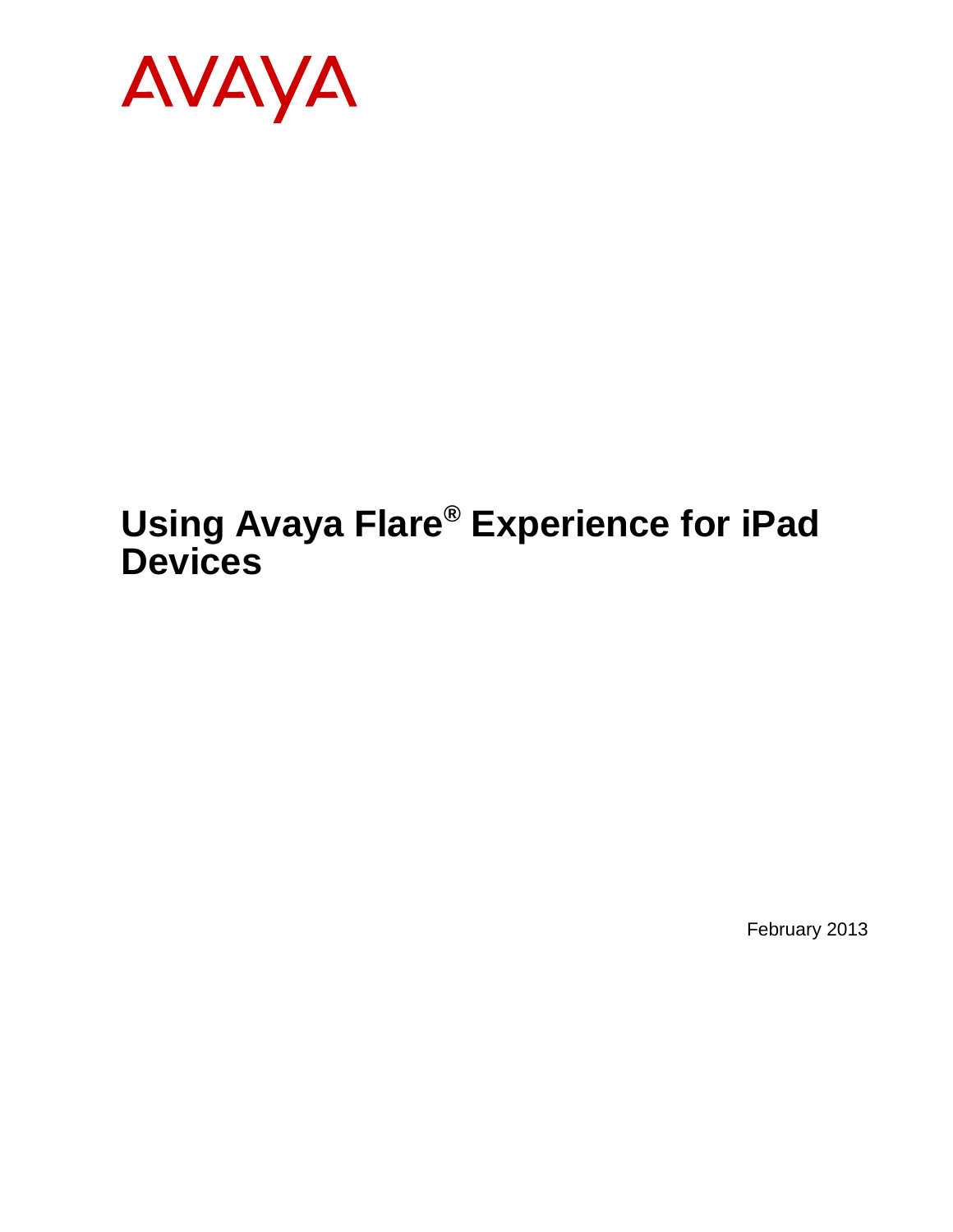All Rights Reserved.

#### **Notice**

While reasonable efforts have been made to ensure that the information in this document is complete and accurate at the time of printing, Avaya assumes no liability for any errors. Avaya reserves the right to make changes and corrections to the information in this document without the obligation to notify any person or organization of such changes.

#### **Documentation disclaimer**

"Documentation" means information published by Avaya in varying mediums which may include product information, operating instructions and performance specifications that Avaya generally makes available to users of its products. Documentation does not include marketing materials. Avaya shall not be responsible for any modifications, additions, or deletions to the original published version of documentation unless such modifications, additions, or deletions were performed by Avaya. End User agrees to indemnify and hold harmless Avaya, Avaya's agents, servants and employees against all claims, lawsuits, demands and judgments arising out of, or in connection with, subsequent modifications, additions or deletions to this documentation, to the extent made by End User.

#### **Link disclaimer**

Avaya is not responsible for the contents or reliability of any linked Web sites referenced within this site or documentation provided by Avaya. Avaya is not responsible for the accuracy of any information, statement or content provided on these sites and does not necessarily endorse the products, services, or information described or offered within them. Avaya does not guarantee that these links will work all the time and has no control over the availability of the linked pages.

#### **Warranty**

Avaya provides a limited warranty on its Hardware and Software ("Product(s)"). Refer to your sales agreement to establish the terms of the limited warranty. In addition, Avaya's standard warranty language, as well as information regarding support for this Product while under warranty is available to Avaya customers and other parties through the Avaya Support Web site: [http://support.avaya.com.](http://support.avaya.com) Please note that if you acquired the Product(s) from an authorized Avaya reseller outside of the United States and Canada, the warranty is provided to you by said Avaya reseller and not by Avaya.

#### **Licenses**

THE SOFTWARE LICENSE TERMS AVAILABLE ON THE AVAYA WEBSITE, [HTTP://SUPPORT.AVAYA.COM/LICENSEINFO/](http://www.avaya.com/support/LicenseInfo) ARE APPLICABLE TO ANYONE WHO DOWNLOADS, USES AND/OR INSTALLS AVAYA SOFTWARE, PURCHASED FROM AVAYA INC., ANY AVAYA AFFILIATE, OR AN AUTHORIZED AVAYA RESELLER (AS APPLICABLE) UNDER A COMMERCIAL AGREEMENT WITH AVAYA OR AN AUTHORIZED AVAYA RESELLER. UNLESS OTHERWISE AGREED TO BY AVAYA IN WRITING, AVAYA DOES NOT EXTEND THIS LICENSE IF THE SOFTWARE WAS OBTAINED FROM ANYONE OTHER THAN AVAYA, AN AVAYA AFFILIATE OR AN AVAYA AUTHORIZED RESELLER; AVAYA RESERVES THE RIGHT TO TAKE LEGAL ACTION AGAINST YOU AND ANYONE ELSE USING OR SELLING THE SOFTWARE WITHOUT A LICENSE. BY INSTALLING, DOWNLOADING OR USING THE SOFTWARE, OR AUTHORIZING OTHERS TO DO SO, YOU, ON BEHALF OF YOURSELF AND THE ENTITY FOR WHOM YOU ARE INSTALLING, DOWNLOADING OR USING THE SOFTWARE (HEREINAFTER REFERRED TO INTERCHANGEABLY AS "YOU" AND "END USER"), AGREE TO THESE TERMS AND CONDITIONS AND CREATE A BINDING CONTRACT BETWEEN YOU AND AVAYA INC. OR THE APPLICABLE AVAYA AFFILIATE ("AVAYA").

Avaya grants End User a license within the scope of the license types described below. The applicable number of licenses and units of capacity for which the license is granted will be one (1), unless a

different number of licenses or units of capacity is specified in the Documentation or other materials available to End User. "Designated Processor" means a single stand-alone computing device. "Server" means a Designated Processor that hosts a software application to be accessed by multiple users. "Software" means the computer programs in object code, originally licensed by Avaya and ultimately utilized by End User, whether as stand-alone Products or pre-installed on Hardware. "Hardware" means the standard hardware originally sold by Avaya and ultimately utilized by End User.

#### **License types**

Designated System(s) License (DS). End User may install and use each copy of the Software on only one Designated Processor, unless a different number of Designated Processors is indicated in the Documentation or other materials available to End User. Avaya may require the Designated Processor(s) to be identified by type, serial number, feature key, location or other specific designation, or to be provided by End User to Avaya through electronic means established by Avaya specifically for this purpose.

Concurrent User License (CU). End User may install and use the Software on multiple Designated Processors or one or more Servers, so long as only the licensed number of Units are accessing and using the Software at any given time. A "Unit" means the unit on which Avaya, at its sole discretion, bases the pricing of its licenses and can be, without limitation, an agent, port or user, an e-mail or voice mail account in the name of a person or corporate function (e.g., webmaster or helpdesk), or a directory entry in the administrative database utilized by the Software that permits one user to interface with the Software. Units may be linked to a specific, identified Server.

Database License (DL). End User may install and use each copy of the Software on one Server or on multiple Servers provided that each of the Servers on which the Software is installed communicate with no more than a single instance of the same database.

CPU License (CP). End User may install and use each copy of the Software on a number of Servers up to the number indicated by Avaya provided that the performance capacity of the Server(s) does not exceed the performance capacity specified for the Software. End User may not re-install or operate the Software on Server(s) with a larger performance capacity without Avaya's prior consent and payment of an upgrade fee.

Named User License (NU). End User may: (i) install and use the Software on a single Designated Processor or Server per authorized Named User (defined below); or (ii) install and use the Software on a Server so long as only authorized Named Users access and use the Software. "Named User", means a user or device that has been expressly authorized by Avaya to access and use the Software. At Avaya's sole discretion, a "Named User" may be, without limitation, designated by name, corporate function (e.g., webmaster or helpdesk), an e-mail or voice mail account in the name of a person or corporate function, or a directory entry in the administrative database utilized by the Software that permits one user to interface with the Software.

Shrinkwrap License (SR). Customer may install and use the Software in accordance with the terms and conditions of the applicable license agreements, such as "shrinkwrap" or "clickthrough" license accompanying or applicable to the Software ("Shrinkwrap License"). (see "Third-party Components" for more information).

#### **Copyright**

Except where expressly stated otherwise, no use should be made of materials on this site, the Documentation, Software, or Hardware provided by Avaya. All content on this site, the documentation and the Product provided by Avaya including the selection, arrangement and design of the content is owned either by Avaya or its licensors and is protected by copyright and other intellectual property laws including the sui generis rights relating to the protection of databases. You may not modify, copy, reproduce, republish, upload, post, transmit or distribute in any way any content, in whole or in part, including any code and software unless expressly authorized by Avaya. Unauthorized reproduction, transmission, dissemination, storage, and or use without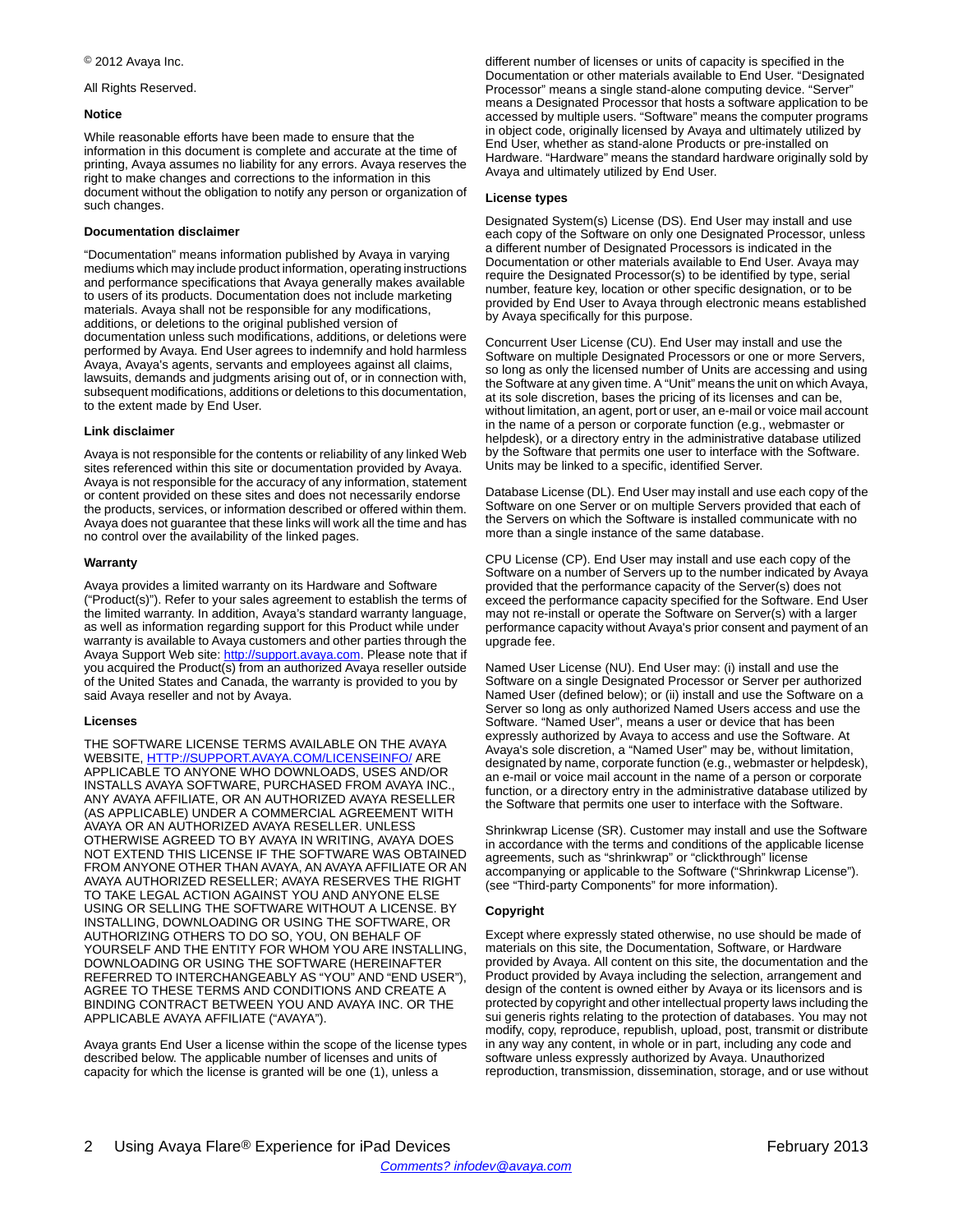the express written consent of Avaya can be a criminal, as well as a civil offense under the applicable law.

#### **Third-party components**

Certain software programs or portions thereof included in the Product may contain software distributed under third party agreements ("Third Party Components"), which may contain terms that expand or limit rights to use certain portions of the Product ("Third Party Terms"). Information regarding distributed Linux OS source code (for those Products that have distributed the Linux OS source code), and identifying the copyright holders of the Third Party Components and the Third Party Terms that apply to them is available on the Avaya Support Web site:<http://support.avaya.com/Copyright>.

#### **Preventing Toll Fraud**

"Toll fraud" is the unauthorized use of your telecommunications system by an unauthorized party (for example, a person who is not a corporate employee, agent, subcontractor, or is not working on your company's behalf). Be aware that there can be a risk of Toll Fraud associated with your system and that, if Toll Fraud occurs, it can result in substantial additional charges for your telecommunications services.

#### **Avaya Toll Fraud Intervention**

If you suspect that you are being victimized by Toll Fraud and you need technical assistance or support, call Technical Service Center Toll Fraud Intervention Hotline at +1-800-643-2353 for the United States and Canada. For additional support telephone numbers, see the Avaya Support Web site: <http://support.avaya.com>. Suspected security vulnerabilities with Avaya products should be reported to Avaya by sending mail to: securityalerts@avaya.com.

#### **Trademarks**

The trademarks, logos and service marks ("Marks") displayed in this site, the Documentation and Product(s) provided by Avaya are the registered or unregistered Marks of Avaya, its affiliates, or other third parties. Users are not permitted to use such Marks without prior written consent from Avaya or such third party which may own the Mark. Nothing contained in this site, the Documentation and Product(s) should be construed as granting, by implication, estoppel, or otherwise, any license or right in and to the Marks without the express written permission of Avaya or the applicable third party.

Avaya is a registered trademark of Avaya Inc.

All non-Avaya trademarks are the property of their respective owners, and "Linux" is a registered trademark of Linus Torvalds.

#### **Downloading Documentation**

For the most current versions of Documentation, see the Avaya Support Web site: <http://support.avaya.com>.

#### **Contact Avaya Support**

See the Avaya Support Web site:<http://support.avaya.com>for product notices and articles, or to report a problem with your Avaya product. For a list of support telephone numbers and contact addresses, go to the Avaya Support Web site: [http://support.avaya.com,](http://support.avaya.com) scroll to the bottom of the page, and select Contact Avaya Support.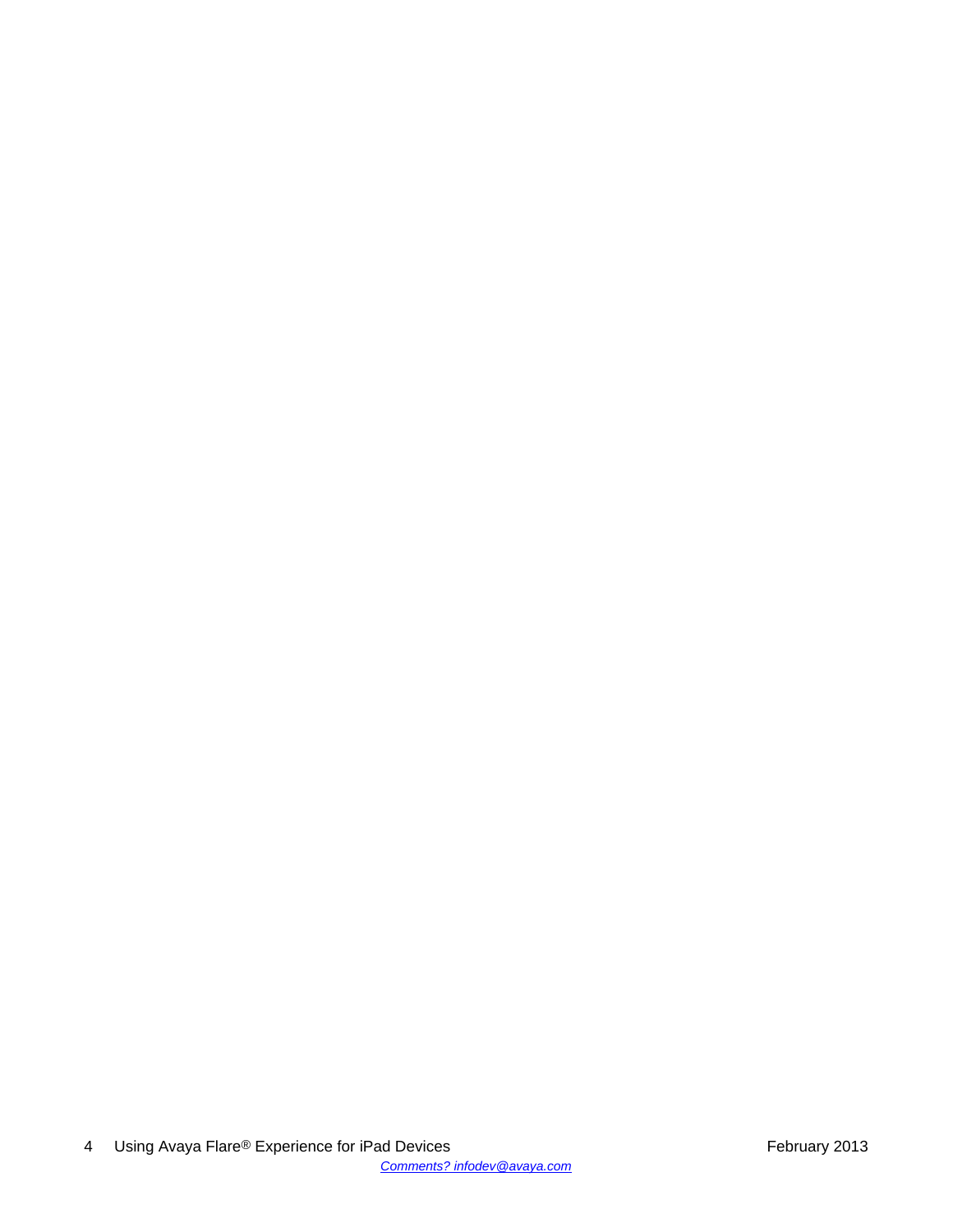## **Contents**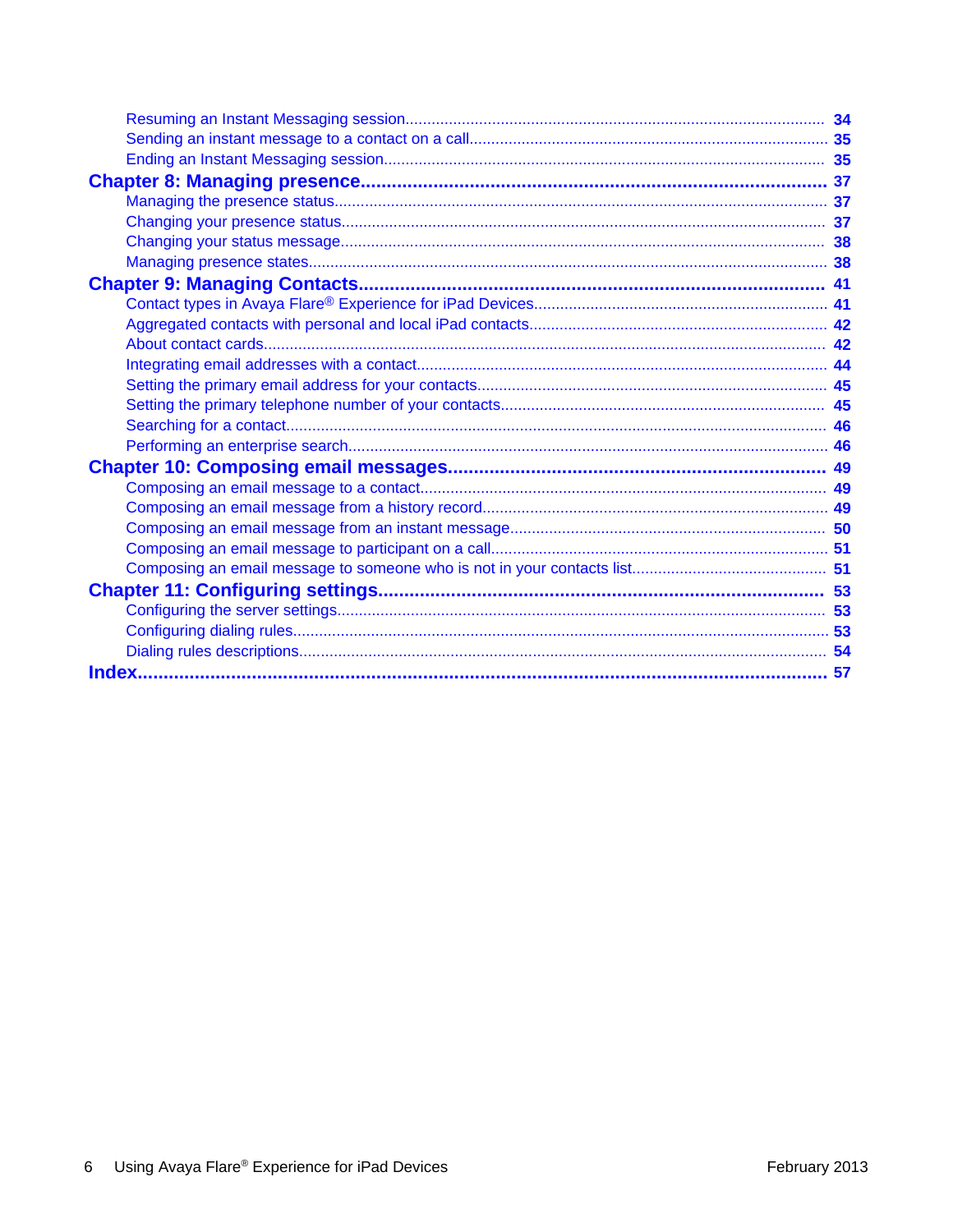# <span id="page-6-0"></span>**Chapter 1: About Flare Experience**

## **Avaya Flare® Experience for iPad Devices Overview**

Avaya Flare® Experience for iPad Devices enables you to log into your company server and make and receive telephone calls from your telephone extension through your iPad device. From the application on your iPad device, you can also send email messages and instant messages, access your call history, access your local contacts, perform an Enterprise search, view other users presence status, and manage your presence status. Avaya Flare® Experience for iPad Devices for IP Office integrates voice, video, presence, and IM over a single interface for IP Office customers.

You must have access to your company's network through the Wi-Fi, 3G or Virtual Private Network (VPN) connection to use Avaya Flare® Experience for iPad Devices. In addition to the contacts stored locally on your iPad, you can also access your personal and system contacts stored in your company server.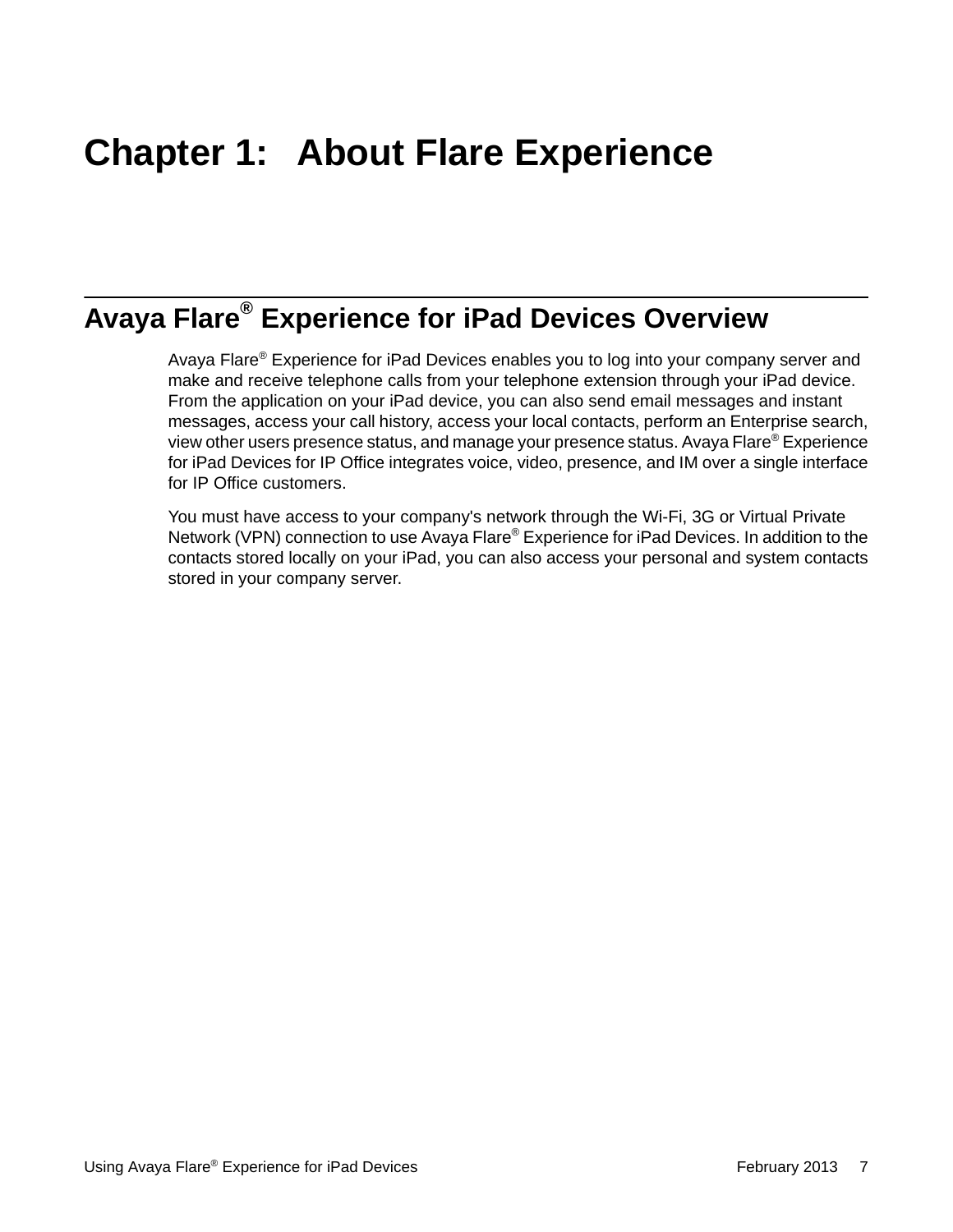## <span id="page-7-0"></span>**Main screen**



| No. | <b>Name</b>   | <b>Description</b>                                                                                                                                                                 |
|-----|---------------|------------------------------------------------------------------------------------------------------------------------------------------------------------------------------------|
|     | Presence area | Displays your presence setting. Tap to change the<br>presence, status message, log in, and log out from the<br>server.                                                             |
|     | Top bar       | Displays the Presence area, notification of incoming instant<br>messages, and the tabs that allow you to switch between<br>the Contacts, Call History, and Instant Messaging fans. |
|     | Settings      | Displays the Settings dialog box where you configure your<br>servers, Enterprise directory search settings, dialing rules,                                                         |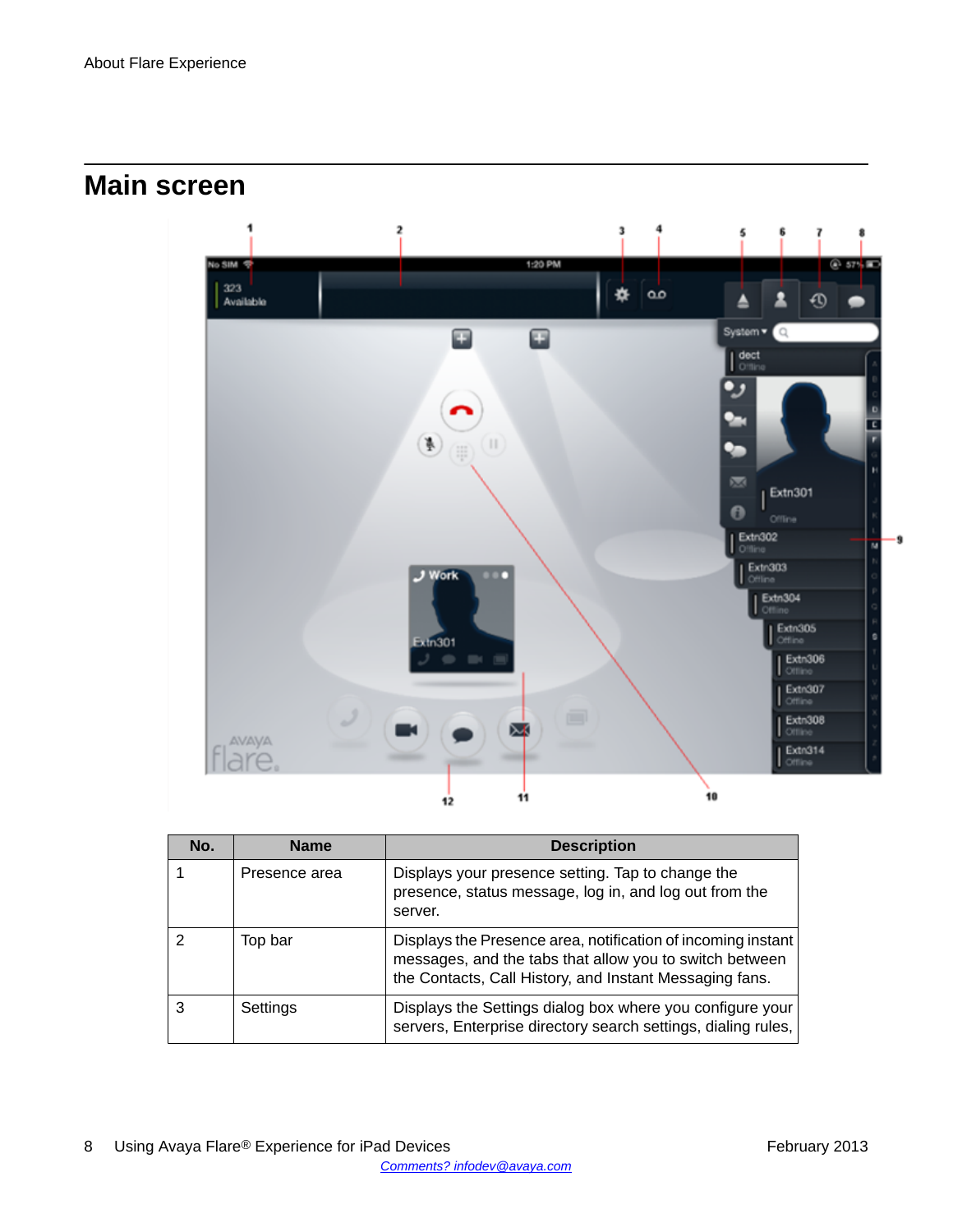| No.            | <b>Name</b>                         | <b>Description</b>                                                                                                                                                                                                                                                                                                                                    |  |
|----------------|-------------------------------------|-------------------------------------------------------------------------------------------------------------------------------------------------------------------------------------------------------------------------------------------------------------------------------------------------------------------------------------------------------|--|
|                |                                     | and contact preferences. This button also contains logging<br>and support information.                                                                                                                                                                                                                                                                |  |
| 4              | <b>Message Waiting</b><br>Indicator | Displays the number of unread voicemails when you have<br>new voicemails in a badge over the Message Waiting<br>Indicator. You can tap the Message Waiting Indicator to<br>listen to the voicemail messages.                                                                                                                                          |  |
|                |                                     | <b>O</b> Note:                                                                                                                                                                                                                                                                                                                                        |  |
|                |                                     | When you have more than 99 messages in your<br>voicemail the system displays the number of unread<br>messages as 99+.                                                                                                                                                                                                                                 |  |
| 5              | Conference                          | Displays the Conference fan and the conference tab<br>buttons. The conference fan displays cards for the<br>participants in the conference. The conference tab buttons<br>enable you to sort the conference participants in the<br>Conference fan. Using the conference tab buttons, you can<br>view:                                                 |  |
|                |                                     | • all participants in the conference                                                                                                                                                                                                                                                                                                                  |  |
|                |                                     | • the participants who are viewing the web collaboration<br>session                                                                                                                                                                                                                                                                                   |  |
|                |                                     | • the participants who dropped from the call                                                                                                                                                                                                                                                                                                          |  |
|                |                                     | • the participants who are currently speaking                                                                                                                                                                                                                                                                                                         |  |
|                |                                     | You can sort the cards in the Conference fan by most recent<br>or alphabetically (that is, from A to Z).                                                                                                                                                                                                                                              |  |
|                |                                     | <b>O</b> Note:                                                                                                                                                                                                                                                                                                                                        |  |
|                |                                     | IP Office 8.1 version does not support conference.                                                                                                                                                                                                                                                                                                    |  |
| 6              | Contacts tab                        | Your contacts appear in the Contacts fan when you tap the<br><b>Contacts tab.</b>                                                                                                                                                                                                                                                                     |  |
| $\overline{7}$ | Call History tab                    | Your call history appears in the Call History fan when you<br>tap the Call History tab. A number appears on the tab to<br>indicate the number of missed calls since you last opened<br>the application.                                                                                                                                               |  |
| 8              | IM tab                              | Your current instant messaging sessions appear in the<br>Instant Message fan when you tap the IM tab. A number<br>appears on the tab to indicate the number of missed instant<br>messages.                                                                                                                                                            |  |
| 9              | Contacts fan                        | Displays either System, Personal or Enterprise contacts<br>based on the selection you make. To view the contacts, tap<br>the Contacts tab in the Top bar.<br>The fan changes to the Call History fan or Instant Message<br>fan depending on the tab you select in the Top bar. When<br>you tap the Call History tab in the Top bar, your call history |  |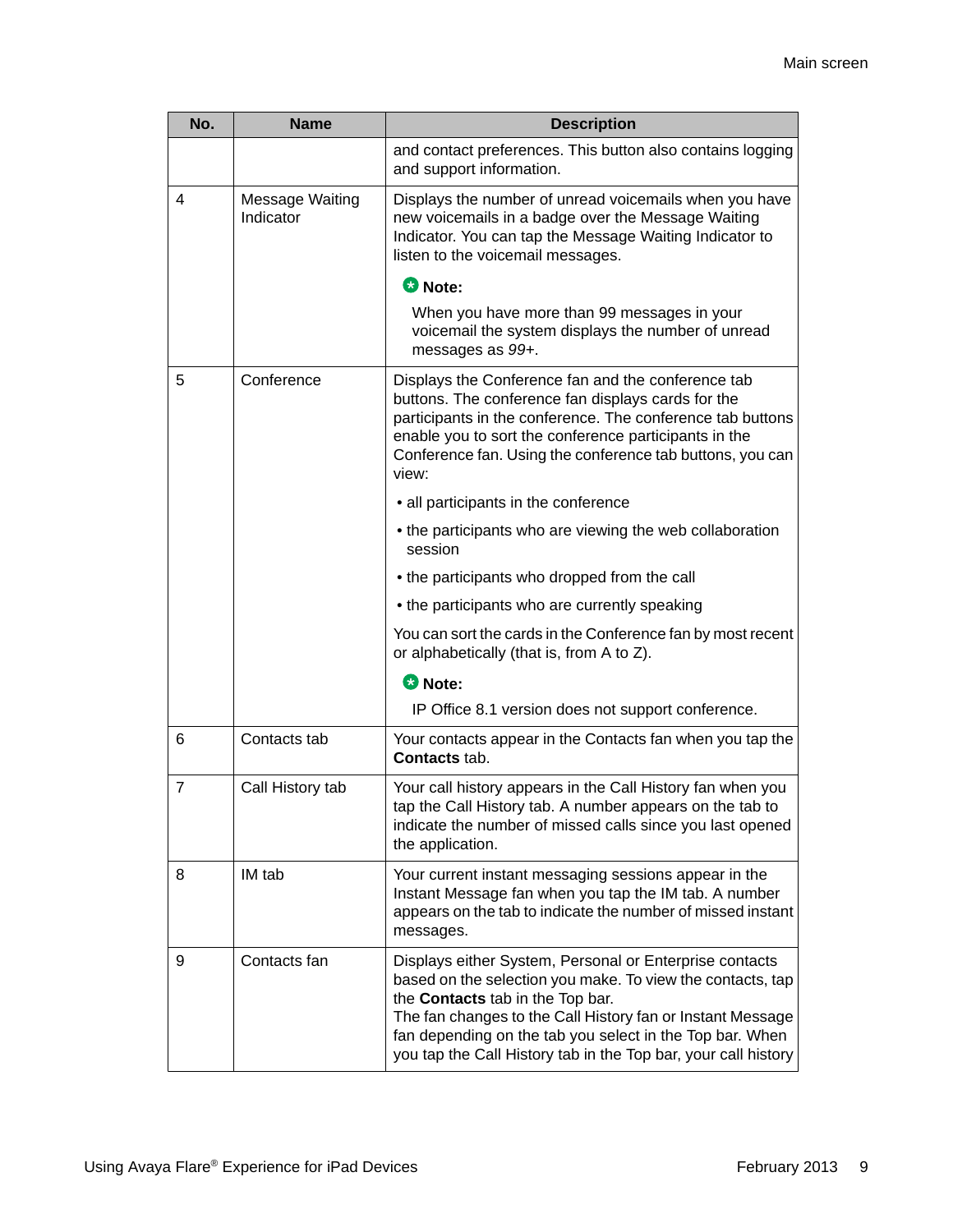| No. | <b>Name</b>          | <b>Description</b>                                                                                                                                                                                                                                                   |
|-----|----------------------|----------------------------------------------------------------------------------------------------------------------------------------------------------------------------------------------------------------------------------------------------------------------|
|     |                      | records appear in the Call History fan. When you tap the IM<br>tab in the Top bar, your active instant messaging sessions<br>appear in the IM fan.                                                                                                                   |
| 10  | Call control buttons | Enables you to put a call on hold, resume a call that is on<br>hold, tap the keypad so you can enter touch-tone digits<br>during a call, mute or un-mute a call, hang up a call and<br>answer an ignored call.                                                       |
| 11  | Spotlight            | Provides a graphical representation of your call. A spotlight<br>appears for each call you start or join. A maximum of two<br>spotlights can be displayed. If you have two active<br>spotlights, you cannot create another call or receive<br>another incoming call. |
| 12  | Channel buttons      | Enables you to specify the type of communication session<br>you want to initiate. You can initiate a voice call, instant<br>message, email, or a video call.                                                                                                         |

The following figure shows the application open but the user not logged in.

| No SIM 令      |                                   | 12:21 PM |          |            |                                      |                               | 42% 800   |
|---------------|-----------------------------------|----------|----------|------------|--------------------------------------|-------------------------------|-----------|
| Not logged in |                                   |          | $\infty$ | ≜          |                                      | $\mathbb{C}^1$ 1              | $\bullet$ |
|               | ο                                 |          |          | Conference |                                      |                               |           |
|               |                                   |          |          |            | Participant list is not<br>available |                               |           |
| flare.        | Ì<br><b>III</b><br>X<br>$\bullet$ | 画        |          | 2220       | $\blacksquare$                       | $\bullet$ $\bullet$ $\bullet$ |           |

The following figure shows the application open and the Log In window prompting the user to log in.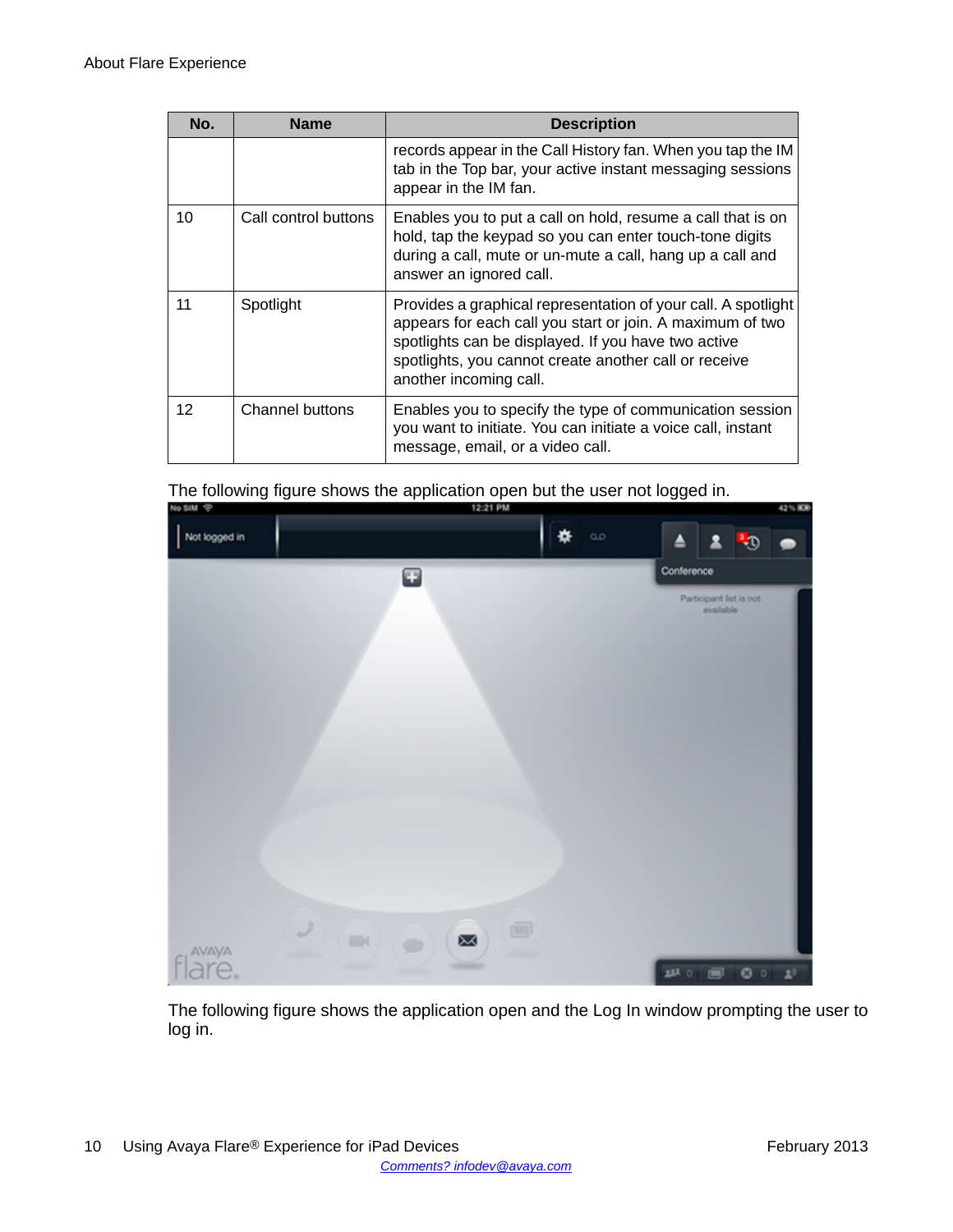<span id="page-10-0"></span>

| No SIM 令                        | 12:21 PM                   |                          |                                      | 43% (KD)  |
|---------------------------------|----------------------------|--------------------------|--------------------------------------|-----------|
| Not logged in                   |                            | $\infty$                 | $\mathbb{C}^1$ 2<br>≜                | ●         |
| Log In                          | 0                          |                          | Conference                           |           |
| 8926<br>Extension               |                            |                          | Participant list is not<br>available |           |
| Password                        |                            |                          |                                      |           |
| Log in                          |                            |                          |                                      |           |
|                                 |                            |                          |                                      |           |
|                                 |                            |                          |                                      |           |
|                                 |                            |                          |                                      |           |
| E<br>$\mathsf Q$<br>W           | Υ<br>$\mathsf R$<br>T      | U<br>I                   | P<br>O                               | $\bullet$ |
| $\mathbf S$<br>$\mathsf A$<br>D | F<br>G<br>H                | Κ<br>J                   | L                                    | Go        |
| ♦<br>$\mathsf Z$<br>X           | $\mathsf C$<br>$\vee$<br>B | N<br>M<br>$\overline{ }$ | ?<br>٠                               | ♦         |
| .?123                           |                            |                          | .?123                                | Ş         |

## **Button descriptions**

| <b>Button</b> | <b>Name</b>          | <b>Description</b>                                                                                                                                                                      |
|---------------|----------------------|-----------------------------------------------------------------------------------------------------------------------------------------------------------------------------------------|
|               | <b>Call button</b>   | Enables you to make a voice<br>call.                                                                                                                                                    |
|               | <b>End button</b>    | Hangs up a voice call.                                                                                                                                                                  |
|               | <b>Answer button</b> | If there is an active call that<br>you have not answered in<br>Avaya Flare® Experience for<br>iPad Devices, that call<br>appears in a spotlight. You<br>can answer or join this call by |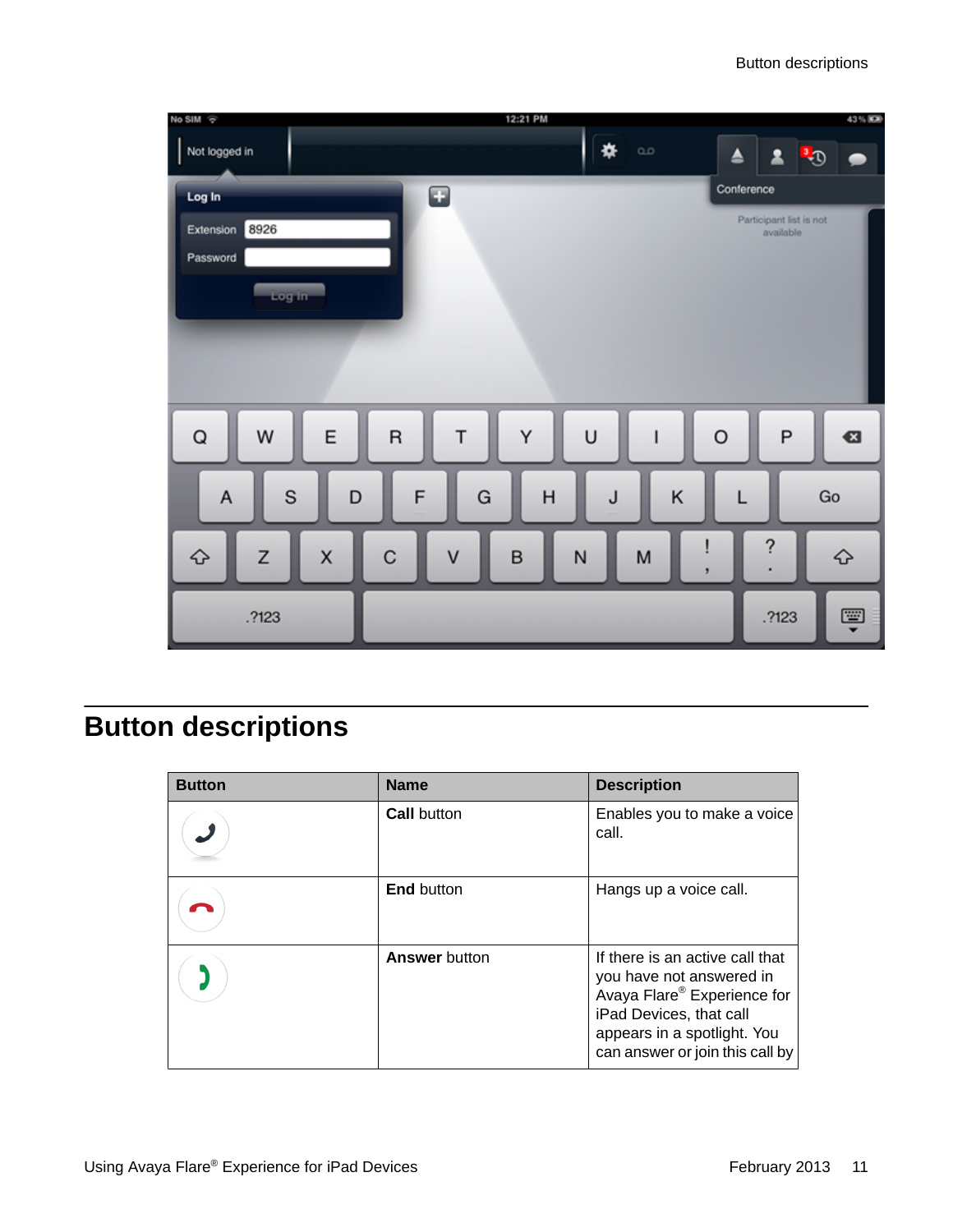| <b>Button</b> | <b>Name</b>                   | <b>Description</b>                                                                                                                                               |
|---------------|-------------------------------|------------------------------------------------------------------------------------------------------------------------------------------------------------------|
|               |                               | tapping the Answer button in<br>the spotlight.                                                                                                                   |
|               | <b>Video</b> button           | Enables you to initiate a<br>video call.                                                                                                                         |
|               | <b>Instant Message button</b> | Enables you to send an<br>instant message.                                                                                                                       |
| $\times$      | <b>Email button</b>           | Enables you to send an<br>email.                                                                                                                                 |
| Ш             | <b>Hold button</b>            | Places the current call on<br>hold or resumes a call on<br>hold. When the call is on<br>hold, the button is blue.                                                |
| Ž             | <b>Mute</b> button            | Mutes or un-mutes the audio.<br>When the call is muted, the<br>button is blue.                                                                                   |
|               | <b>Settings button</b>        | Opens a dialog box where<br>you can configure application<br>settings such as server<br>settings, Enterprise directory<br>search settings, and dialing<br>rules. |
|               | <b>Keypad button</b>          | Opens the keypad.                                                                                                                                                |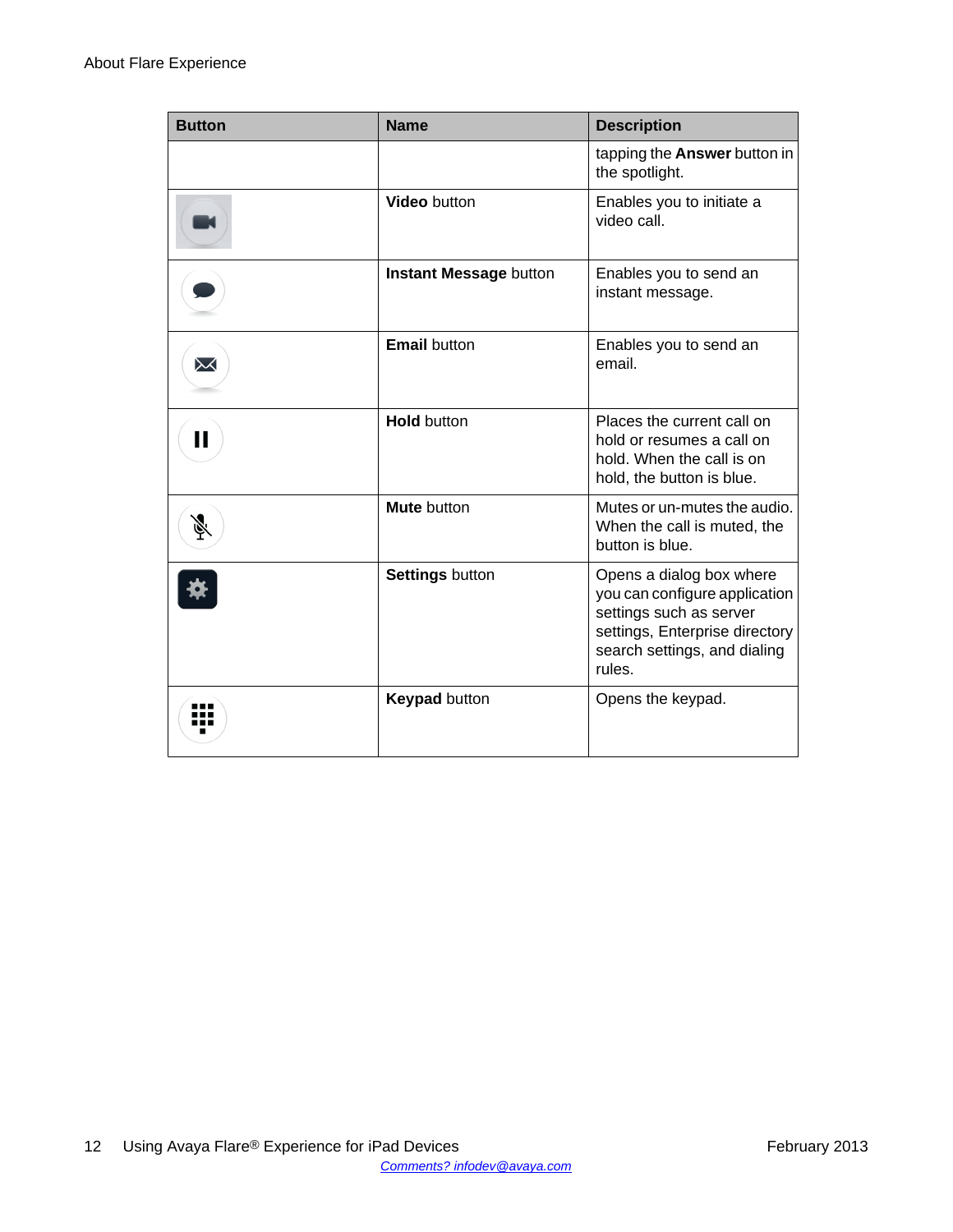# <span id="page-12-0"></span>**Chapter 2: Getting Started**

## **System requirements**

Avaya Flare® Experience for iPad Devices is supported on Apple iPad 2 and iPad 3 with the operating system iOS 5.0 or later.

## **Logging into the server**

#### **About this task**

You must log into the Avaya IP Office system to use Avaya Flare<sup>®</sup> Experience for iPad Devices. See your system administrator for your login credentials.

#### **Note:**

You don't have to log into the server to send e-mails from Avaya Flare® Experience for iPad Devices.

#### **Procedure**

- 1. Tap the Presence area on the Top bar. The iPad displays the Log In panel.
- 2. In the **Extension** field, enter your extension.
- 3. In the **Password** field, enter your password.
- 4. Do one of the following:
	- Tap the **Log In** button.
	- Tap the **Go** button on the keyboard

## **Logging out of the server**

#### **About this task**

Use this procedure to log out of the IP Office system. After you log out, you cannot make and receive calls, or send and receive instant messages from Avaya Flare® Experience for iPad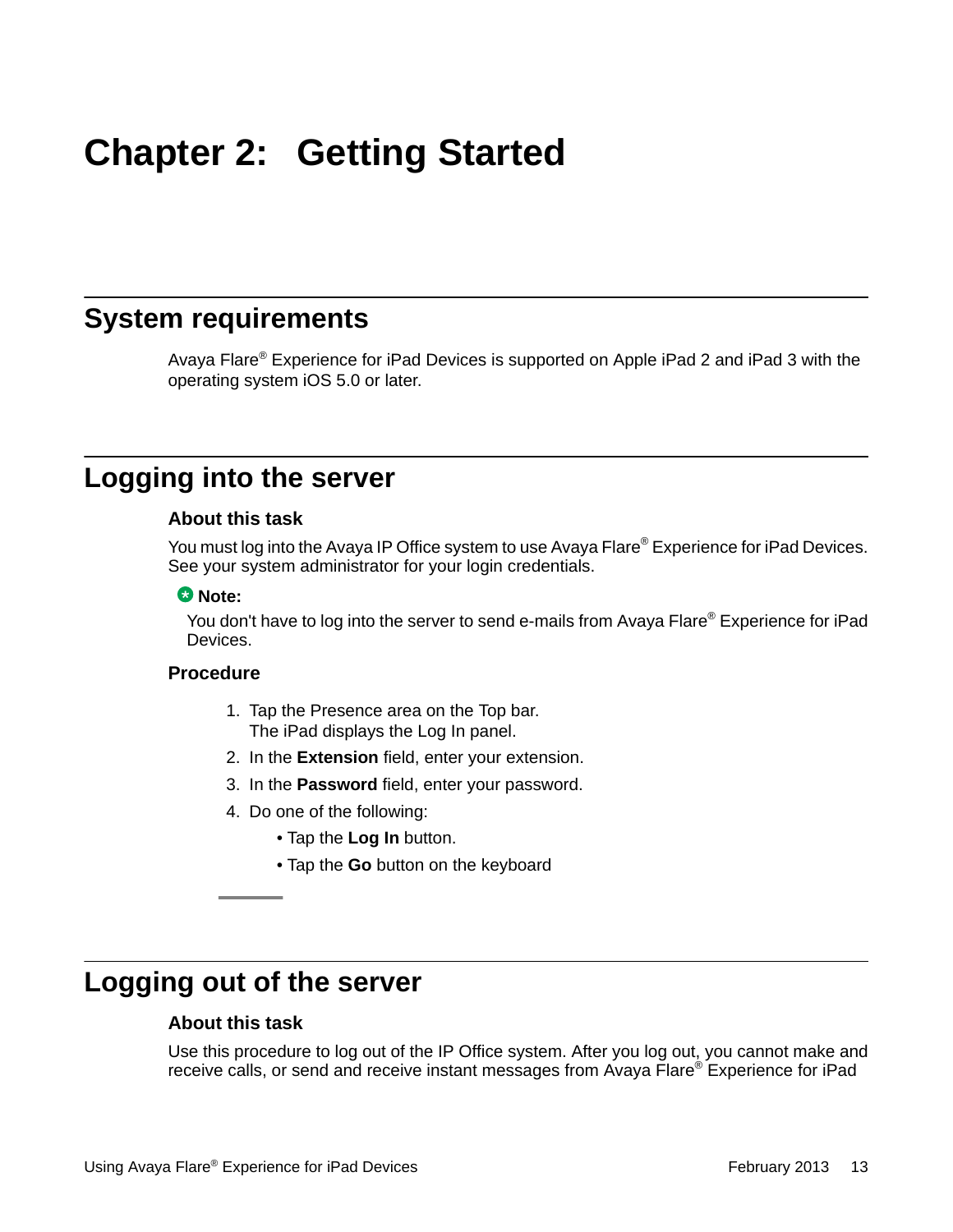<span id="page-13-0"></span>Devices. You can send e-mail messages from Avaya Flare® Experience for iPad Devices when you are logged out.

### **Procedure**

- 1. Tap the Presence area on the Top bar. The iPad displays the Presence panel.
- 2. Tap the **Log Out** button.

## **About upgrade**

If you are configured as a user on IP Office Release 8.1 and if you want to use Flare Experience Release 1.1 you must upgrade to IP Office Release 8.1 4Q12 Service Pack or IP Office 8.1 Feature Pack 1 or later. To use the latest features and capabilities of Flare Experience Release 1.1 Avaya recommends you to upgrade IP Office 8.1 to IP Office 8.1 Feature Pack 1

You cannot migrate the settings from Flare Communicator Release 1.0.3 to Flare Experience Release 1.1. You must install Flare Experience Release 1.1 as a new installation and manually configure all the settings in Flare Experience Release 1.1.

### **Note:**

Although you can install both Flare Communicator Release 1.0 and Flare Experience Release 1.1 on the same system, Avaya recommends that you uninstall Flare Communicator Release 1.0.3 and install only Flare Experience Release 1.1 because Flare Experience provides all the functions and features of Flare Communicator.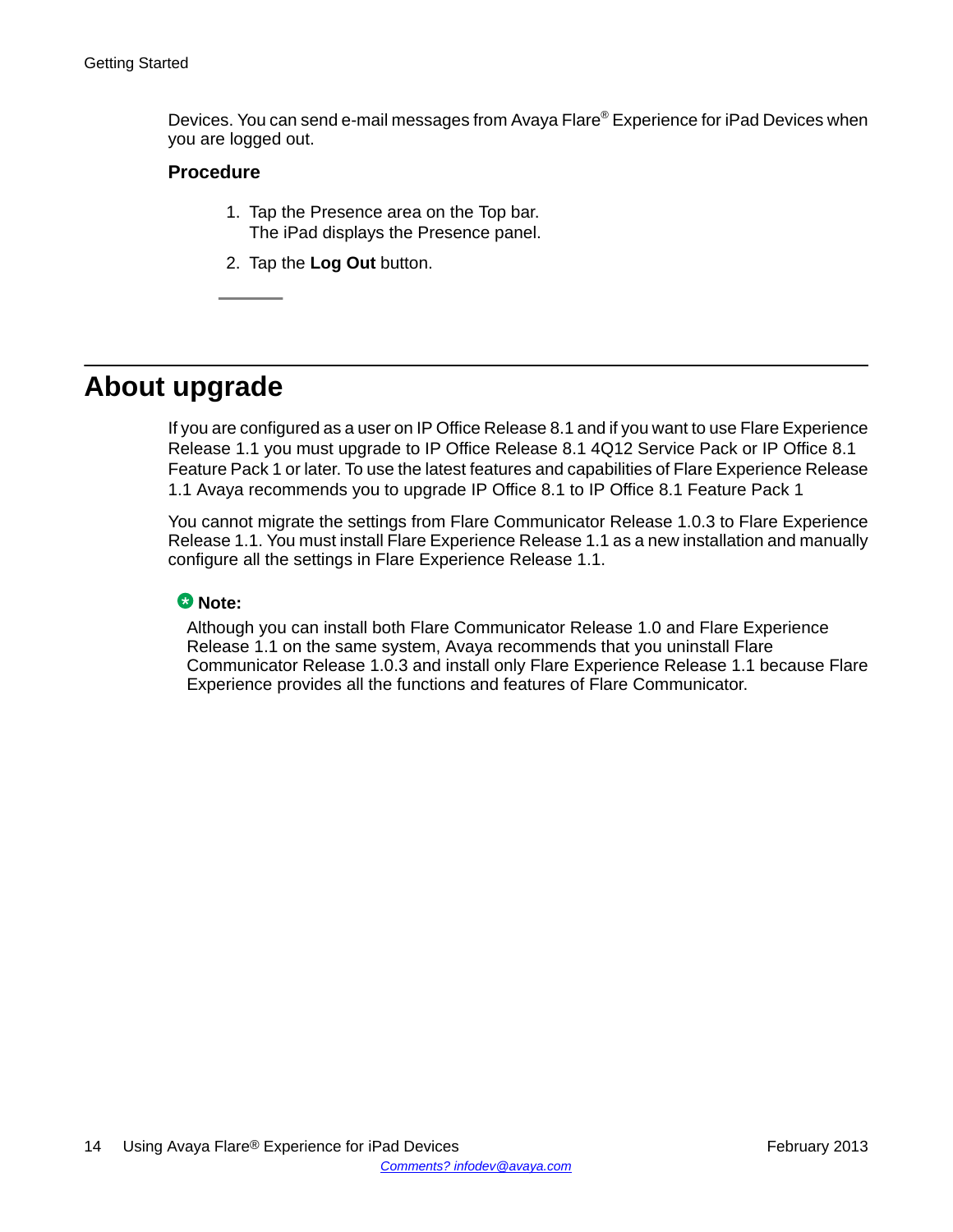# <span id="page-14-0"></span>**Chapter 3: Making calls**

## **Voice calls**

This section provides information about making voice calls using the Flare Experience client.

#### **Related topics:**

Making a voice call from a contact card on page 15 [Making a voice call from a history record](#page-15-0) on page 16 [Making a voice call to a contact from an instant messaging session](#page-16-0) on page 17 [Making a voice call using the keypad](#page-16-0) on page 17

## **Making a voice call from a contact card**

### **Procedure**

- 1. Tap the **Contacts** tab on the top bar.
- 2. Tap the down arrow icon beside the search option and select System, Personal, or Enterprise to view the corresponding list of contacts.
- 3. From the **Contacts** fan menu, tap the contact card.
- 4. Perform one of the following steps:
	- On the contact card, tap **Call** to dial the primary telephone number for this contact.
	- Drag the contact card onto the spotlight, release it, and tap **Call** under the spotlight. The iPad dials the primary telephone number for this contact.
	- On the contact card, tap and hold **Call** to display the telephone numbers of the contact, and then tap the telephone number you want to dial.

The iPad displays the call in the center spotlight. The iPad also displays the contact card that displays the name or telephone number and picture (if available) of the contact in the spotlight. When the call is answered, the iPad displays the call timer and the state of the call at the top of the spotlight.

For an active call, the iPad displays the End button with the red handset icon and the timer counting that displays how long the call has been connected. For a call that is on hold, the iPad displays the Hold button with the gray double-vertical lines icon and the timer counting that displays how long the call has been connected. If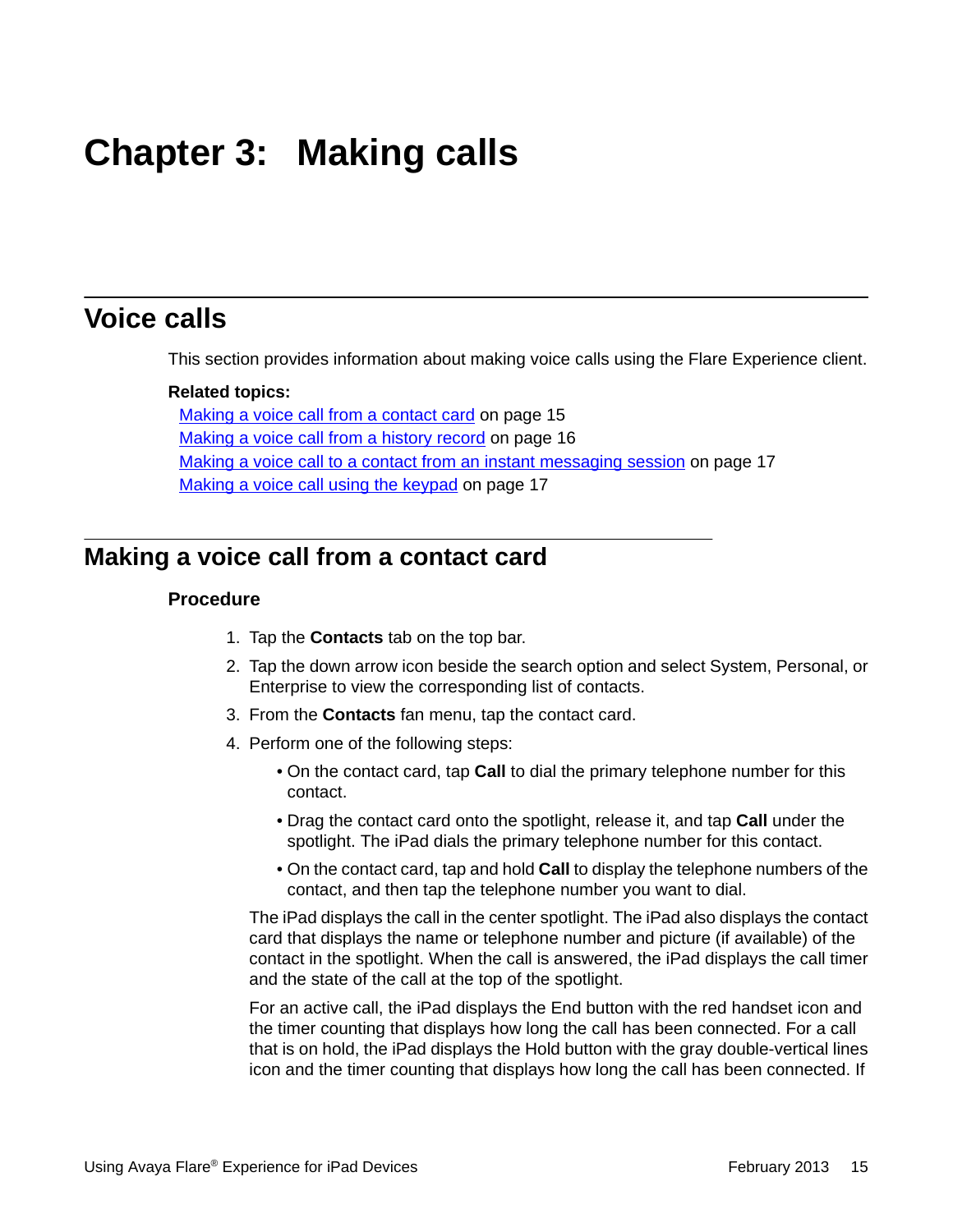<span id="page-15-0"></span>the call is swiveled away from the spotlight, the call timer disappears. However, when the call is swiveled back to the spotlight, the call timer appears again.

#### **Note:**

Avaya Flare® Experience for iPad Devices supports only two calls through spotlights. For example, if **Call Waiting** is **On** and you are active on a call, you can accept another call from a different contact. The iPad places the existing call on hold and moves the call off center stage.

If you have calls in both the spotlights, you cannot place or receive another call until you end one of the existing calls.

## **Making a voice call from a history record**

### **Procedure**

- 1. Tap the **Call History** tab on the Top bar.
- 2. From the **History** fan menu, tap the history card of the contact you want to call.
- 3. Perform one of the following steps:
	- On the selected history card, tap **Call** to dial the telephone number for this contact.
	- Drag the history card onto the spotlight, release it, and tap **Call** under the spotlight. The iPad dials the telephone number for this contact.
	- On the history card, tap and hold **Call** to display the telephone numbers, and then tap the number you want to dial.

The iPad displays the call in the center spotlight. The iPad also displays a card with the name or telephone number and picture (if available) of the contact under the spotlight. When the call is answered, the top of the spotlight displays the call timer.

If you were active on a call when you tapped **Call** on the history card, the iPad places the existing call on hold and moves the call off center stage.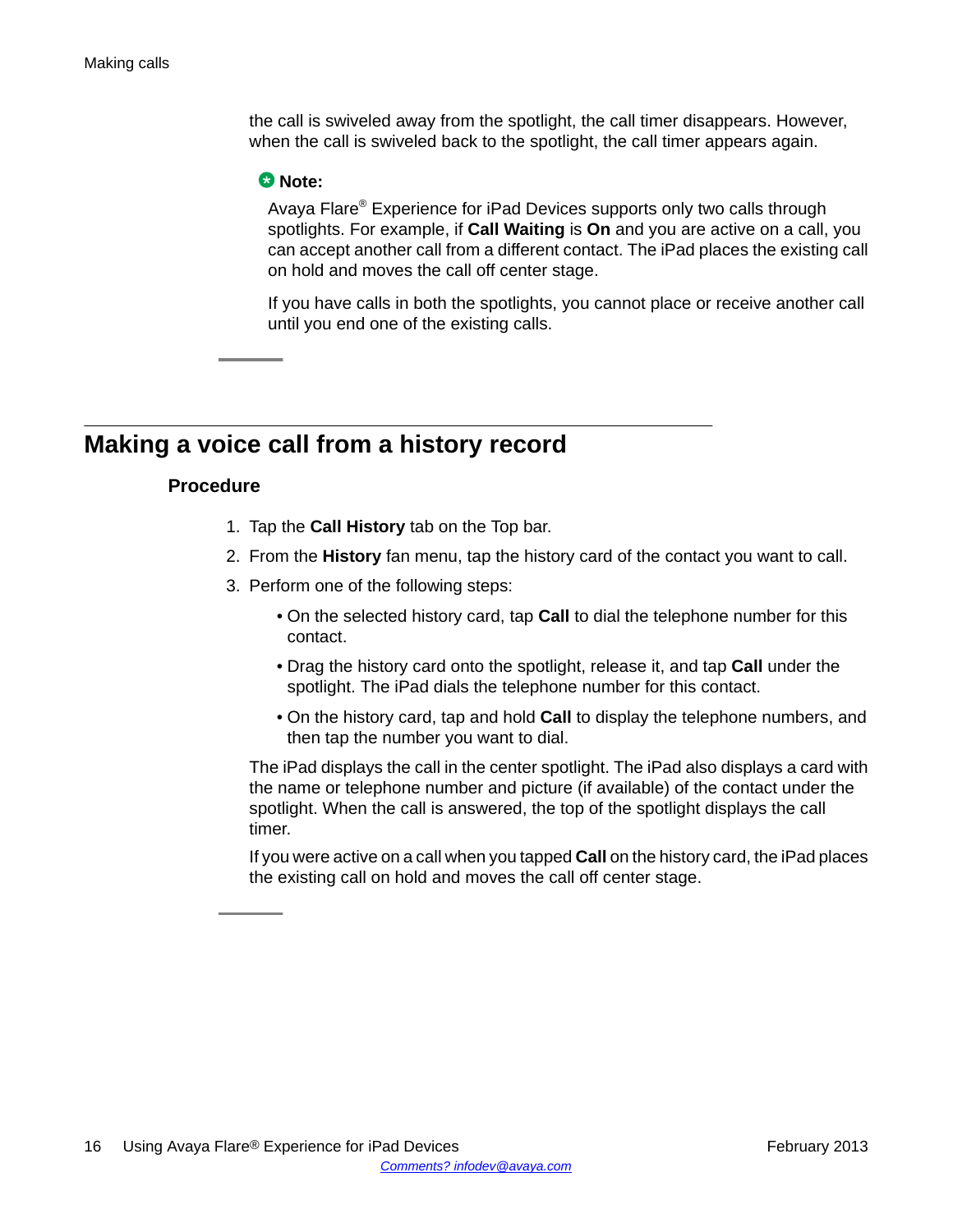## <span id="page-16-0"></span>**Making a voice call to a contact from an instant messaging session**

### **Procedure**

- 1. Tap the **IM** tab on the Top bar. The iPad displays the Instant Message fan and the instant messaging cards.
- 2. From the Instant Message fan, tap the card you want to call.
- 3. Do one of the following:
	- On the instant messaging panel, tap the **Call** button.
	- On the instant messaging card under the **IM** tab, tap **Call**.
	- From the **IM** tab, drag the instant messaging card onto the spotlight and release it. Tap **Call** under the spotlight.
	- On the instant messaging card under the **IM** tab, tap and hold **Call** to display the associated telephone numbers. Tap the telephone number you want to dial.

The iPad displays the call in the center spotlight. The iPad also displays a card with the name or telephone number and picture (if available) of the contact under the spotlight. When the call is answered, the top of the spotlight displays the call timer.

## **Making a voice call using the keypad**

## **Procedure**

- 1. Tap **Call** under the center spotlight to tap the keypad.
- 2. Using the keypad, enter the telephone number.
- 3. Tap **Call** on the keypad.

The iPad displays the call in the center spotlight. The iPad also displays a card with the name or telephone number and picture (if available) of the contact under the spotlight. When the call is answered, the top of the spotlight displays the call timer.

## **Note:**

Whenever you dial an extension from Avaya Flare® Experience for iPad Devices, a second spotlight appears on the caller.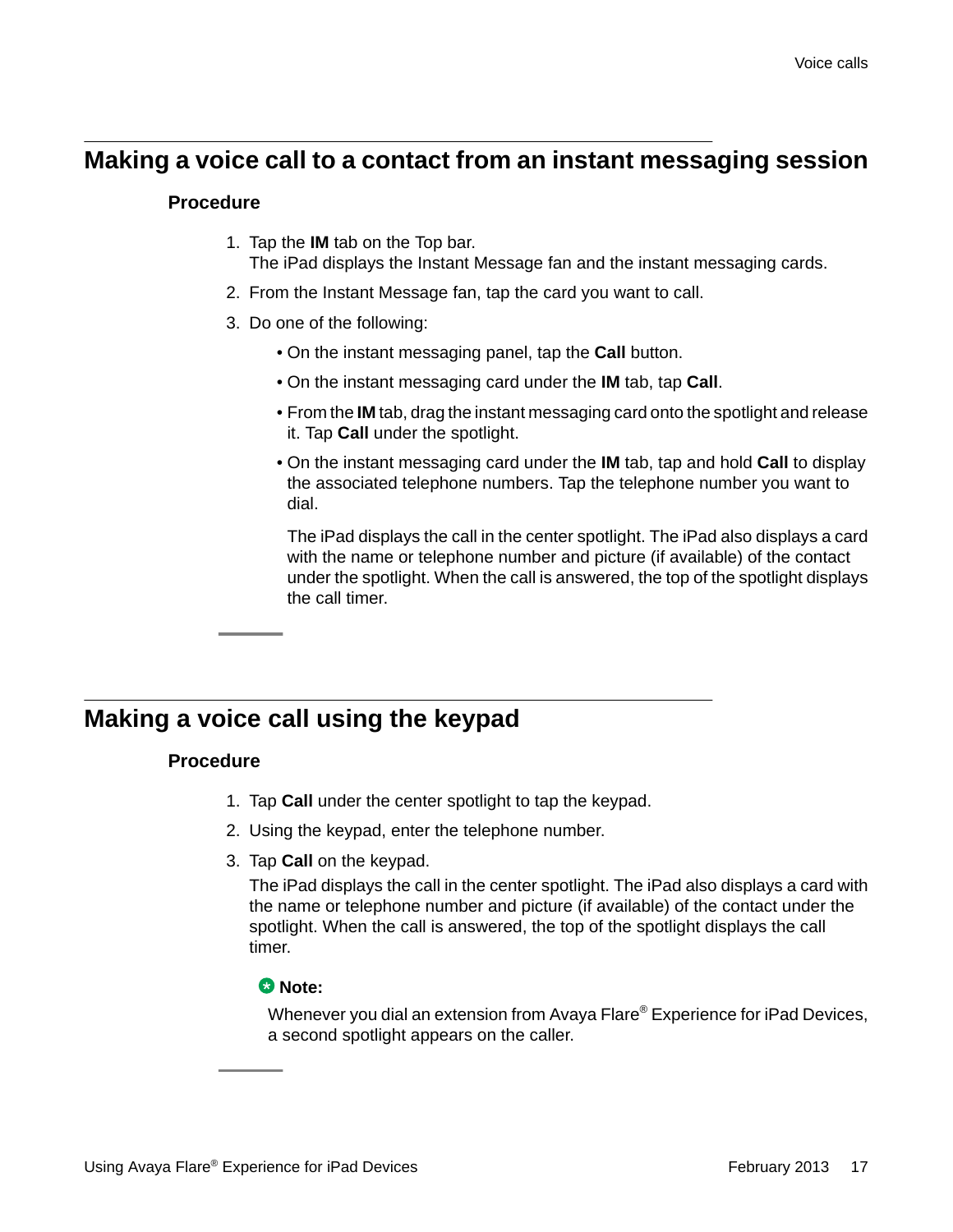## <span id="page-17-0"></span>**Video calls**

This section provides information about making video calls using the Flare Experience client.

### **Related topics:**

Making a video call from a contact card on page 18 [Making a video call from a history record](#page-18-0) on page 19 [Making a video call from an instant message](#page-18-0) on page 19 [Making a video call from the dialpad](#page-19-0) on page 20

## **Making a video call from a contact card**

Use this procedure to initiate a video call from a contact card.

### **About this task**

If the contact information does not include a phone number, the **Video** button on the contact card is disabled.

### **Procedure**

- 1. Tap the **Contacts** tab on the Top bar.
- 2. In the Contacts fan, select the appropriate contact card.
- 3. Perform one of the following steps:
	- In the contact card, tap the **Video** button to dial the primary telephone number of the contact.
	- Drag the contact card to the spotlight, release it, and tap the **Video** button. The system dials the primary contact number of the contact.

The system displays the call appears the center spotlight. The system displays a card that contains the name or telephone number of the contact and a picture of the contact in the spotlight. The system displays the call timer at the top of the spotlight.

The system also displays a Video window. When the contact answers, the system displays the video from that contact only if that contact is transmitting video.

If you tap the **Video** button when you are active on a call, the system places your existing call on hold and moves it off the center stage.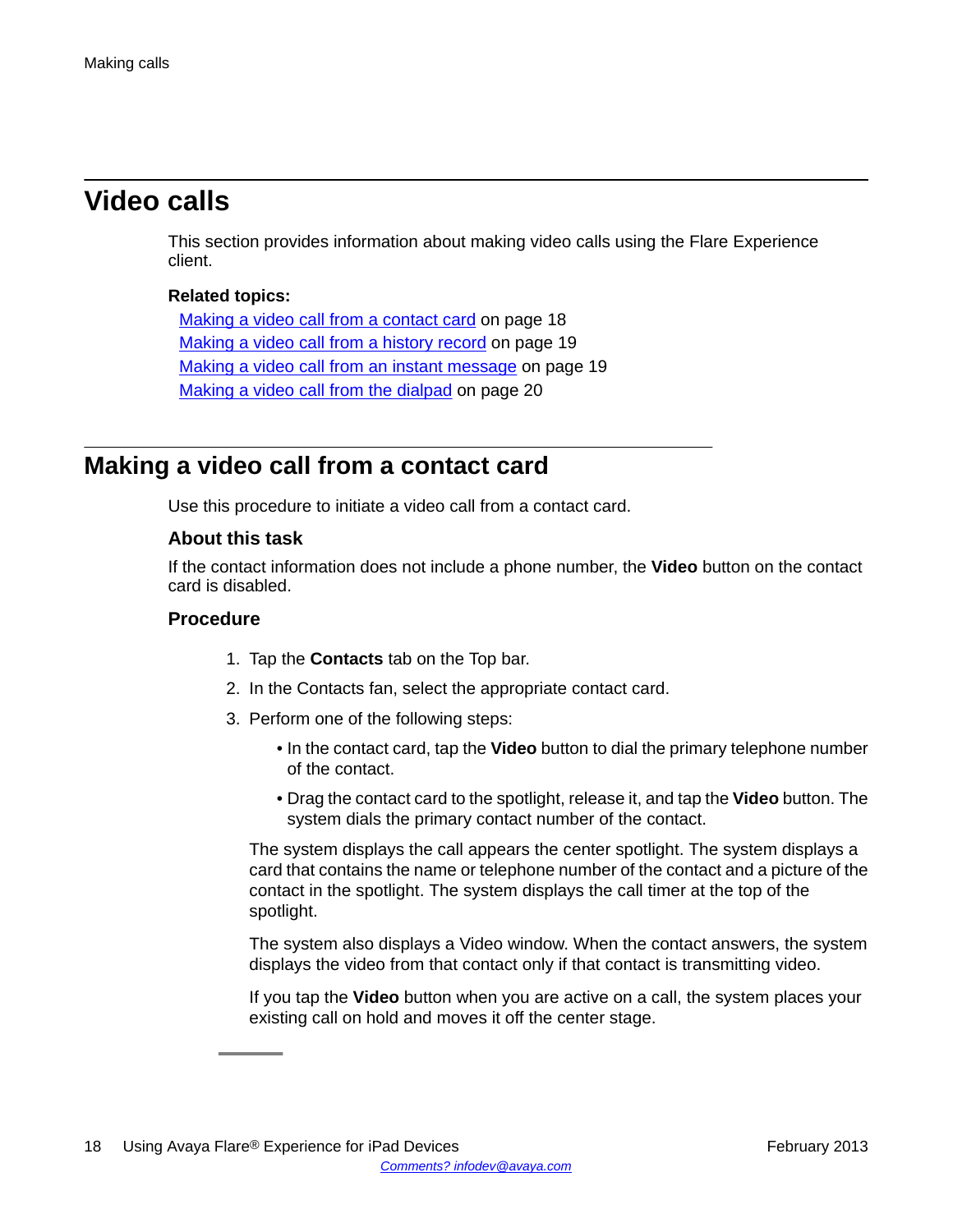## <span id="page-18-0"></span>**Making a video call from a history record**

## **About this task**

You can only make video calls to any contact in the history record.

### **Procedure**

- 1. Tap the **Call History** on the Top bar.
- 2. From the History fan, select the history card of the contact you want to call.
- 3. Perform one of the following steps:
	- On the selected history card, tap the **Video** button to dial the previously dialed telephone number for this contact.
	- Drag the history card onto the spotlight, release it, and tap the **Video** button under the spotlight to dial the previously dialed telephone number for this contact.

The system displays the call appears the center spotlight. The system displays a card that contains the name or telephone number of the contact and a picture of the contact (if available) in the spotlight. The system displays the call timer at the top of the spotlight.

The system also displays a Video window. When the contact answers, the system displays the video from that contact (if that contact is transmitting video).

If you tap the **Video** button when you are active on a call, the system places your existing call on hold and moves it off the center stage.

## **Making a video call from an instant message**

### **About this task**

You can make a video call to any contact from an instant message session.

To make a video call from an existing instant messaging session:

### **Procedure**

- 1. Tap the **IM** tab on the Top bar.
- 2. In the IM fan, select the appropriate contact card.
- 3. Perform one of the following steps:
	- Tap the **Video** button to dial the primary telephone number of the contact.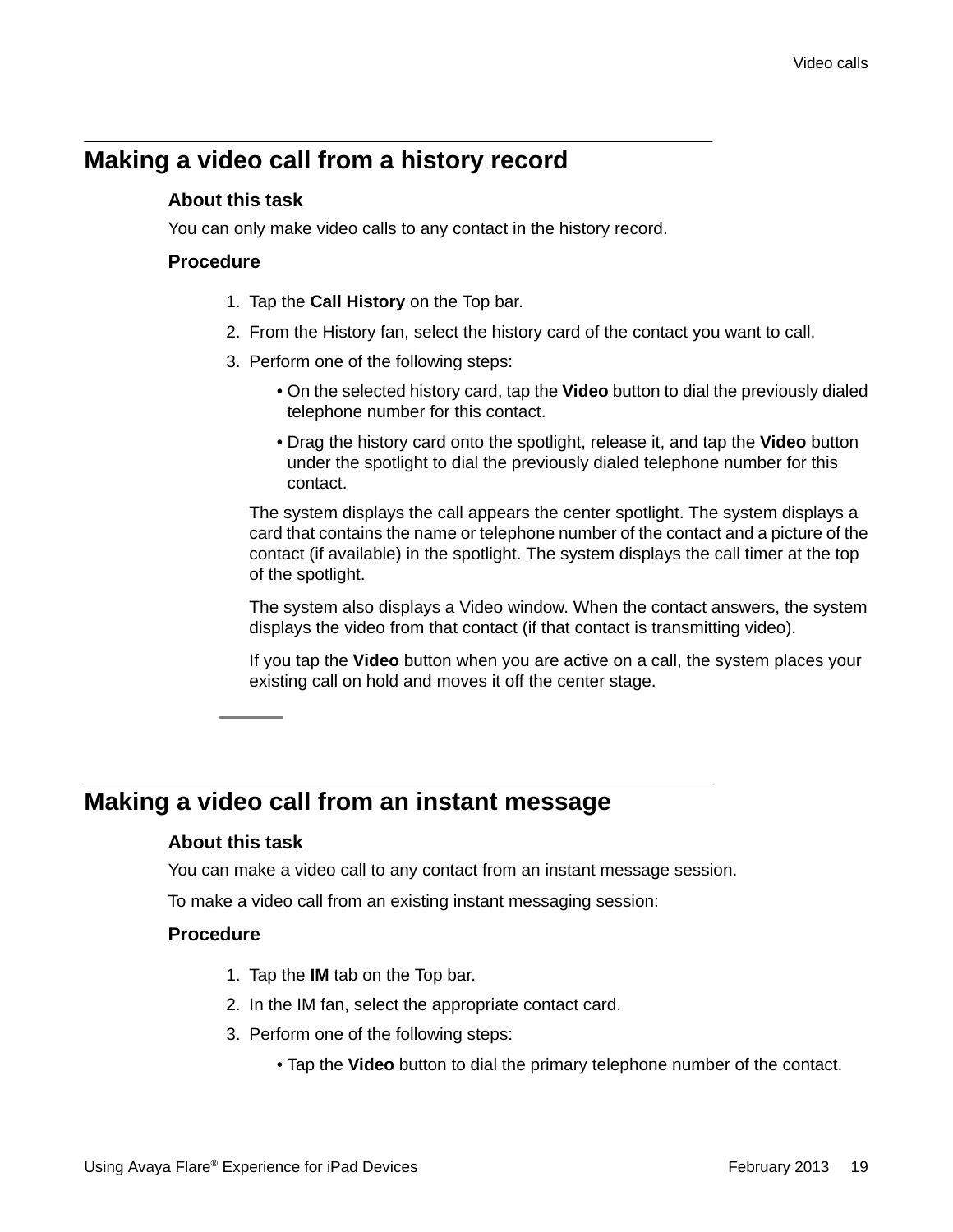<span id="page-19-0"></span>• Drag the appropriate instant messaging card onto the spotlight, release it, and then tap the **Video** button under the spotlight to dial the primary telephone number for this contact.

The system displays the call appears the center spotlight. The system displays a card that contains the name or telephone number of the contact and a picture of the contact (if available) in the spotlight. The system displays the call timer at the top of the spotlight.

The system also displays a Video window. When the contact answers, the system displays the video from that contact (if that contact is transmitting video).

If you tap the **Video** button when you are active on a call, the system places your existing call on hold and moves it off the center stage.

## **Making a video call from the dialpad**

### **About this task**

You can make video calls to any contact.

### **Procedure**

- 1. Using the dialpad, enter the telephone number.
- 2. Tap the green **Video** button on the dialpad.

The system displays the call appears the center spotlight. The system displays a card that contains the name or telephone number of the contact and a picture of the contact (if available) in the spotlight. The system displays the call timer at the top of the spotlight.

The system also displays a Video window. When the contact answers, the system displays the video from that contact (if that contact is transmitting video).

If you tap the **Video** button when you are active on a call, the system places your existing call on hold and moves it off the center stage.

## **Avaya Flare® Experience for iPad Devices for IP Office Connectivity**

Avaya Flare® Experience for iPad Devices for IP Office connects to your company server using the Wi-Fi and 3G cellular networks. If you are connecting to your company server using the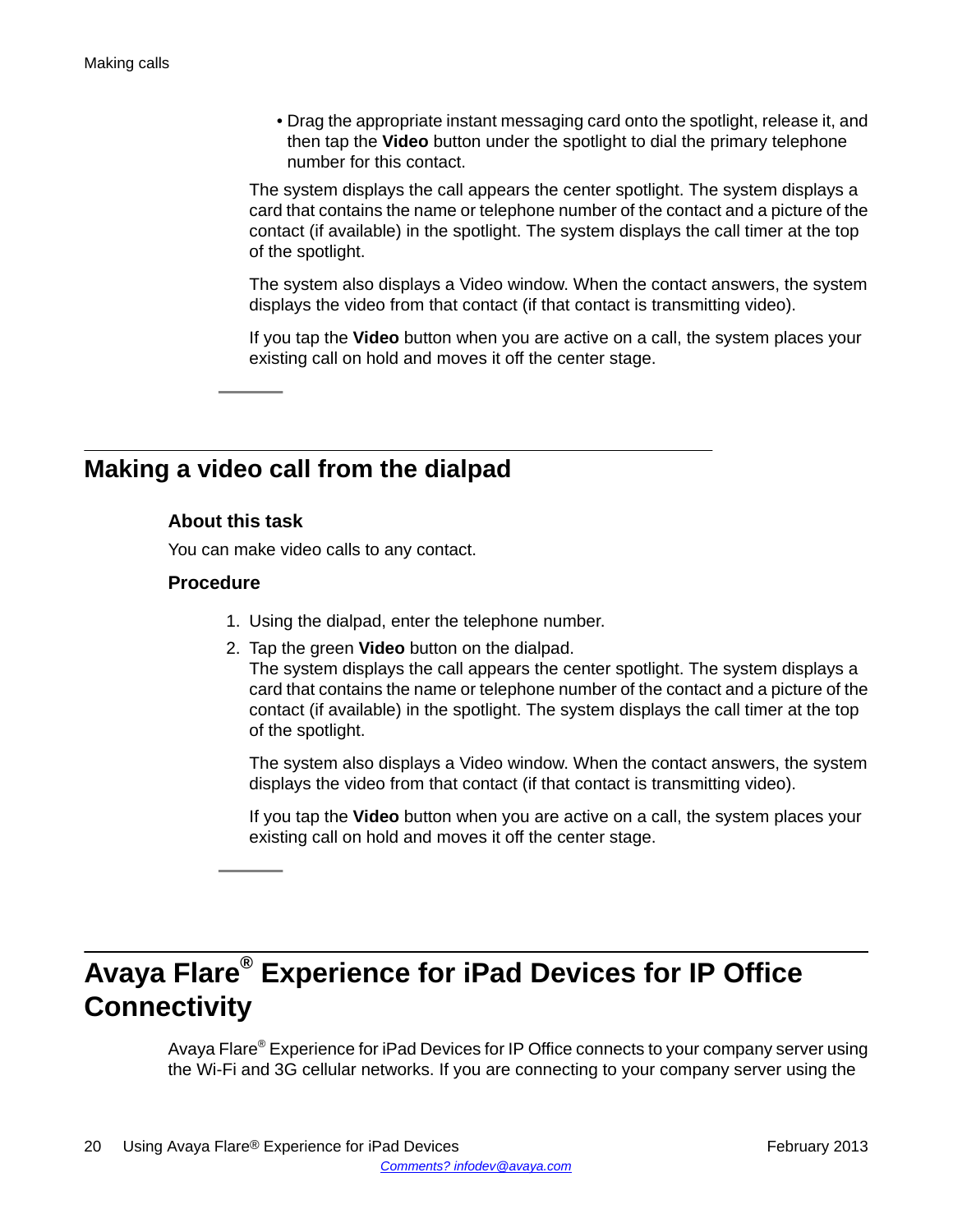internet, you must secure your communication using a VPN connection. For more information, contact your system administrator.

When the wireless signal weakens during an active call, Avaya Flare® Experience for iPad Devices for IP Office displays the signal quality indicator above the spotlight. If the signal continues to weaken, the active call ends and the application begins to log in again automatically. When the network coverage is restored, the application logs in automatically and you can make and receive calls.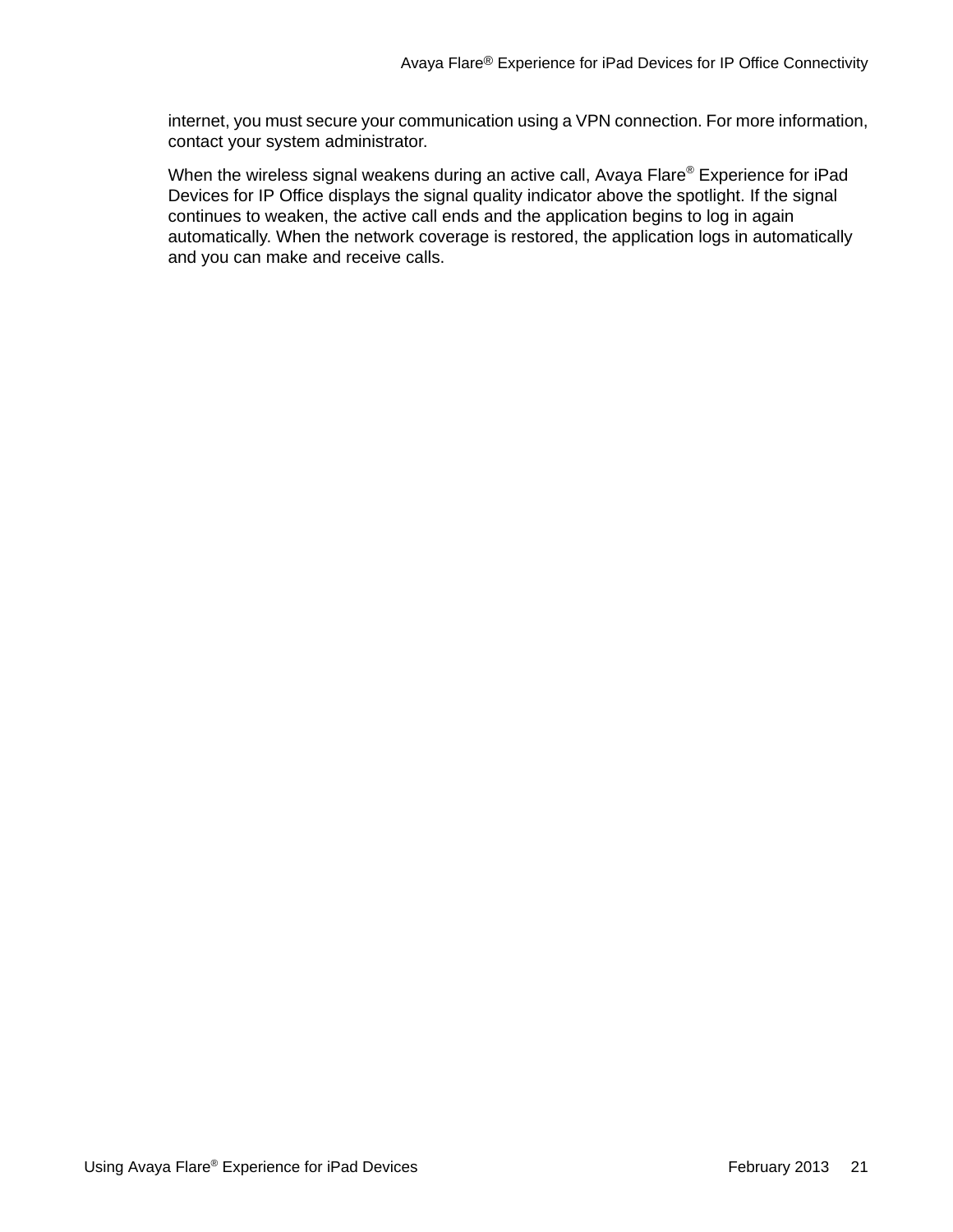Making calls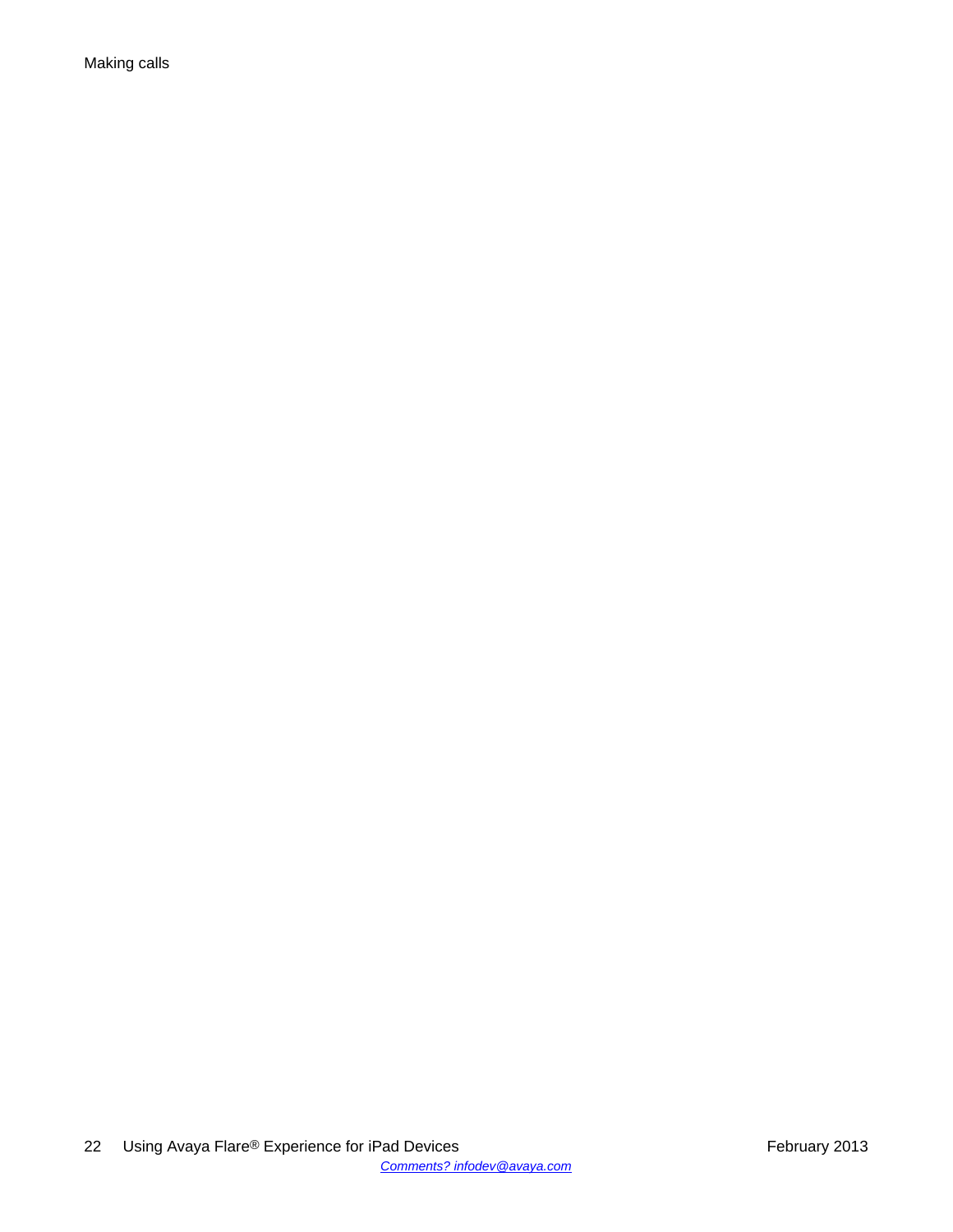# <span id="page-22-0"></span>**Chapter 4: Managing calls**

## **Answering a call**

### **Procedure**

To answer a call, tap **Answer**.

The iPad displays the call in the center spotlight. The iPad also displays the card with the name or telephone number and picture (if available) of the contact in the spotlight. The top of the spotlight displays the call timer.

To end the call, tap **End**.

## **Entering digits during a call**

### **Procedure**

1. Tap **Keypad** to select the keypad.

## **Note:**

When a call is on hold, the keypad is disabled.

- 2. Tap the digits you want to enter.
- 3. When finished, tap **Close** at the top of the keypad.

## **Muting a call**

### **Procedure**

To mute a call, tap **Mute** for the call.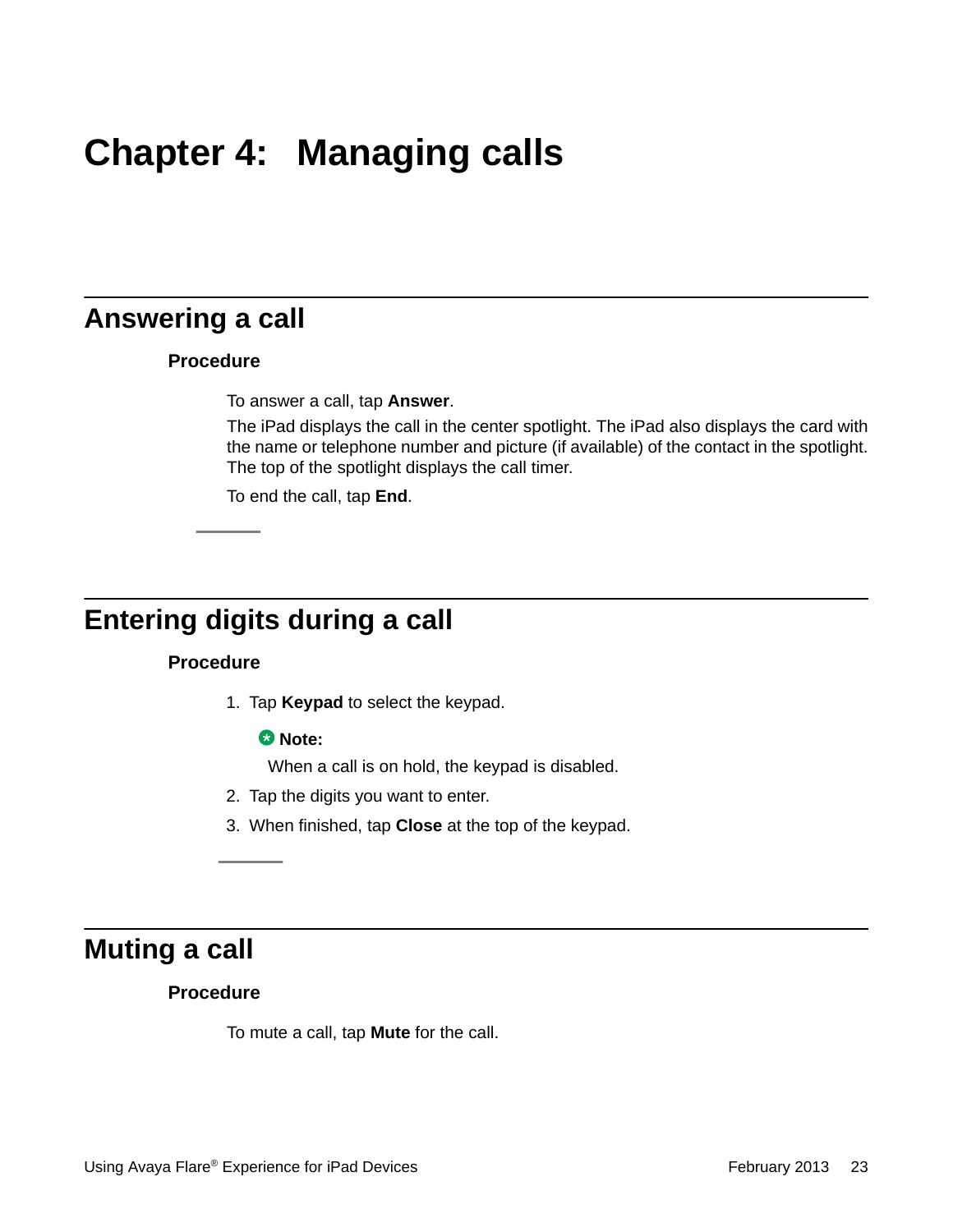The **Mute** button turns blue.

## <span id="page-23-0"></span>**Unmuting a call**

### **Procedure**

To unmute a call, tap **Mute** for the call.

## **Placing a call on hold**

### **Procedure**

To place a call on hold, tap **Hold** for the call. The **Hold** button turns blue.

### **Note:**

The Flare Experience client disables the **End**, **Mute**, and dialpad buttons when you place a call on hold. To enable these buttons, resume the call.

Flare Experience does not support the call hold timeout feature.

## **Resuming a call on hold**

### **Procedure**

- 1. To resume a call on hold, tap **Hold** for the call.
- 2. If the call you want to resume is not in the center spotlight, tap the spotlight for that call and then tap **Hold**.

The call becomes active and takes center stage.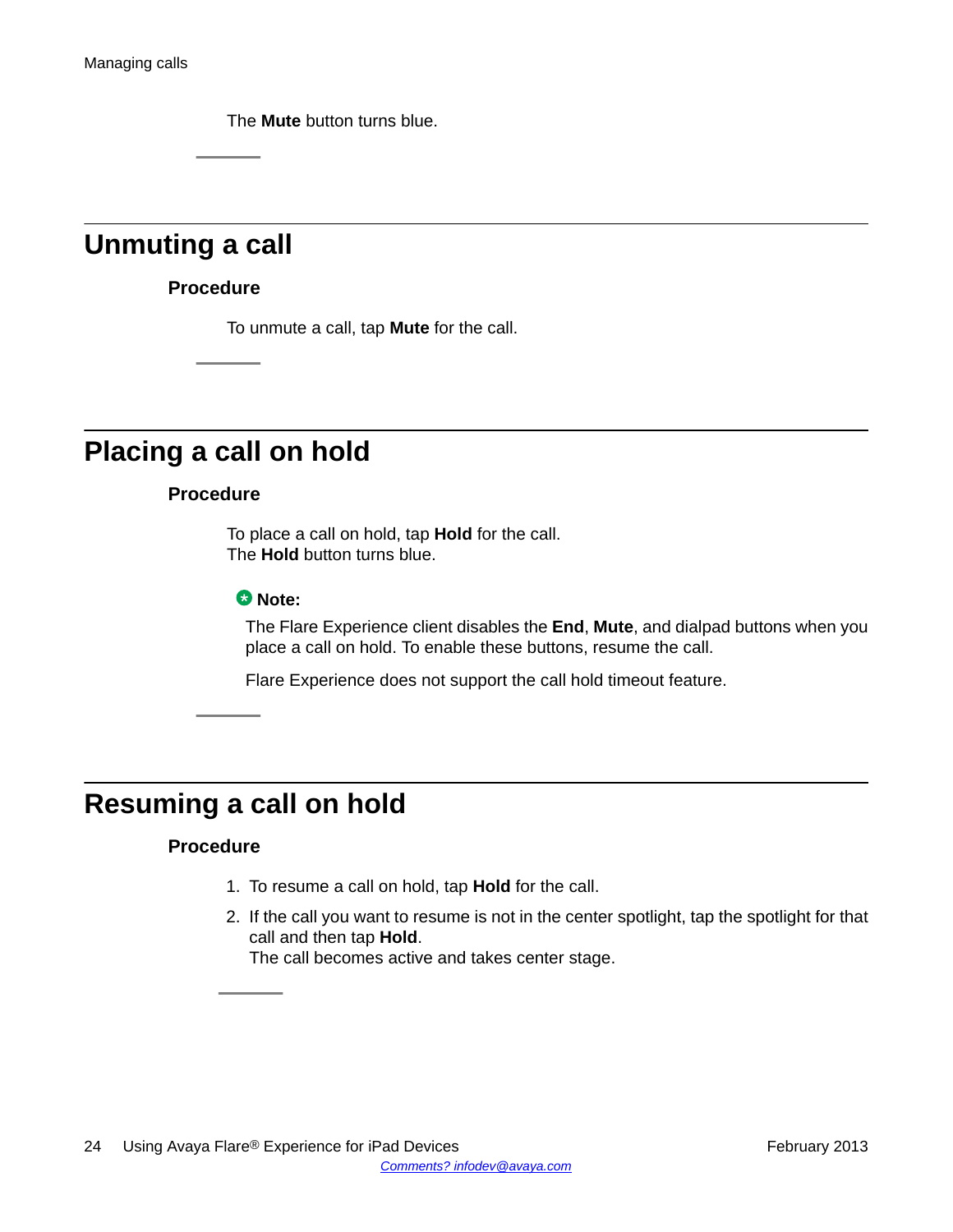## <span id="page-24-0"></span>**Ignoring an incoming call**

## **Procedure**

1. To ignore an incoming call, tap **Ignore**.

The iPad stops the ringing for this call, and displays the call in the center spotlight.

2. To answer an ignored call, tap **Answer** in the spotlight. The iPad displays the call timer on top of the spotlight.

## **Transferring a voice call**

You can transfer a voice call to another contact after consulting the contact.

### **Before you begin**

To transfer a voice call to another contact you must place the active call on hold.

#### **About this task**

When you receive or make a voice call to a contact and if you want to transfer the call to a different contact:

### **Procedure**

- 1. Call the contact to whom you want to transfer the call.
- 2. Tap the contact card of the active call and hold the contact card until the contact card is enlarged.
- 3. Drag the contact card to the spotlight of the contact that you placed on hold. You can also drag the contact card of the contact that you placed on hold to the active call spotlight.

### **Note:**

You cannot transfer a call when both the contacts participating in the transfer are placed on hold.

The system displays **Transfer the call?** dialog box.

- 4. Click **Transfer** to transfer the call.
	- Click **Cancel** to close the dialog box.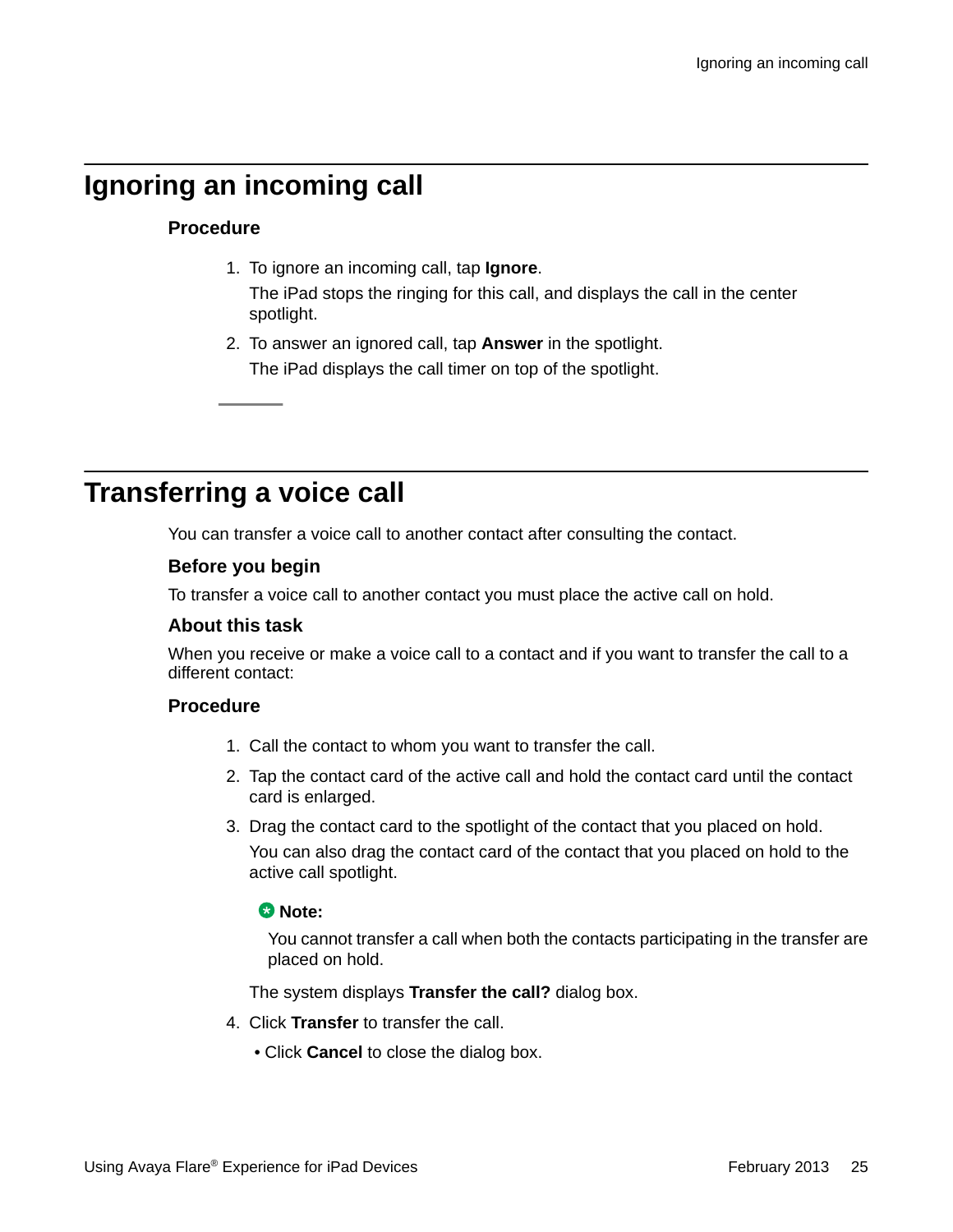The system transfers the call and does not display the contact cards in the spotlight.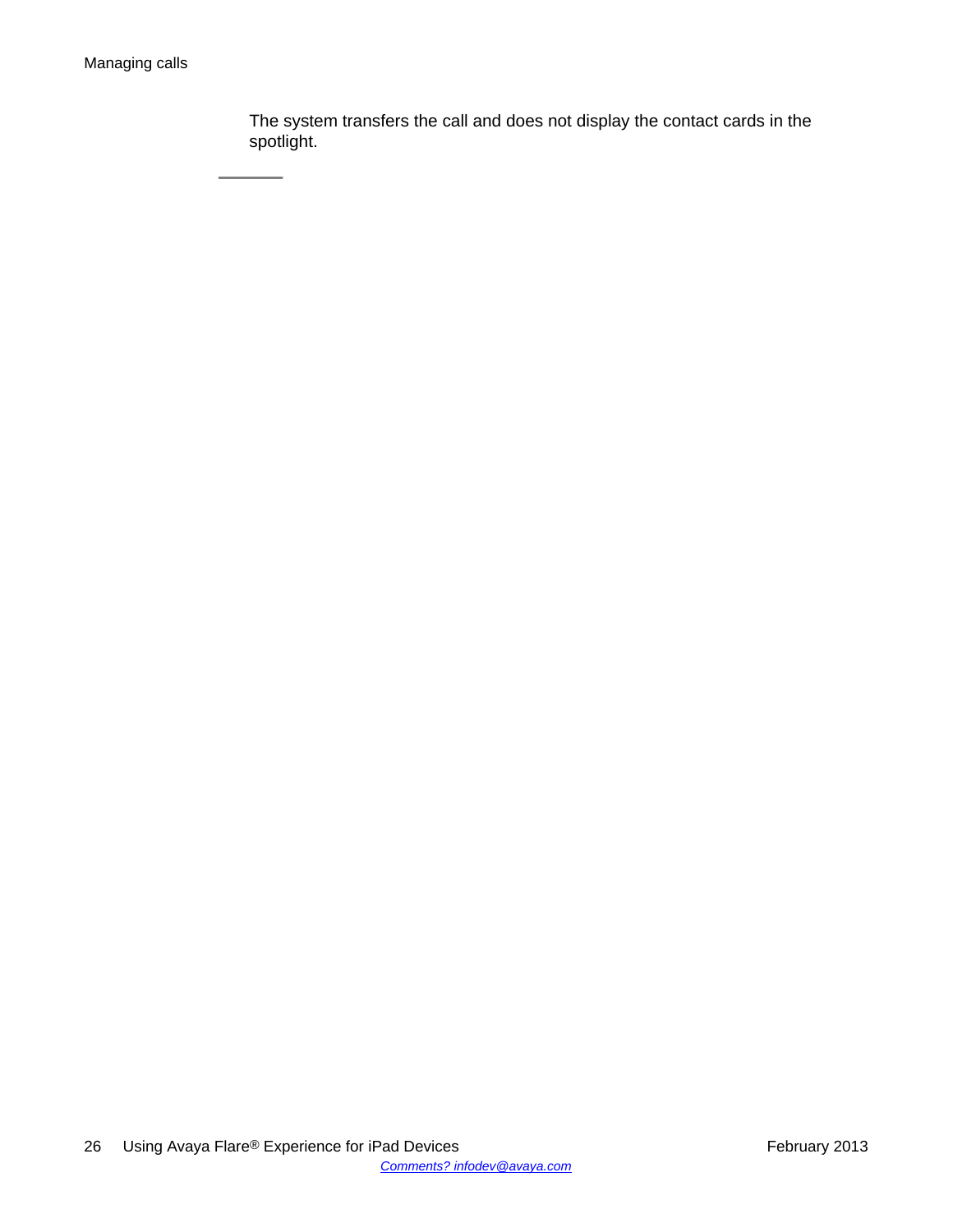# <span id="page-26-0"></span>**Chapter 5: Accessing voicemail**

## **Accessing voicemail using short code**

The system displays the number of unread voicemails when you have new voicemails in a badge over the Message Waiting Indicator. Use this procedure to collect voicemail messages by dialing a short code from the Flare Experience client dialpad.

### **Before you begin**

This feature is available only if the system administrator has configured a short code on the IP Office system to enable this feature. Check with your system administrator to see if this feature is available. If so, your system administrator can provide the short code that you need.

### **Procedure**

- 1. On the dialpad, enter the short code (for example, \*17) to connect to IP Office voicemail system.
- 2. Follow the prompts to hear your voicemail messages.

#### **Related topics:**

[Entering digits during a call](#page-22-0) on page 23

## **Accessing voicemail using Message Waiting Indicator**

The system displays the number of unread voicemails when you have new voicemails in a badge over the Message Waiting Indicator. Use this procedure to listen to your voicemail messages.

### **About this task**

To listen to your unread voicemail messages:

#### **Procedure**

1. Tap the **Message Waiting Indicator** .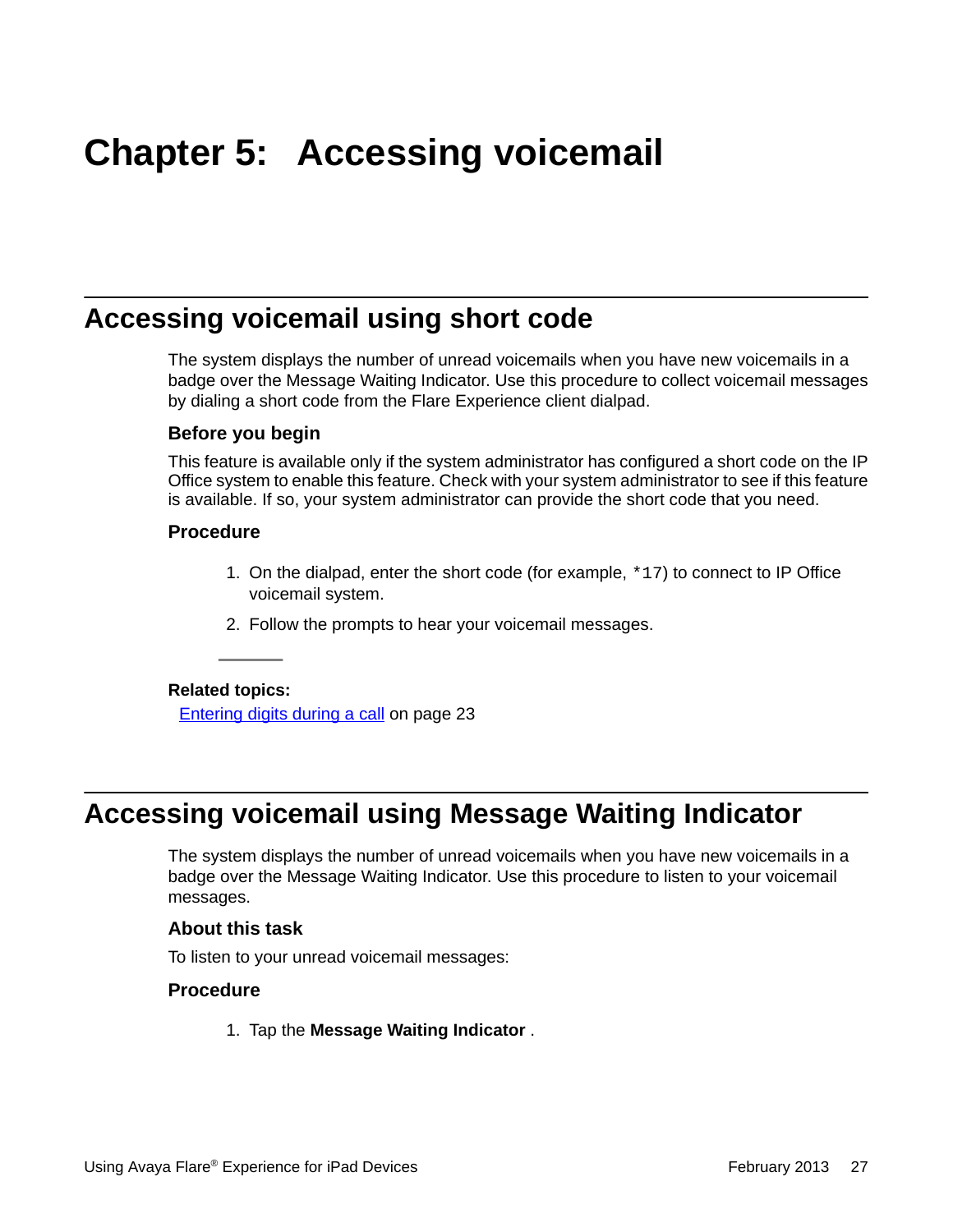The system initiates a voice call. If both the spotlights are occupied, then the system prompts you to free a spotlight to place a call to the voicemail messages.

2. Follow the prompts to listen to your voicemail messages.

### **Related topics:**

[Entering digits during a call](#page-22-0) on page 23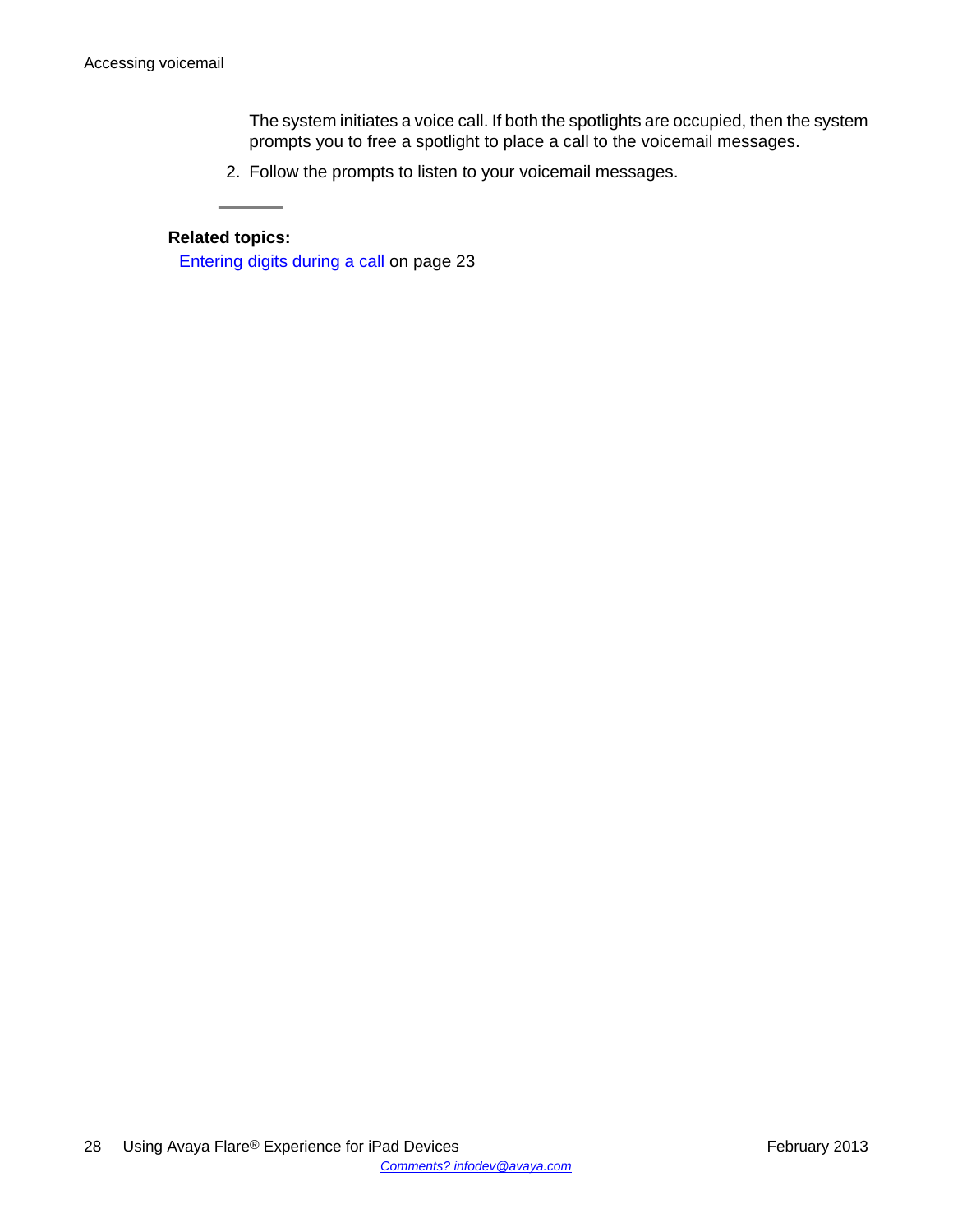# <span id="page-28-0"></span>**Chapter 6: Viewing the Call History records**

## **Viewing the Call History records**

### **Procedure**

Tap the **Call History** tab on the top bar of Avaya Flare® Experience for iPad Devices main screen.

The iPad displays the **Call History** fan that lists all your calls in a chronological order showing the most current record first.

Each history record displays:

- the avatar image of the contact
- the name or number of the party
- the date and time
- the duration of the call
- whether the call was received, dialed, or missed

The History fan displays:

- all calls
- missed calls (indicated by an x)
- incoming calls (indicated by a down arrow)
- outgoing calls (indicated by an up arrow)



The label below the Call History tab identifies the history records that currently appear in the Call History fan (that is, All Calls, Missed Calls, Incoming Calls, and Outgoing Calls).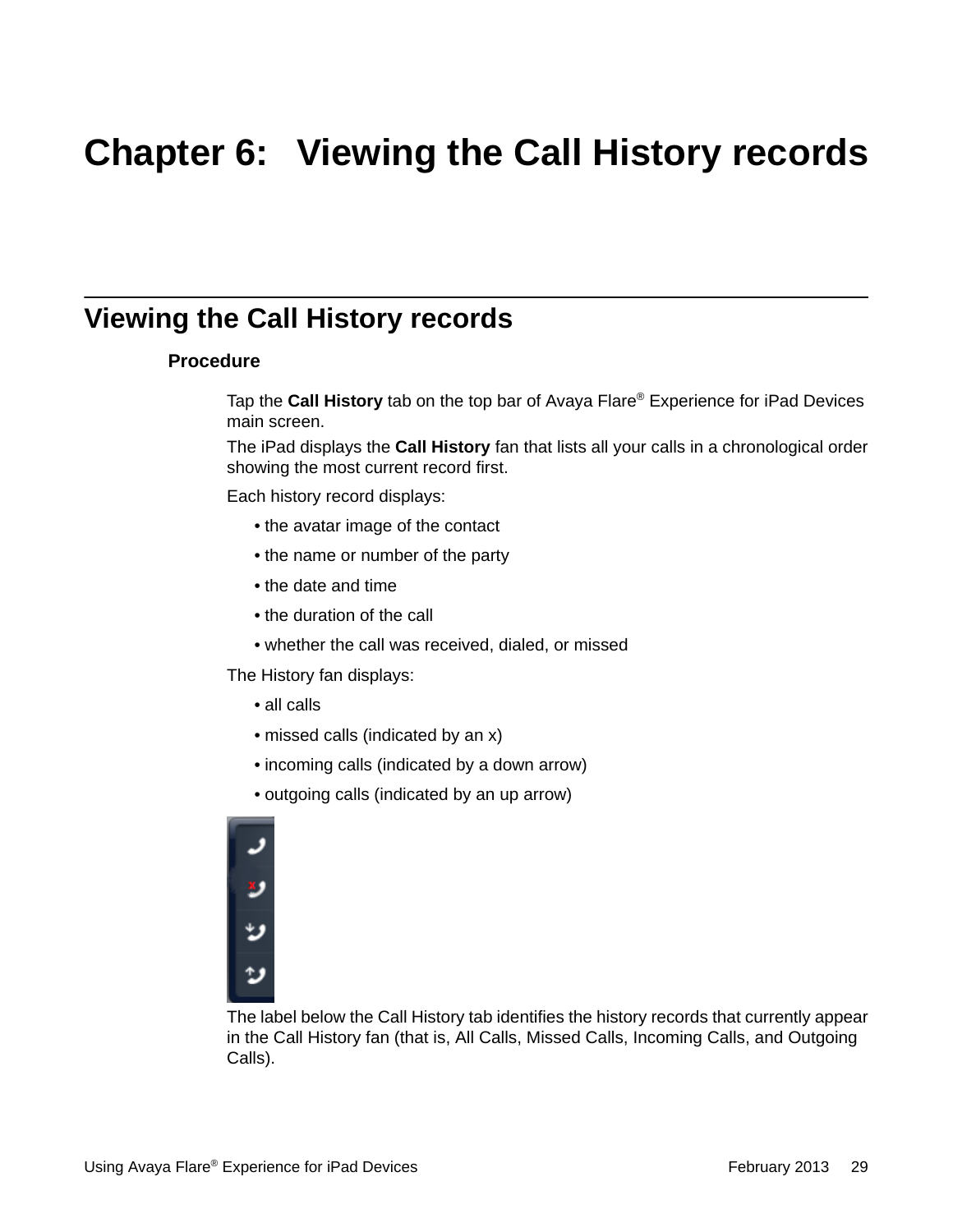## <span id="page-29-0"></span> **Note:**

The system does not display the duration of the calls for Missed Calls.

### **Note:**

When you log out from Avaya Flare® Experience for iPad Devices, the Call History fan is not displayed.

## **Viewing the history records for all calls**

### **Procedure**

- 1. Tap the label below the **Call History** tab
- 2. Tap **All Calls**.

The iPad stores and lists the recent 100 calls in the Call History fan. Once the maximum numbers of history records are stored, the oldest history record is deleted to store a new history record.

## **Note:**

You cannot access the Call History fan and the Contacts fan from the Call History tab when you log out.

## **Viewing the history records for missed calls**

## **Procedure**

- 1. Tap the label below the **Call History** tab
- 2. Tap **Missed Calls**.

### **Note:**

The missed calls badge stays on the Avaya Flare® Experience for iPad Devices icon even after reinstalling the application and gets cleared only after you open the application.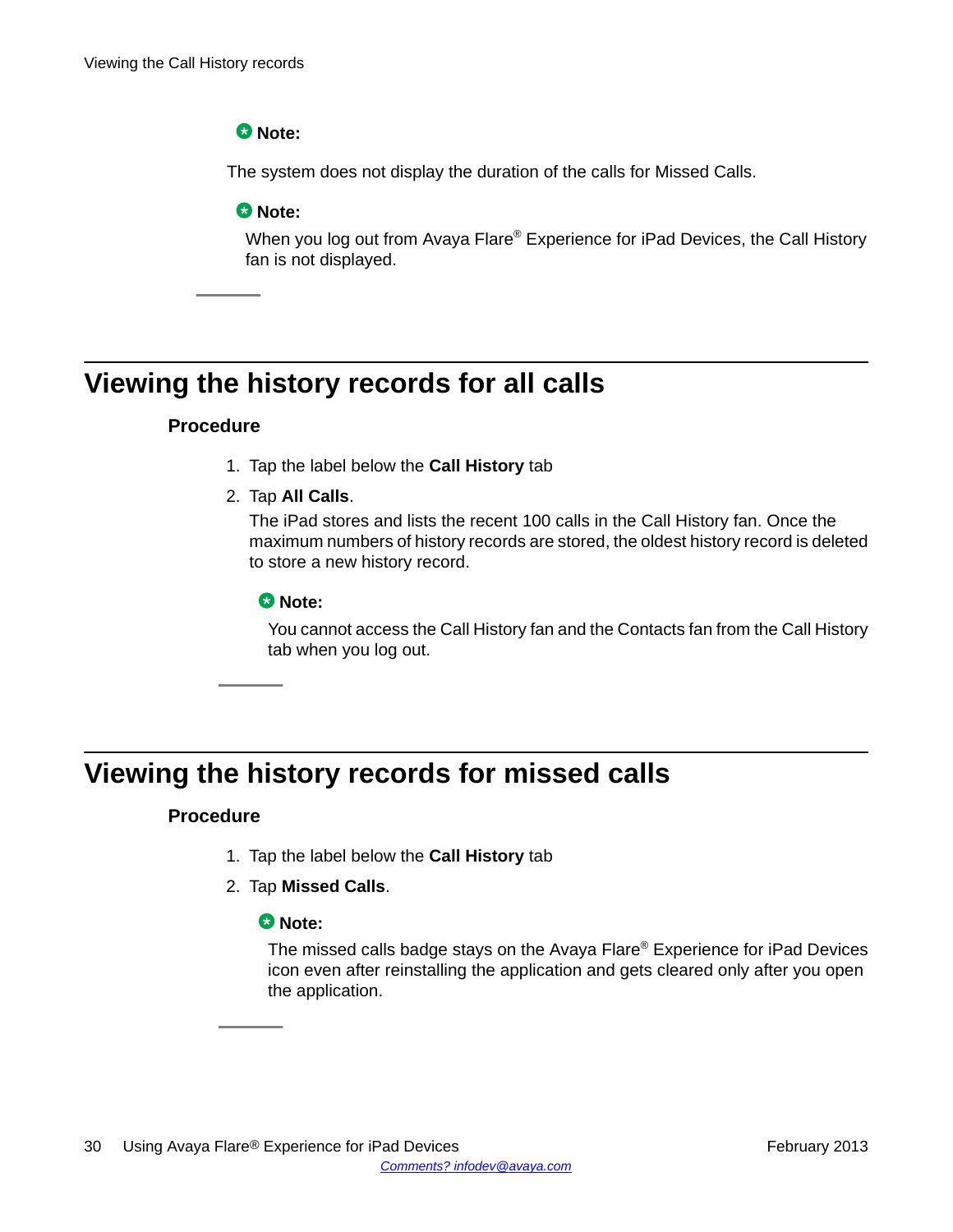## <span id="page-30-0"></span>**Viewing the history records for incoming calls**

## **Procedure**

- 1. Tap the label below the **Call History** tab
- 2. Tap **Incoming Calls**.

## **Viewing the history records for outgoing calls**

## **Procedure**

- 1. Tap the label below the **Call History** tab
- 2. Tap **Outgoing Calls**.

You can also tap the card you want to view from the History fan.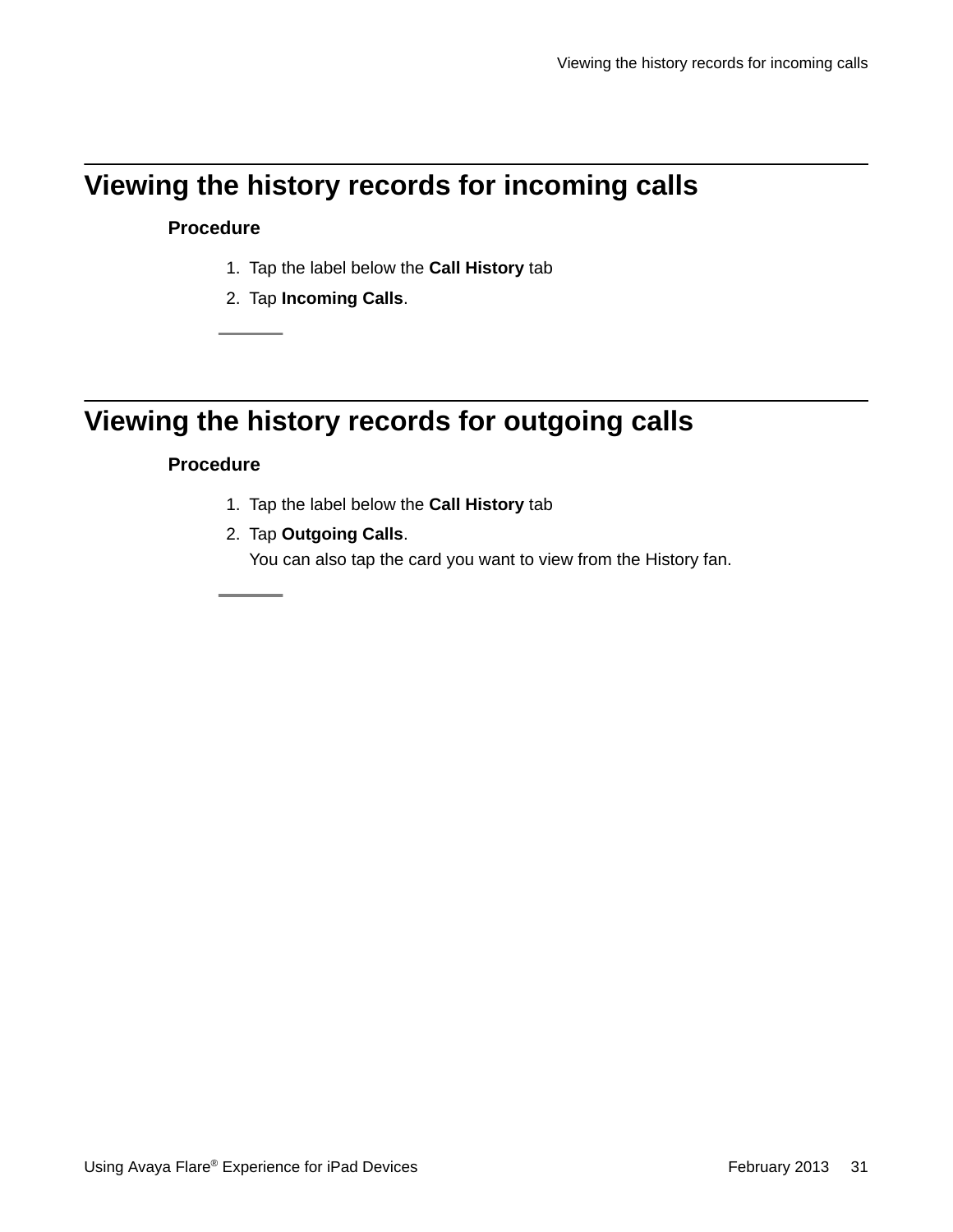Viewing the Call History records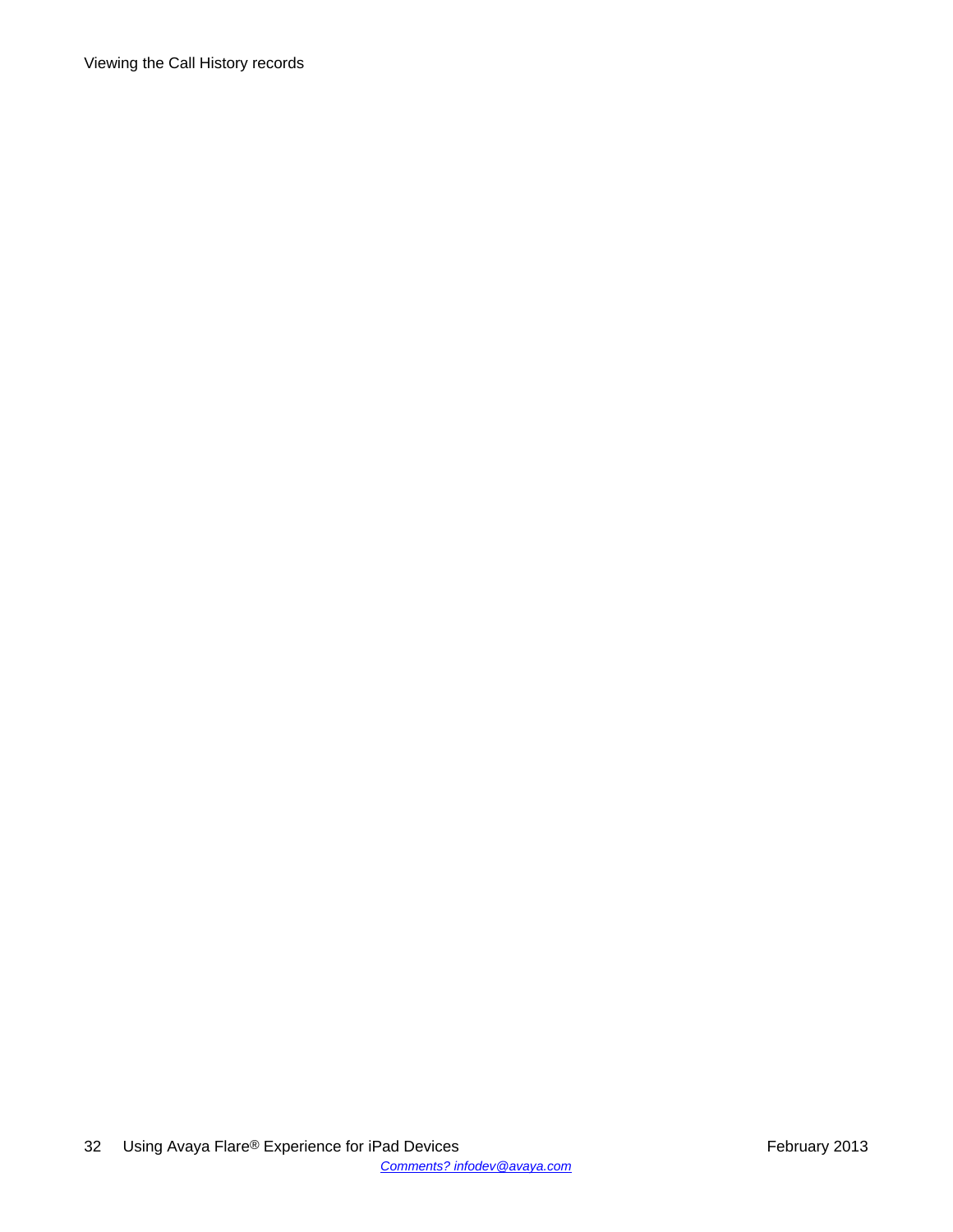# <span id="page-32-0"></span>**Chapter 7: Using instant messaging**

## **About instant messages**

You can send instant messages to your IP Office contacts from Avaya Flare® Experience for iPad Devices application. If you send an instant message to a user who is offline, the user will receive the instant message the next time the user logs into Avaya one- $X^{\circledast}$  Portal for IP Office server or when the user logs into an application that supports instant messaging such as Avaya Flare® Experience for iPad Devices.

Even after you logout and login again into the iPad retains your missed instant messages. While you are logged out from Avaya Flare® Experience for iPad Devices, the system does not display Instant Message fan.

## **Viewing an incoming instant message**

### **About this task**

### **Procedure**

To view an incoming instant message, tap the **View** button for the message on the Top bar.

The instant message appears in the instant messaging panel.

## **Viewing missed instant messages**

### **About this task**

The total number of missed instant messages from all contacts appears on the **IM** tab on the Top bar.

### **Procedure**

1. Tap the **IM** tab on the Top bar.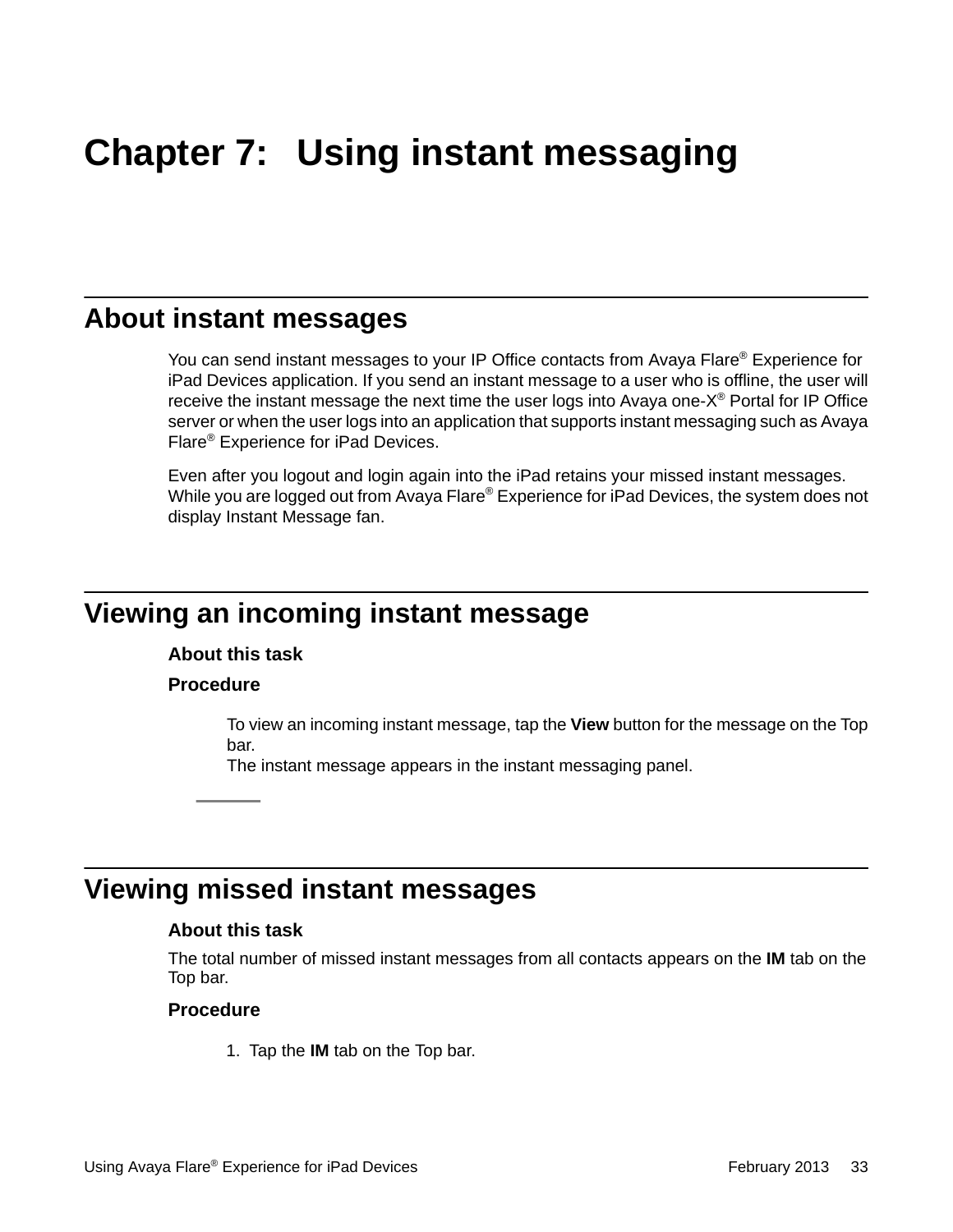The Instant Message fan appears and displays the instant messaging cards.

- <span id="page-33-0"></span>2. From the Instant Message fan, tap the card you want to view. The instant messaging card expands. The total number of missed instant messages from this contact appears on the contact's card in the Instant Message fan.
- 3. Tap the expanded card to open the instant messaging panel where you can scroll through to read all messages from this contact. The number on the card is cleared, and the total number of missed instant messages indicated on the **IM** tab on the Top bar is decreased accordingly.
- 4. To type a reply, tap the text field to bring up the keyboard.

## **Starting a new instant messaging session**

## **Procedure**

- 1. Perform one of the following steps:
	- Drag the contact card onto an empty spotlight, release it, and tap **IM** under the spotlight.
	- On the contact card, tap the **IM** button.

The iPad displays the instant messaging window.

- 2. In the Instant Messaging window, enter your message.
- 3. After entering your message, tap **Send**.

## **Resuming an Instant Messaging session**

## **Before you begin**

Open the Avaya Flare® Experience for iPad Devices client.

## **Procedure**

- 1. Perform one of the following steps:
	- Tap the **IM** tab and then tap the instant messaging card of the contact.
	- Tap the **Contacts** tab and then tap **IM** on the contact card.
	- Tap the **Call History** tab and then tap **IM** on the history card of the contact.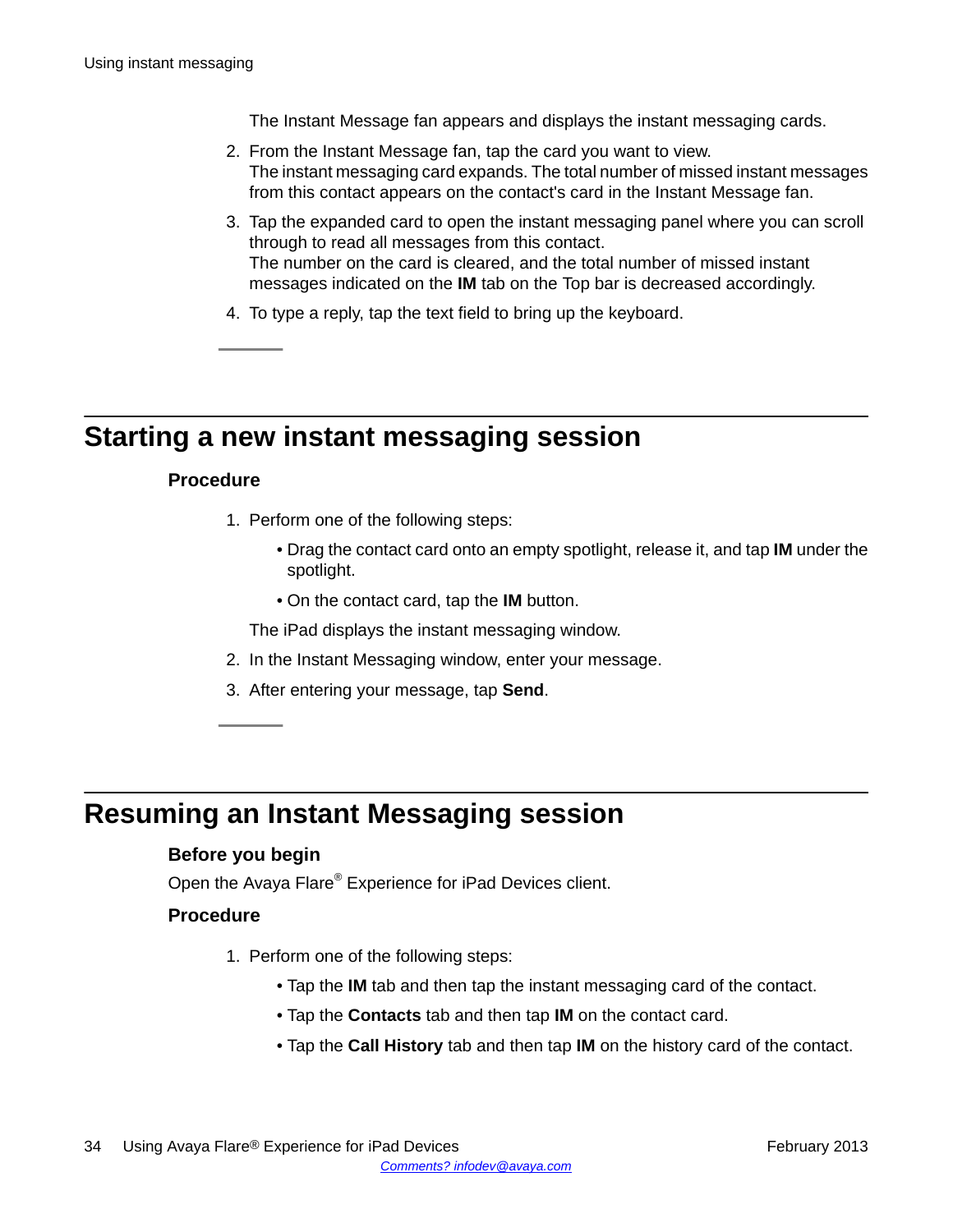- <span id="page-34-0"></span>2. In the instant messaging panel, enter your message.
- 3. After entering your message, tap **Send** on the keyboard.
- 4. To close the instant messaging panel, tap **Close** on the panel.

The iPad compresses the instant messaging panel into an instant messaging card that appears under the IM tab. The instant messaging card displays the last instant message you sent to that contact.

#### **Note:**

This step does not end the instant messaging session with that contact.

## **Sending an instant message to a contact on a call**

### **Procedure**

- 1. Tap **IM** under the spotlight. The system displays the instant messaging panel.
- 2. In the instant messaging panel, enter your message.
- 3. Tap **Send** on the keyboard.

## **Ending an Instant Messaging session**

### **Before you begin**

Open the Avaya Flare® Experience for iPad Devices client.

### **Procedure**

- 1. Tap the **IM** tab on the top bar.
- 2. Perform one of the following steps:
	- To end a single instant messaging session:
		- i. Tap **X** on the instant messaging card of the contact.
		- ii. Tap **End Chat**.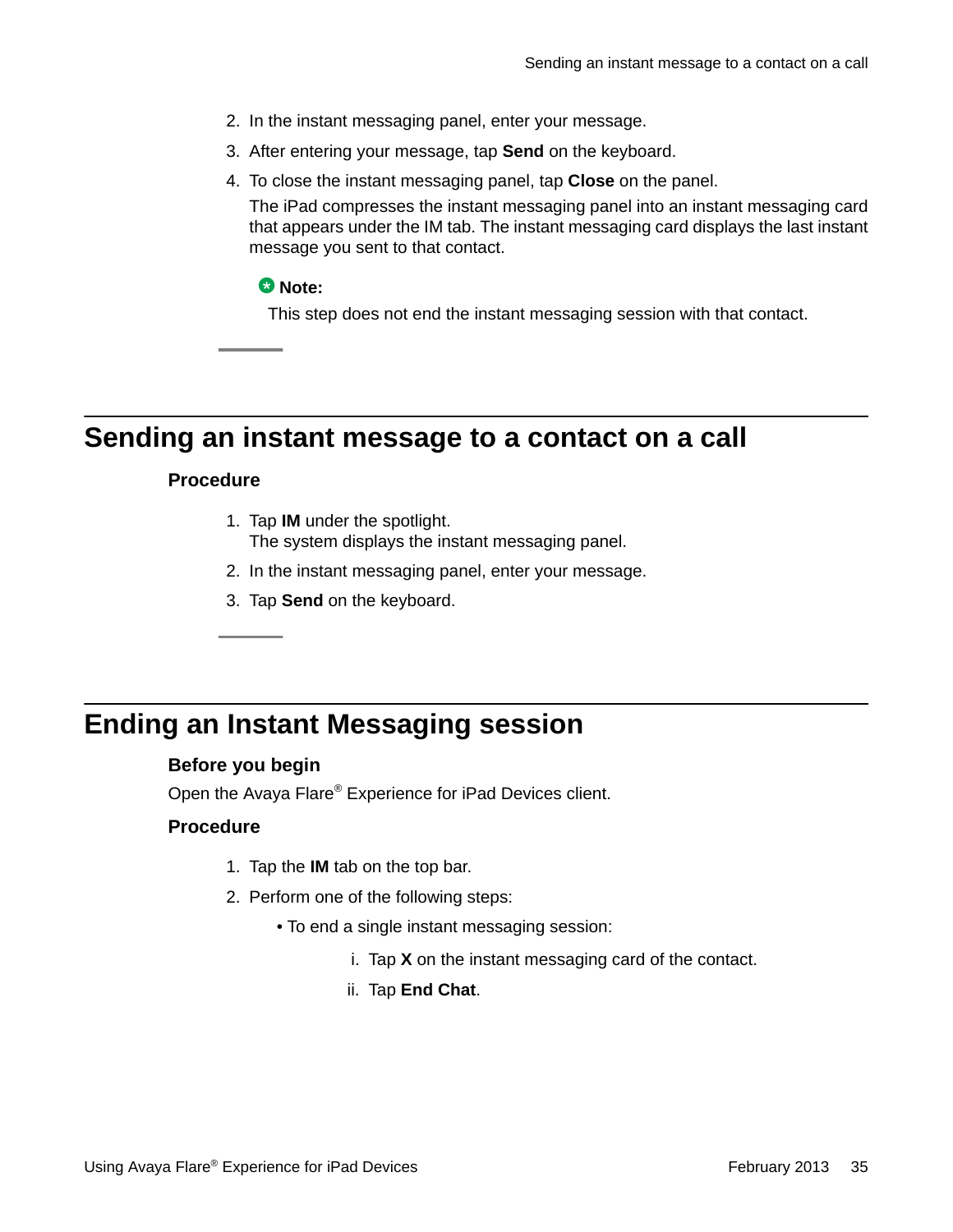## **Note:**

The application removes the Instant Messaging card for the contact from the IM fan.

- To end all instant messaging sessions:
	- i. Tap **All Chats**.
	- ii. Tap **End All Chats**.

## **Note:**

The application removes all the Instant Messaging cards for all the contacts from the IM fan. When you log out from Avaya Flare® Experience for iPad Devices, the IM fan is not displayed.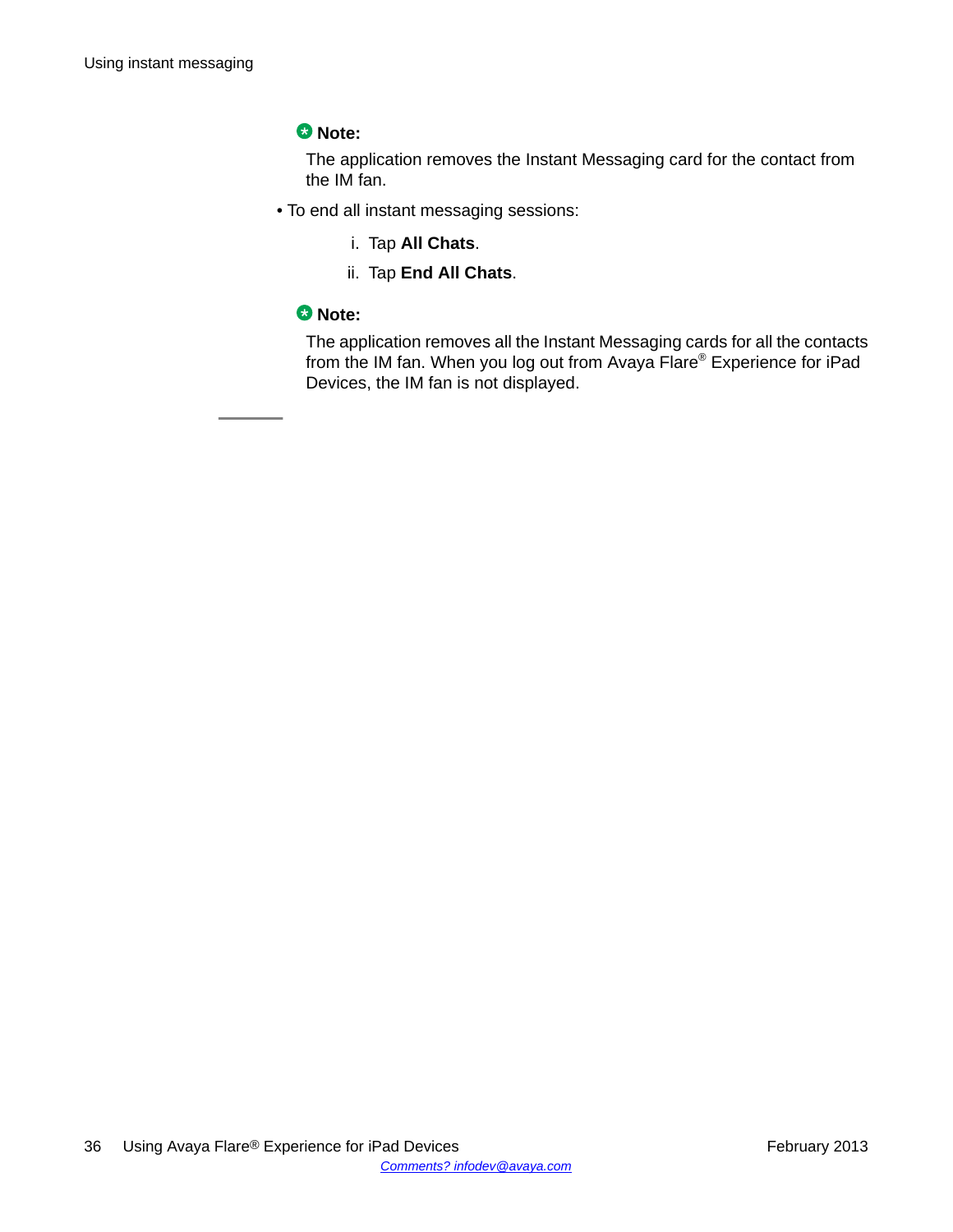# <span id="page-36-0"></span>**Chapter 8: Managing presence**

## **Managing the presence status**

Using Avaya Flare® Experience for iPad Devices, you can:

- change your presence status (that is, availability)
- change your custom presence status message

### **Note:**

You must have an account configured on Avaya one-X® Portal for IP Office Presence server to use the presence feature. Contact your system administrator for more information.

## **Changing your presence status**

### **About this task**

Use this procedure to set your presence status (that is, availability) for the system contacts. The iPad displays the presence status to other users who track the system contact presence. By default, the presence status for a local iPad contact is set as Unknown. You cannot change the presence status for a local iPad contact.

#### **Note:**

If you close the Avaya Flare® Experience application before you log out, your presence status set at that time will continue to be displayed to others who track your presence. The next time you log in, you can change your availability or status message accordingly.

If you lose connectivity, that is, if your Wi-Fi connection drops your presence status set at that time will continue to be displayed to others only for 90 seconds. After 90 seconds your presence status is Offline. Once the Wi-Fi connectivity resumes, you can change your availability or status message accordingly.

### **Procedure**

1. Tap your extension number on the **Top** bar. The iPad displays the Presence panel.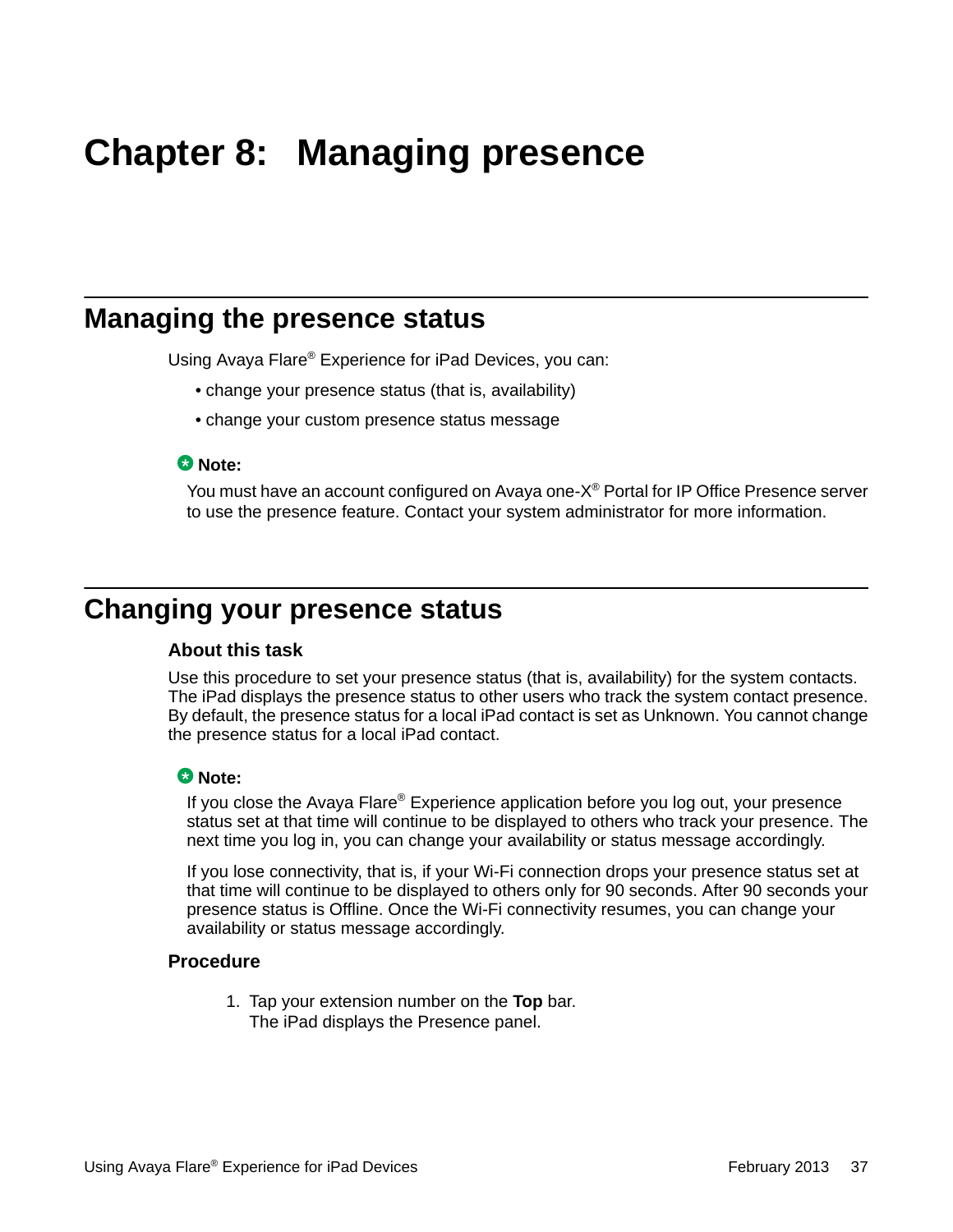<span id="page-37-0"></span>2. Tap the presence status that you want. You can set the presence status for the system contact as Available, Busy, Unavailable, or Offline.

## **Changing your status message**

### **About this task**

Use this procedure to specify a custom presence status message. For example, if you are busy until 2 PM and do not want to be disturbed, you can enter the custom presence status message Busy until 2 PM.

### **Procedure**

- 1. Tap your extension number on the Top bar. The iPad displays the Presence panel.
- 2. Tap the Status Message box to bring up the keyboard.
- 3. To clear the contents of the Status Message box, tap **X**.
- 4. Enter your new message in the Status Message box.
- 5. Tap **Done** on the keyboard, or tap anywhere outside of the Presence panel. The iPad closes the Presence panel and keyboard.

## **Managing presence states**

When a user logs into Avaya Flare® Experience for iPad Devices and on successful authentication to Avaya one-X® Portal, both the Personal and System contacts are transferred from Avaya one- $X^{\circledast}$  Portal and gets updated under the System tab and the Personal tab along with local iPad contacts in the Contacts fan respectively.

After the transfer of all contacts, the IM presence, the User presence and the Telephony presence are available based on the user presence status.

### **Telephony presence state**

The Telephony presence state shows whether a user's voice channel is Busy or Not Busy. By default, the Telephony presence state is Not Busy. The Telephony presence state is shown only for the contacts that also have the XMPP presence. For the contacts that do not have the XMPP presence, the Telephony presence state is Offline. When Avaya one-X<sup>®</sup> Portal is not available, the Telephony presence state is Offline. When the user selects the Do Not Disturb option in the telephone, the Telephony presence state appears Busy.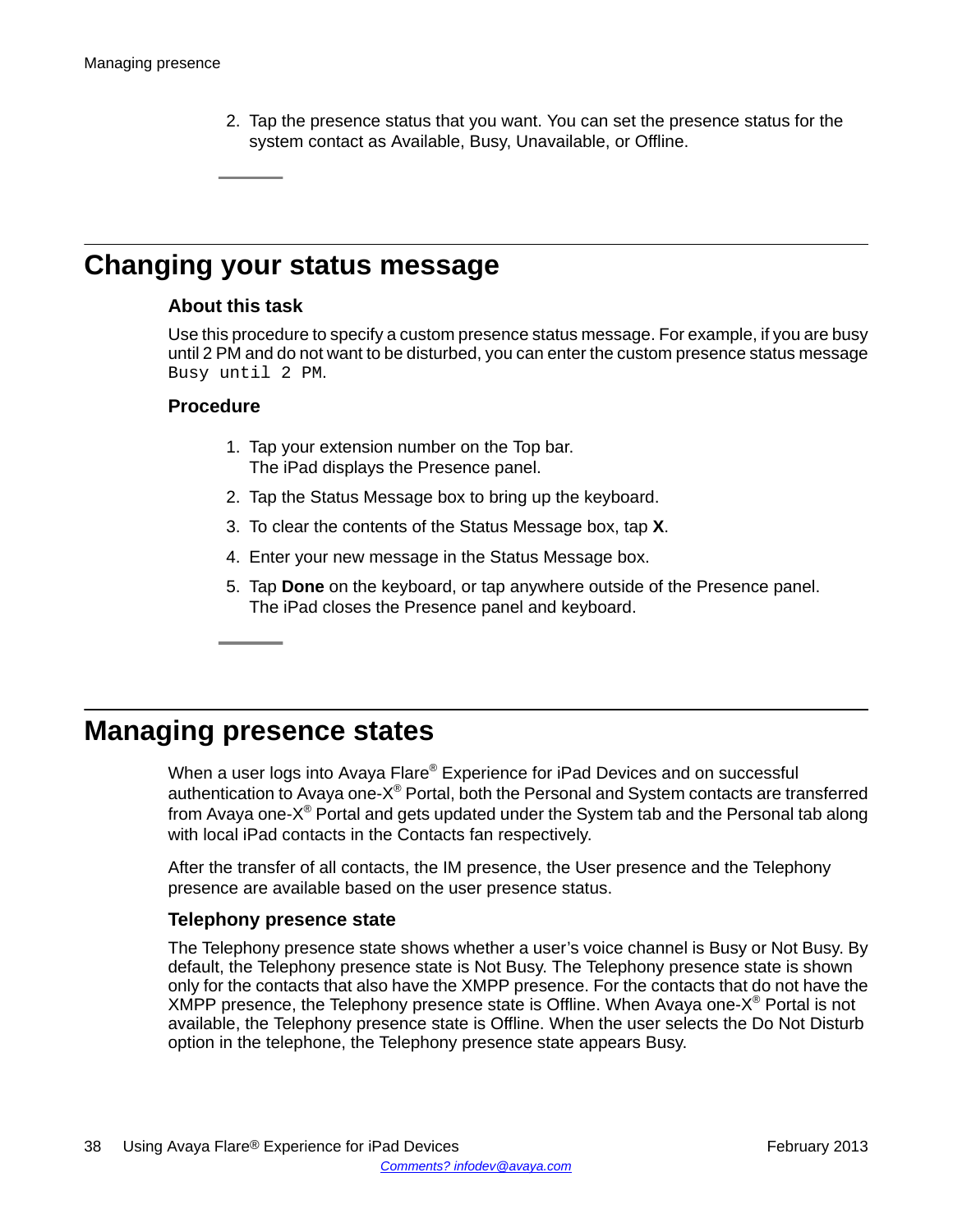| Icon | Description      |
|------|------------------|
|      | <b>Available</b> |
|      | <b>Offline</b>   |
|      | Busy             |
|      | <b>Unknown</b>   |

#### **IM presence state**

IM Presence is the availability of a user for chat. The IM button indicates the availability of the IM channel for the contact using XMPP, either through Google Talk Federation or through Avaya one-X® Portal Instant Messaging Service.

The contact card uses the following icons to indicate the instant messaging status of the selected contact. The icons show a federated presence status from XMPP and Google Talk clients. Avaya Flare® Experience for iPad Devices updates the status shown on the contact card whenever there are status changes in the XMPP and Google Talk client. The length of time it takes for the updated status to display on Avaya Flare® Experience for iPad Devices depends on the client that you use. Status changes can take from 3 seconds to 60 seconds to display.

If a System contact is added to the Personal contact list and a valid Gmail ID is added for the contact, and then when the newly added contact logs into Google Talk and accepts the received invitation, the presence of the new contact is visible in Avaya one-X® Portal, but not in Avaya Flare<sup>®</sup> Experience for iPad Devices because multiple IM addresses are not supported in this release.

| Icon | Description    |
|------|----------------|
|      | Available      |
|      | Offline        |
|      | Away           |
|      | Do Not Disturb |

The XMPP Presence states are:

Using Avaya one-X<sup>®</sup> Portal, when you add a System contact to the Personal contact list and also add a valid Gmail ID for the contact, and then you log into Avaya Flare® Experience for iPad Devices and tap and hold the Chat icon from the Contact card, only the XMPP presence of the contact is displayed, but not the Gmail presence. This is because multiple IM addresses are not supported in this release.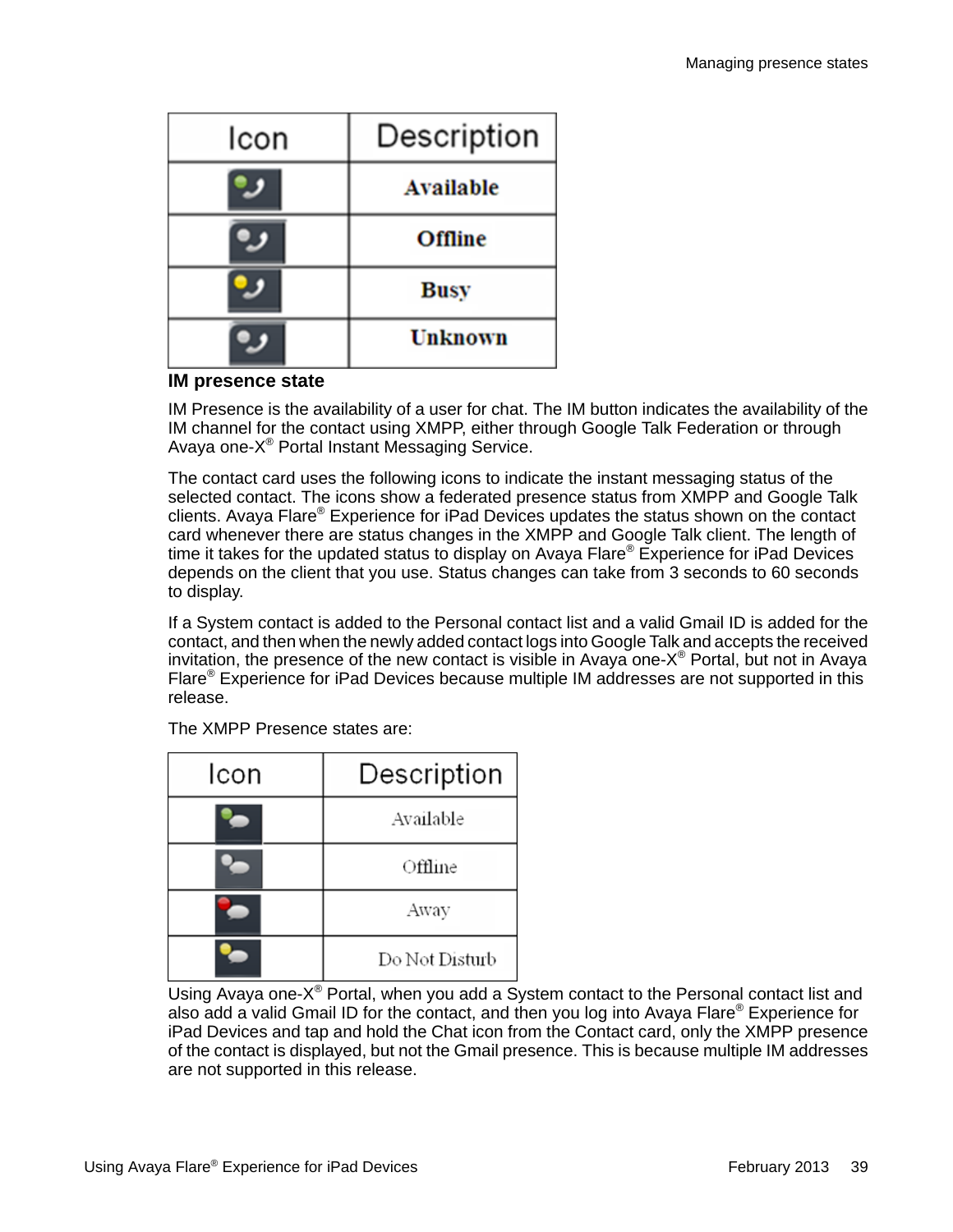## **User presence state**

Avaya Flare<sup>®</sup> Experience for iPad Devices supports the following User Presence States: Available, Busy, Unavailable, and Offline. You can also set custom status messages in Avaya Flare® Experience for iPad Devices.

The online presence states such as Available, Busy, and Unavailable and the status message of a user is shared across Avaya one-X® Portal clients. The clients include Avaya one-X® Portal web client, one-X Mobile Preferred for Android, one-X Mobile Preferred for iPhone, Avaya Flare<sup>®</sup> Experience for Windows, and Avaya Flare<sup>®</sup> Experience for iPad Devices. For example, if you log into Avaya one-X® Portal and set your presence state as **Do Not Disturb**, and the status message as *I am busy*, then across all Avaya one-X® Portal clients the system reflects your presence state as **Busy** and the status message as *I am busy*.

| Icon                | <b>Description</b> |
|---------------------|--------------------|
| 8926<br>Available   | Available          |
| 8926<br><b>Busy</b> | <b>Busy</b>        |
| 8926<br>Unavailable | Unavailable        |
| 8926<br>Offline     | Offline            |

If the XMPP presence server (Avaya one-X® Portal) is unavailable all the presence (Telephony Presence, XMPP Presence, and User Presence) for the contacts are disabled. If you send an IM sent to a particular user, and the user is logged off, then the IM is presented to the user during his subsequent login.

When Avaya one-X® Portal is down while the user is using Avaya Flare® Experience for iPad Devices, the iPad displays the message, Server unavailable: Unable to connect to one-X Portal server. Personal and System contacts, Presence and IM will be unavailable, and the presence state for the user changes to No Presence.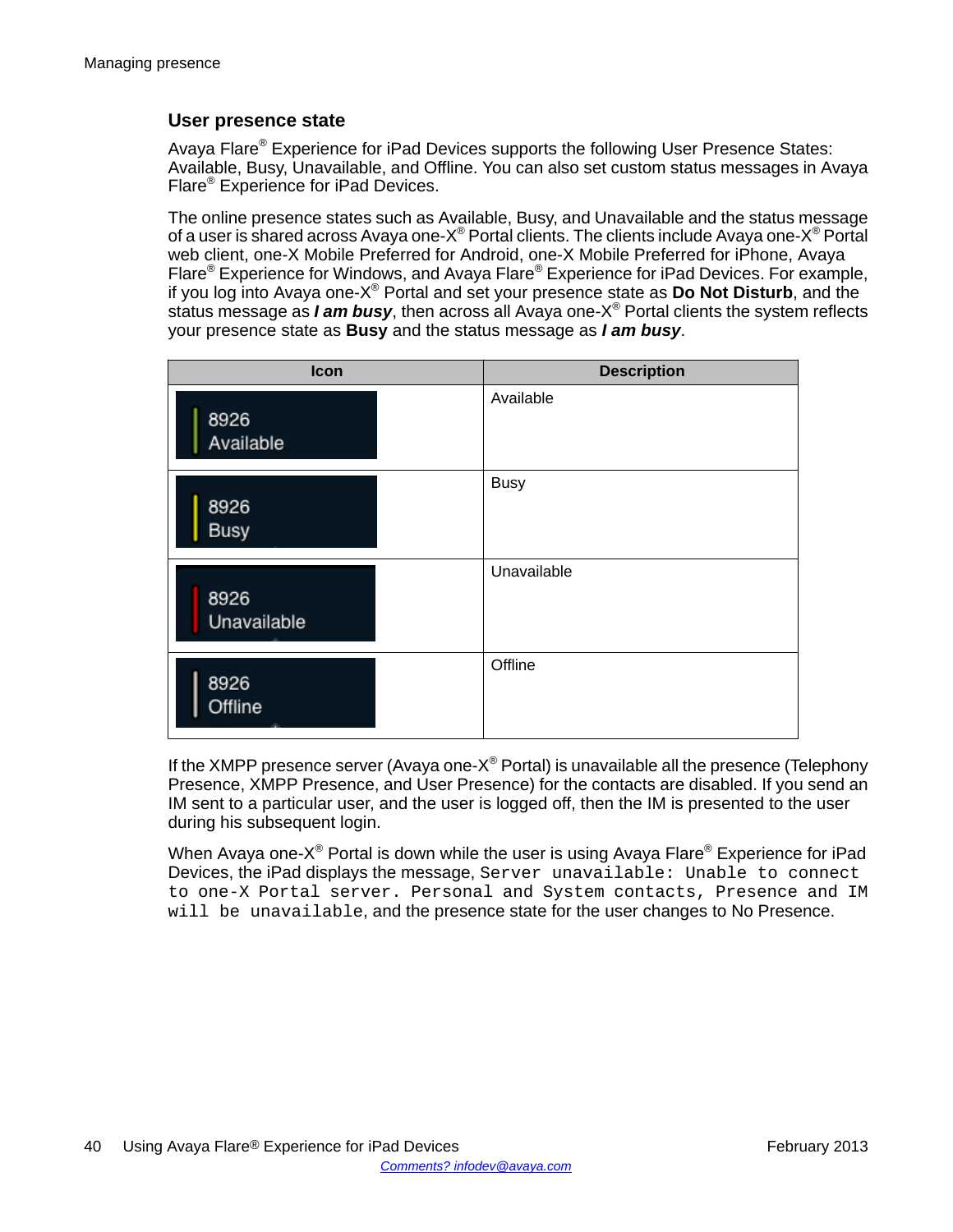# <span id="page-40-0"></span>**Chapter 9: Managing Contacts**

## **Contact types in Avaya Flare® Experience for iPad Devices**

Avaya Flare® Experience for iPad Devices for IP Office uses the contacts from Avaya one-X ® Portal for IP Office server.

You can view the contacts using the **Contacts** tab that displays a header label describing the current view of contacts. If you tap this header the iPad displays a set of contact check boxes that let you select a view of your contacts shown in the Fan.

When you select the **Contacts** tab, the iPad displays vertical control labels for each alphabetic character activated to the right of the fan. This vertical control acts as a rolodex where you can tap each alphabetic character to quickly take you to the first contact whose last name begins with the character you selected.

Avaya Flare<sup>®</sup> Experience for iPad Devices supports the following types of contacts:

#### **System contacts**

System contacts in Avaya Flare® Experience for iPad Devices are the contacts stored in the system directory of Avaya one-X® Portal for IP Office. Hunt Group entries are not included in the System contacts. Only an administrator can configure, add, or edit system contacts. After the system contacts are configured, they appear in your contacts fan only after you start Avaya Flare® Experience for iPad Devices again. You cannot edit, modify, or delete the contacts in the system directory. However, you can copy a contact from the system directory to your personal directory using Avaya one-X® Portal for IP Office.

The **Contacts Fan** supports the following contact attributes: Picture, Name, email icon, IM icon, phone icon, video icon (grayed out), information icon (grayed out), and presence.

#### **Personal contacts**

Personal contacts in Avaya Flare® Experience for iPad Devices are the contacts from the personal directory of Avaya one-X® Portal for IP Office aggregated with the local iPad contacts. This is your own directory of names and numbers. You cannot edit, modify and delete the Personal contacts from the Contacts fan in the Flare Experience client. When you add, delete, or edit personal directory contacts using Avaya one-X<sup>®</sup> Portal for IP Office, it will automatically be updated in the Contacts Fan.

#### **Enterprise contacts**

Enterprise contacts are the contacts in the Enterprise directory that you configured in the Flare Experience client. You can perform the Enterprise search using the Avaya Flare® Experience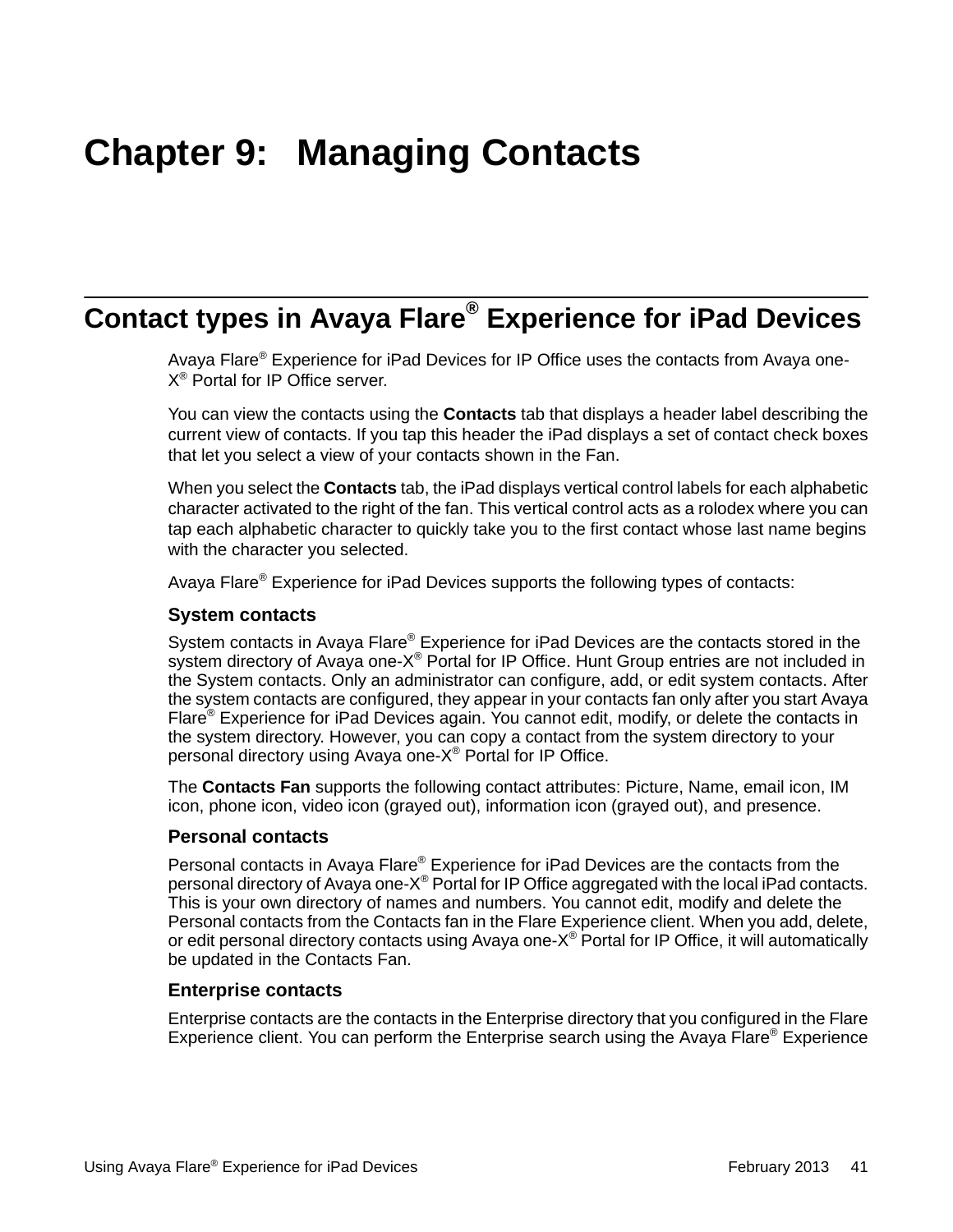<span id="page-41-0"></span>for iPad Devices client. However, you cannot add an Enterprise contact as a Personal or a System contact.

#### **Note:**

When you log out from Avaya Flare® Experience for iPad Devices, the contents of the Contacts fan change. The System and Personal contacts stored in the system and personal directory of Avaya Flare® Experience for iPad Devices are removed from the fan and only the local iPad contacts are displayed.

## **Aggregated contacts with personal and local iPad contacts**

Avaya Flare<sup>®</sup> Experience for iPad Devices supports the following types of contacts:

- Local contacts from the Address Book application on the iPad.
- Contacts stored in the Avaya one-X® PortalPersonal Directory of the user.

The **Contact Fan** is updated when:

- You add a local contact to the Address Book application on iPad.
- You delete a local contact from the Address Book application on iPad.
- You modify a local contact in the Address Book application on iPad.
- You add a contact to the Personal directory of a user in Avaya one- $X^{\circledast}$  Portal.
- You delete a contact from the Personal directory of a user in Avaya one-X<sup>®</sup> Portal.
- You modify a contact in the Personal directory of a user in Avaya one-X® Portal.

### **Note:**

When another user logs in to the application, the contact list is reinitialized.

You cannot add, modify, and delete the contacts from Avaya Flare® Experience for iPad Devices.

## **About contact cards**

You have an option to search contacts in the contact header. Based on the search criteria, the Contact fan displays the contact card. You can drag the contact card to the spotlight to initiate an audio call, video call, start a chat conversation, and send an email to the contact.

The following table lists the information that the system displays on a contact card.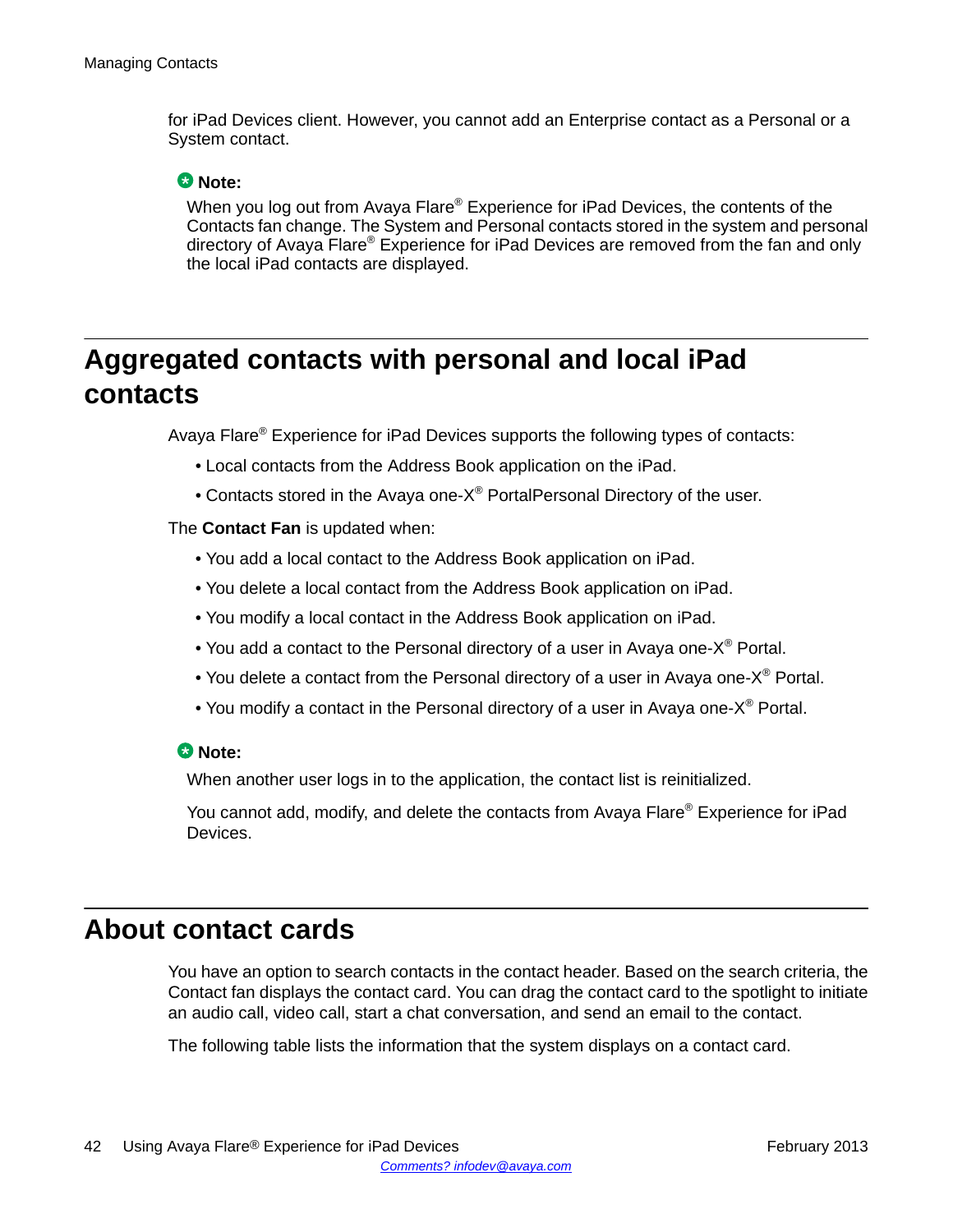| <b>Icon</b> | <b>Description</b>                                                                                                                                                                                                                                                                                                                                                                                                                                                                                                                                 |
|-------------|----------------------------------------------------------------------------------------------------------------------------------------------------------------------------------------------------------------------------------------------------------------------------------------------------------------------------------------------------------------------------------------------------------------------------------------------------------------------------------------------------------------------------------------------------|
|             | Use this icon to initiate a voice call to the contact. A color-coded<br>dot indicates the telephony status of the user:                                                                                                                                                                                                                                                                                                                                                                                                                            |
|             | $\bullet$ Green – available                                                                                                                                                                                                                                                                                                                                                                                                                                                                                                                        |
|             | • Yellow - busy                                                                                                                                                                                                                                                                                                                                                                                                                                                                                                                                    |
|             | $\bullet$ Grey - offline                                                                                                                                                                                                                                                                                                                                                                                                                                                                                                                           |
|             | When you tap the icon, Flare Experience dials the primary<br>number for the contact; the primary number is the work number<br>configured in Avaya one-X® Portal for IP Office. To change the<br>primary number, you can change the Contact preferences ><br>Voice or Video option present in the Settings tab on the iPad.                                                                                                                                                                                                                         |
|             | Use this icon to initiate a chat session with the contact. A color-<br>coded dot indicates the presence of the user:                                                                                                                                                                                                                                                                                                                                                                                                                               |
|             | $\bullet$ Green – available                                                                                                                                                                                                                                                                                                                                                                                                                                                                                                                        |
|             | • Yellow - busy                                                                                                                                                                                                                                                                                                                                                                                                                                                                                                                                    |
|             | $\bullet$ Grey - offline                                                                                                                                                                                                                                                                                                                                                                                                                                                                                                                           |
|             | This icon indicates the XMPP presence status of the user in the<br>directory with respect to Instant Messaging.<br>The IM presence is either the presence status from XMPP (an<br>internal IP Office contact) or Google Talk (a personal contact<br>configured in the Avaya one- $X^{\circledast}$ Portal for IP Office application<br>for an external contact with a valid Gmail address) for chat<br>conversation.                                                                                                                               |
|             | <b>Ø</b> Note:                                                                                                                                                                                                                                                                                                                                                                                                                                                                                                                                     |
|             | Only one of XMPP ID or Google Talk ID can be assigned per<br>contact. If you have contact information of someone who has<br>an internal IP Office ID and a Google Talk ID, and you want<br>to view the presence information for the contact at both<br>locations, then you must have both the contacts configured<br>in Avaya one- $X^{\circledast}$ Portal for IP Office as follows: 1) A personal<br>directory contact configured with the Gmail ID 2) A system<br>contact copied to your personal directory without the Gmail<br>ID configured. |
|             | Use this icon to compose an email message to the contact. To<br>change the primary email, change the Contact preferences ><br>Email option present in the Settings tab on Flare Experience.                                                                                                                                                                                                                                                                                                                                                        |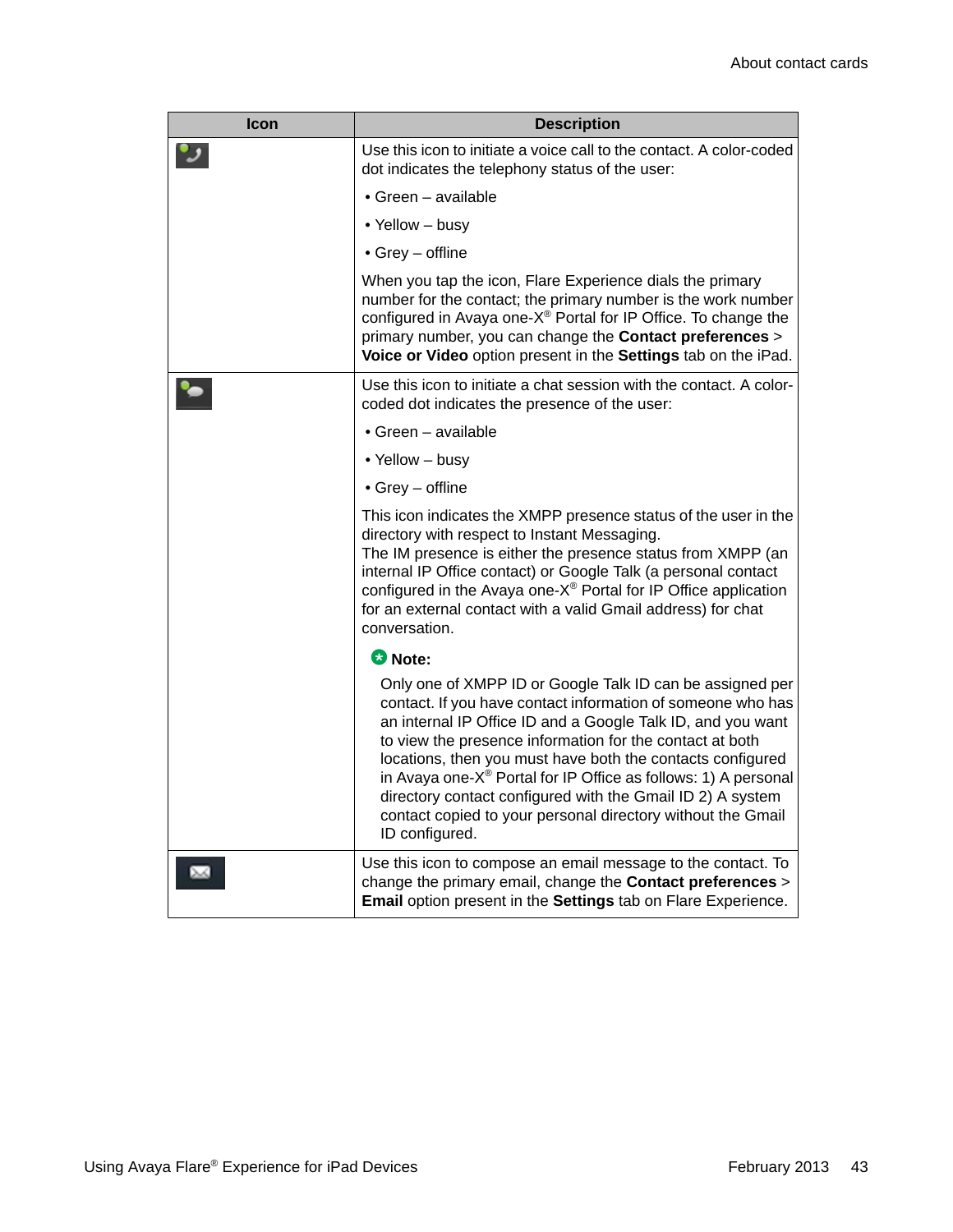<span id="page-43-0"></span>

| Icon    | <b>Description</b>                                                                                                                                                                                                                                                                                                                                                                                                                                                                                                                                                                                                                                                                                                                                                                                                                                                                                                    |
|---------|-----------------------------------------------------------------------------------------------------------------------------------------------------------------------------------------------------------------------------------------------------------------------------------------------------------------------------------------------------------------------------------------------------------------------------------------------------------------------------------------------------------------------------------------------------------------------------------------------------------------------------------------------------------------------------------------------------------------------------------------------------------------------------------------------------------------------------------------------------------------------------------------------------------------------|
| Offline | The iPad displays the photograph or avatar of a local contact on<br>iPad but in the absence of a photograph it displays a default<br>image. The iPad displays a default avatar for Personal and<br>System contacts stored in Avaya one-X® Portal for IP Office and<br>Enterprise contacts. For more information about how to setup<br>an avatar in Avaya one- $X^{\circledast}$ Portal for IP Office see, Using one-X<br>Portal for IP Office document. You can also setup an avatar in<br>one-X Mobile Preferred for IP Office. For more information see,<br>one-X Mobile Preferred for IP Office user Guide. Contacts using<br>a variety of instant messaging clients, such as Google Talk, can<br>see the photo or avatar that you upload.<br>The area below the photograph or avatar of the contact displays<br>the name of the contact, the login status of the contact, and a<br>status message of the contact. |

## **Integrating email addresses with a contact**

## **Procedure**

- 1. Tap the **Contacts** tab on the top bar.
- 2. Do one of the following:
	- From the **Contact Fan** menu, tap the appropriate contact card. The **Email** button is enabled if you configure an email address to the contact card. Now tap the **Email** button.
	- Tap and hold on the E-mail icon to see the associated email address. When you configure multiple email addressed to the record, individual email is selected in the list that appears after you tap and hold the **Email** button.
	- Drag and drop the record to the spotlight. Tap the **Email** button below the spotlight.

The iPad displays an email message window with the email address of the contact in the **To:** box. The **Email** button is available in the contact card, Call History record, and Chat history record.

- The **To address** is empty if you do not configure any email address to the record.
- The **To address** is configured with the email address with selected contact preferences under **Settings** > **Contact Preferences** > **Email**.
- The **To address** has the first address in the sorted list if you do not specify the **Work Email** and **Home Email**.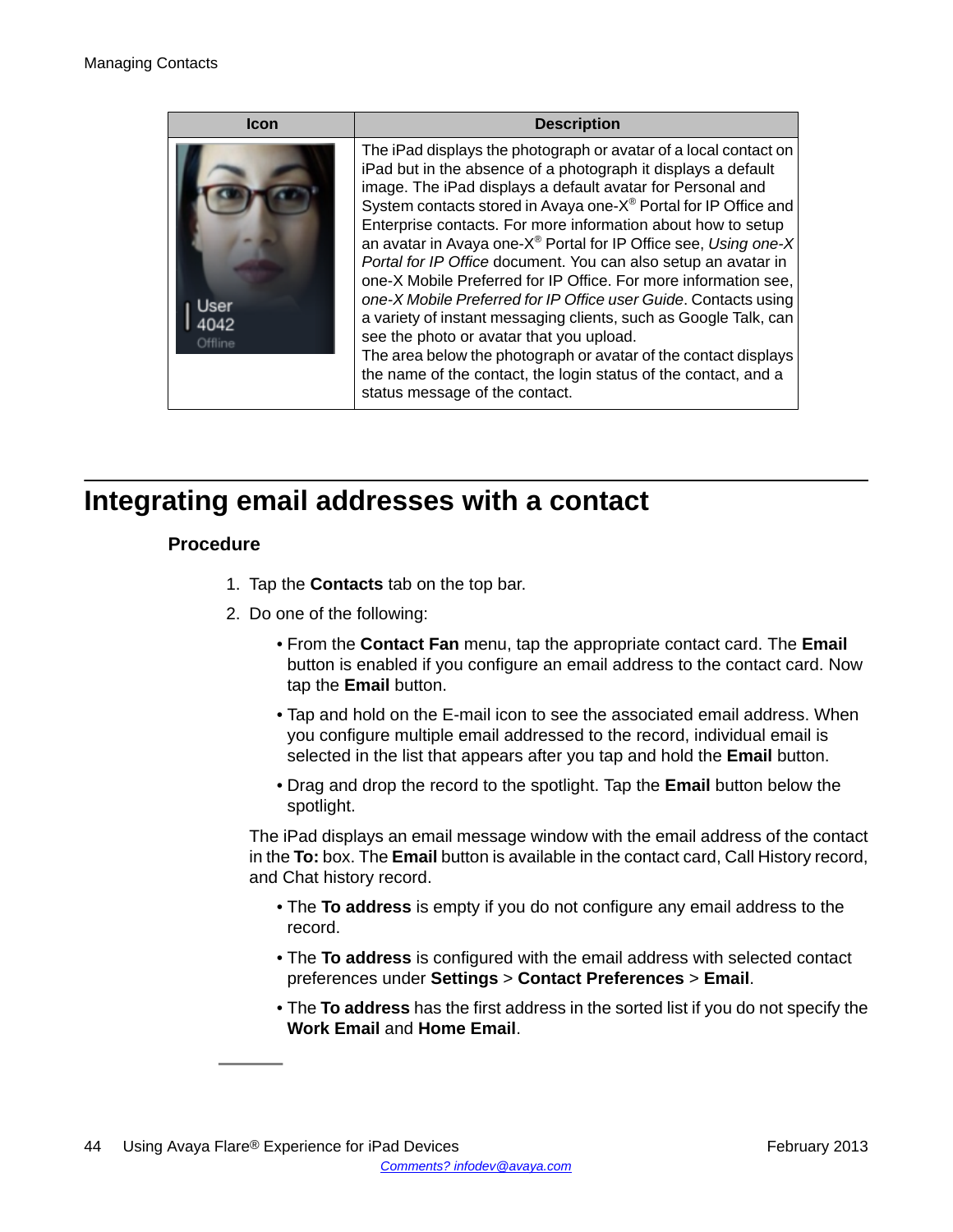## <span id="page-44-0"></span>**Setting the primary email address for your contacts**

## **About this task**

Use this procedure to set the primary email address for your contacts who have multiple email addresses. You are able to select a different order for work and home email addresses. The first address in the order you select is considered the primary email address. For example, if the order you select is **Work, Home**, the primary email address is Work. If you do not have a Work email address for a contact, then the Home address is considered the primary email address.

This setting applies globally to all of your contacts. The default setting is **Work, Home**.

### **Procedure**

- 1. Tap the **Settings** button on the Top bar.
- 2. In the **Contact preferences** section, tap **Email**.
- 3. Tap the appropriate option.
	- A check mark appears for the option you selected. The first email address in the option you select is considered the primary email address.
- 4. When finished, tap the **Settings** button to return to the Settings dialog box.
- 5. Tap the **Done** button to return to the Flare Experience client main screen.

## **Setting the primary telephone number of your contacts**

### **About this task**

Use this procedure to set the primary telephone number for your contacts who have multiple telephone numbers. You are able to select a different order for work, mobile, and home numbers. The first number in the order you select is considered the primary telephone number. For example, if the order you select is **Mobile, Work, Home**, the primary telephone number is Mobile. If you do not have a number for the first location in the order you select, then the second number is considered the primary telephone number. So, in this example, if you do not have a Mobile telephone number for a contact, then the Work number is considered the contact's primary telephone number.

This setting applies globally to all of your contacts. The default setting is **Work, Mobile, Home**.

### **Procedure**

1. Tap the **Settings** button on the Top bar.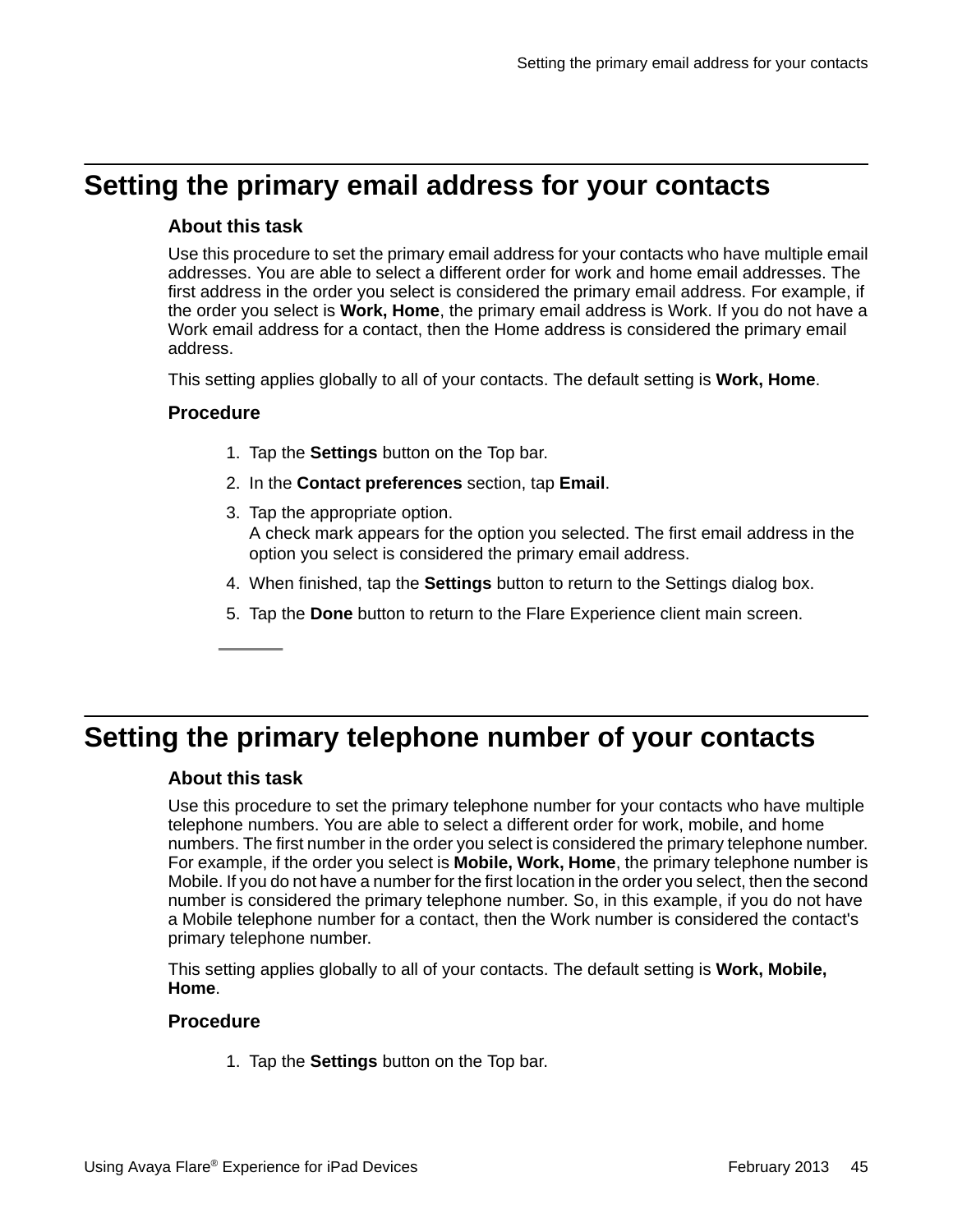- <span id="page-45-0"></span>2. In the **Contact preferences** section, tap **Voice** or **Video**.
- 3. Tap the appropriate option. A check mark appears for the option you selected. The first telephone number in the option you select is considered the primary telephone number.
- 4. When finished, tap the **Settings** button to return to the Settings dialog box.
- 5. Tap the **Done** button to return to the Avaya Flare client main screen.

## **Searching for a contact**

## **About this task**

Use this procedure to search for a contact in your Contacts fan. The contacts in your Contacts fan are local contacts or IP Office contacts.

### **Procedure**

- 1. Tap the **Contacts** tab on the Top bar.
- 2. Select **System**, **Personal**, or **Enterprise** contacts.
- 3. Tap the search box to bring up the keyboard.
- 4. Enter the first or last name of the contact you want to find.

As you enter each letter in the search box, the iPad displays the contact card(s) that contain the matching information.

5. To cancel the search, tap **X**.

You can also search a contact by name from the A-Z index to the right of Avaya Flare® Experience for iPad Devices main screen.

## **Performing an enterprise search**

### **Procedure**

- 1. Tap the **Contacts** tab on the Top bar.
- 2. Tap the **Contacts** header.
- 3. Tap **Enterprise Search** to bring up the keyboard.
- 4. Enter the first or last name of the person you want to find.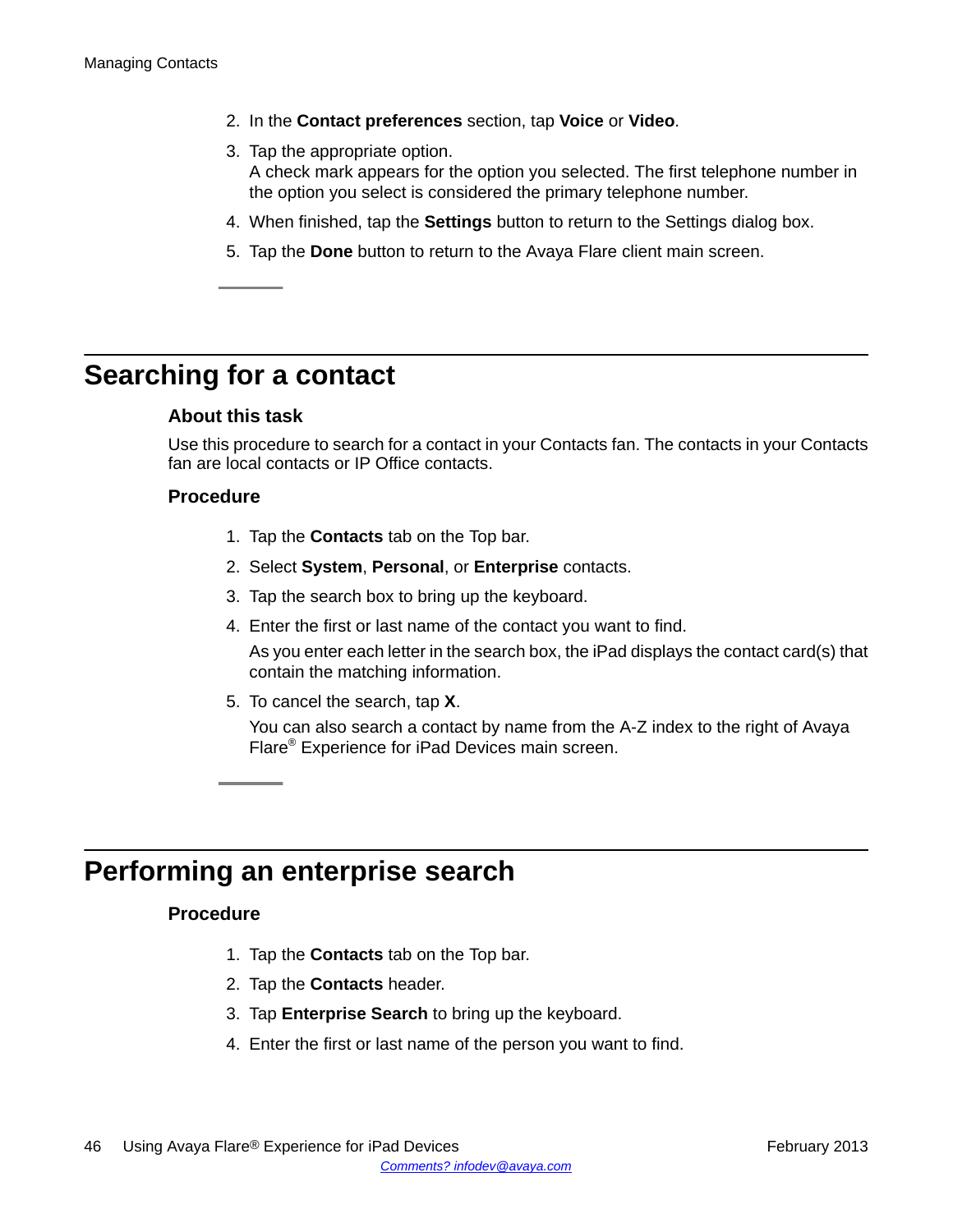As you enter each letter in the search box, the iPad displays the names that contain the matching information. The iPad displays the matching users in the Contacts fan in the compressed mode.

5. Tap the appropriate contact card.

## **Note:**

To cancel the search, tap **X**.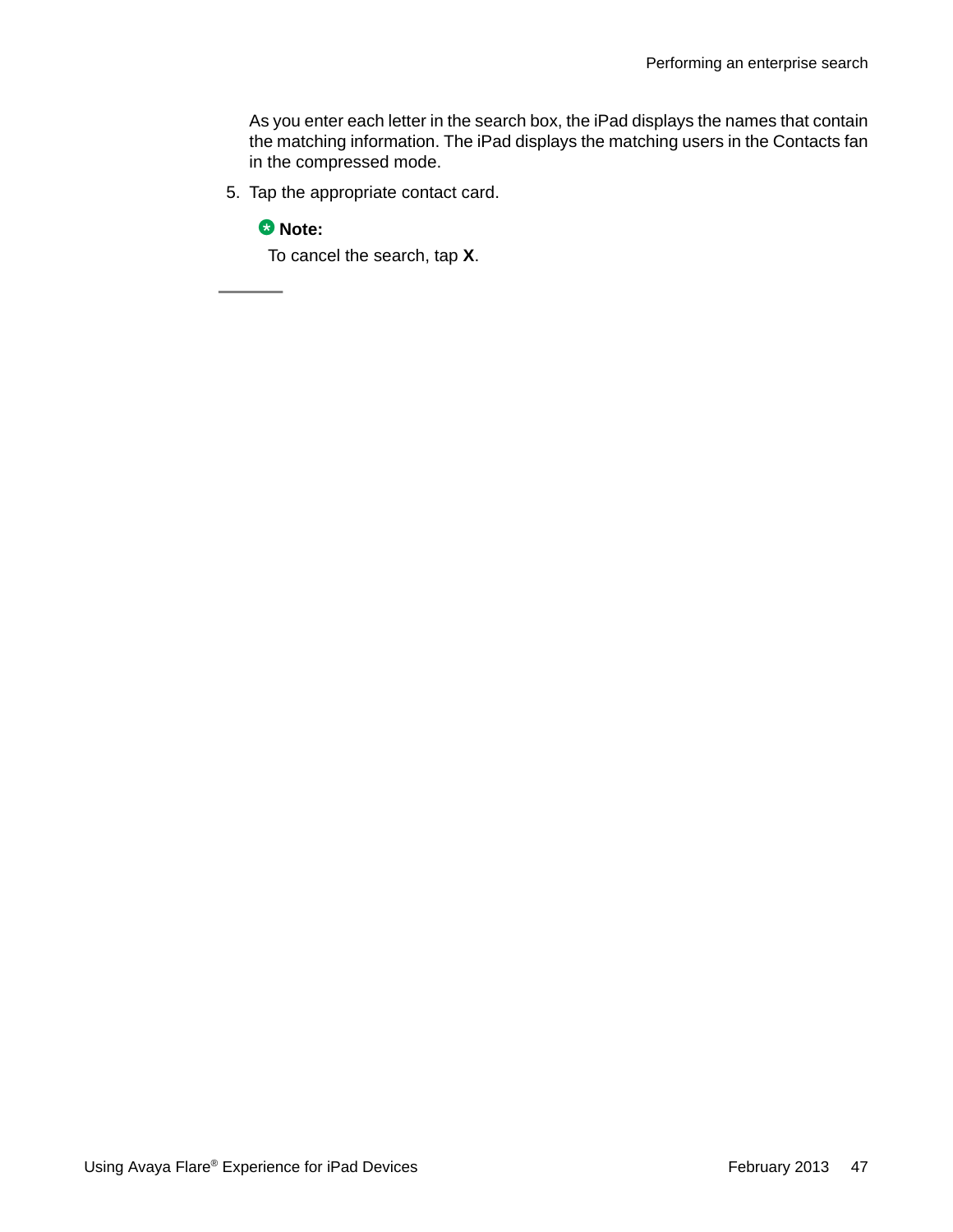Managing Contacts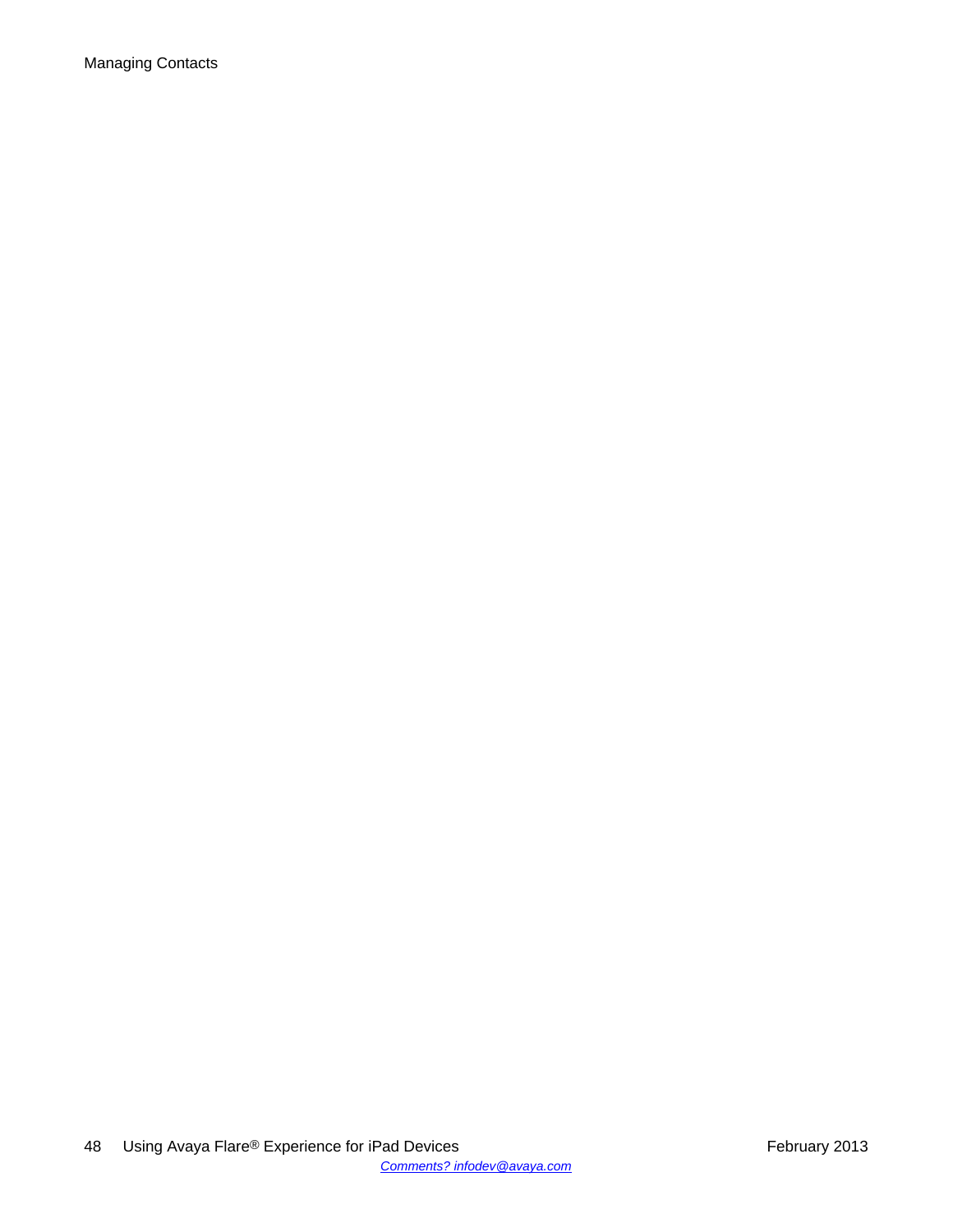# <span id="page-48-0"></span>**Chapter 10: Composing email messages**

## **Composing an email message to a contact**

#### **About this task**

If the information you have for a contact includes an email address, you are able to send an email message to the contact from Avaya Flare® Experience for iPad Devices.

#### **Note:**

If the contact information does not include an email address, the email button on the contact's card is disabled.

You must have an email account configured on your iPad device in order to send an email message.

### **Procedure**

- 1. Tap the **Contacts** tab on the Top bar.
- 2. From the Contacts fan, tap the appropriate contact card.
- 3. Perform one of the following steps:
	- On the contact's card, tap the **Email** button to use the primary email address for this contact.
	- On the contact's card, tap and hold the **Email** button to display the contact's email addresses, and then tap the email address you want to use.

The iPad displays a new email window.

4. Compose and send your email as you normally would from your email application.

## **Composing an email message from a history record**

### **About this task**

You can send an email message from a history record if the call is from someone who is in your contacts and the contact information includes an email address.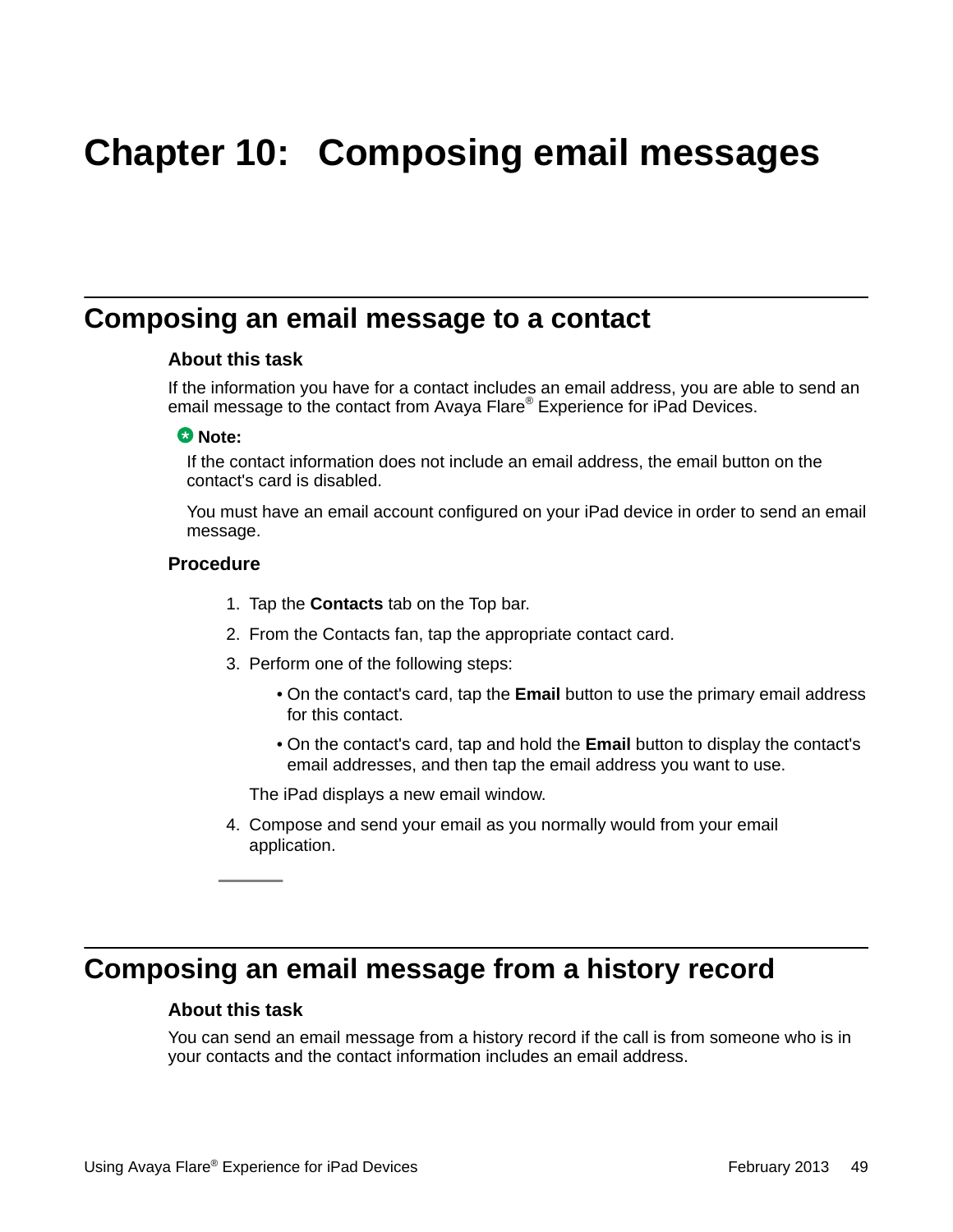## <span id="page-49-0"></span>**Procedure**

- 1. Tap the **Call History** tab on the Top bar.
- 2. From the History fan, select the appropriate history card of the person to whom you want to send an email message.
- 3. Perform one of the following steps:
	- On the contact's card, tap the **Email** button to use the primary email address for this contact.
	- On the contact's card, tap and hold the **Email** button to display the contact's email addresses, and then tap the email address you want to use.

The iPad displays a new email window.

4. Compose and send your email as you normally would from your email application.

## **Composing an email message from an instant message**

### **About this task**

You can send an email message using an instant messaging card if the instant message is from someone who is in your contacts and the contact information includes an email address.

## **Procedure**

- 1. Perform one of the following steps:
	- On the instant messaging card under the **IM** tab, tap the **Email** button to use the primary email address for this contact.
	- On the instant messaging card under the **IM** tab, tap and hold the **Email** button to display the contact's email addresses, and then tap the email address you want to use.
- 2. Compose and send your email as you normally would from your email application.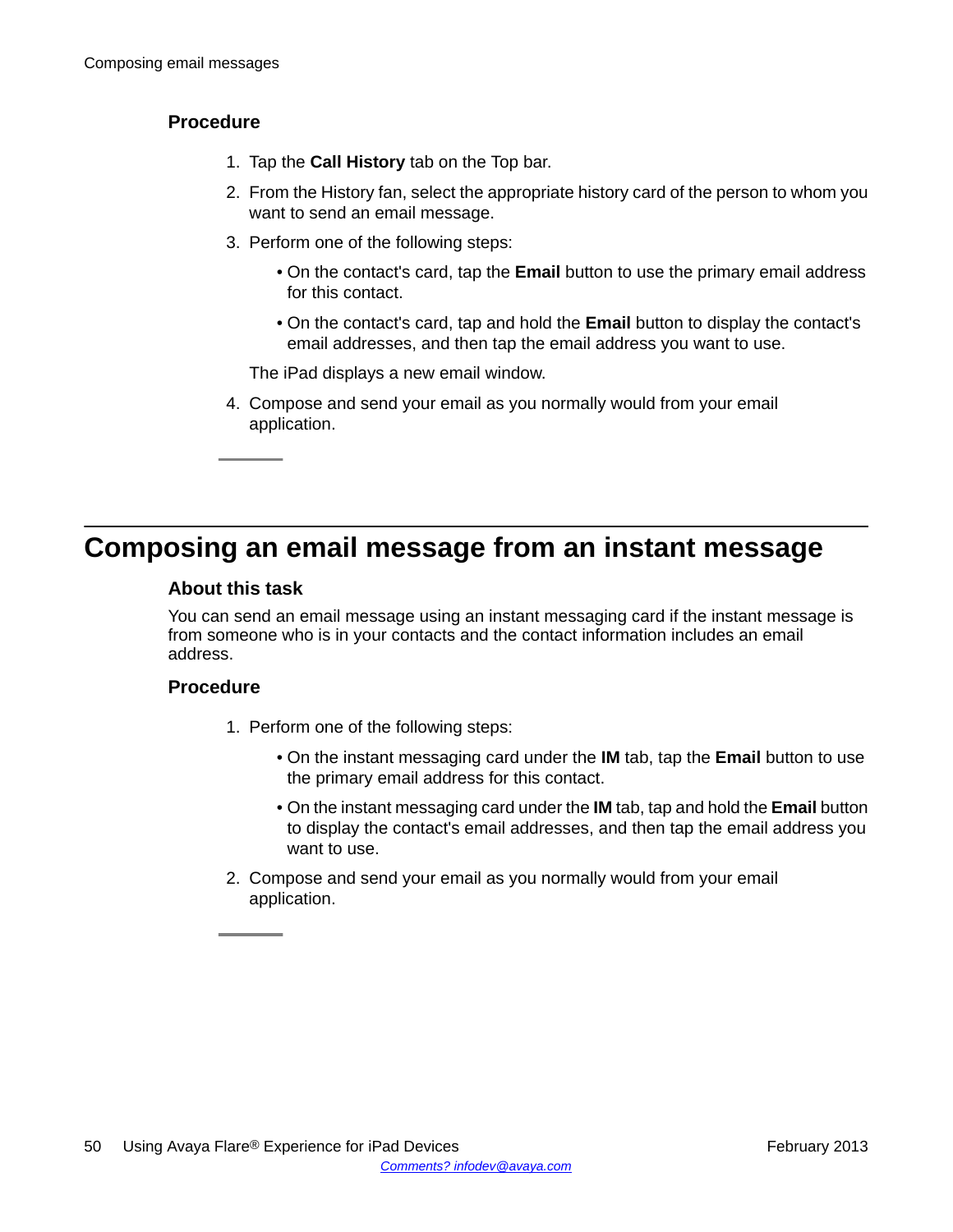## <span id="page-50-0"></span>**Composing an email message to participant on a call**

## **About this task**

You can send an email message to a call participant using Avaya Flare® Experience for iPad Devices if the email address of the participant is available.

## **Note:**

If the contact information does not include an email address, the email button on the contact's card is disabled.

You must have an email account configured on your iPad device in order to send an email message.

## **Procedure**

1. In the spotlight of an active call, tap the Email button present below the spotlight. The iPad displays a new email window. The **To** address field is configured with the email address using the selected contact preferences under Settings > Contact Preferences > Email.

## **Note:**

If the call participant's contact information does not include an email address, the iPad prompts you to choose Cancel or Continue sending the email. If you want to continue, enter the participant's email address in the To: box of the email window that is displayed.

2. Compose and send the email message.

## **Composing an email message to someone who is not in your contacts list**

## **Procedure**

- 1. On the main screen of Avaya Flare® Experience for iPad Devices, tap the **Email** button under the center spotlight. The iPad displays a new email window.
- 2. Compose and send your email as you normally would from your email application.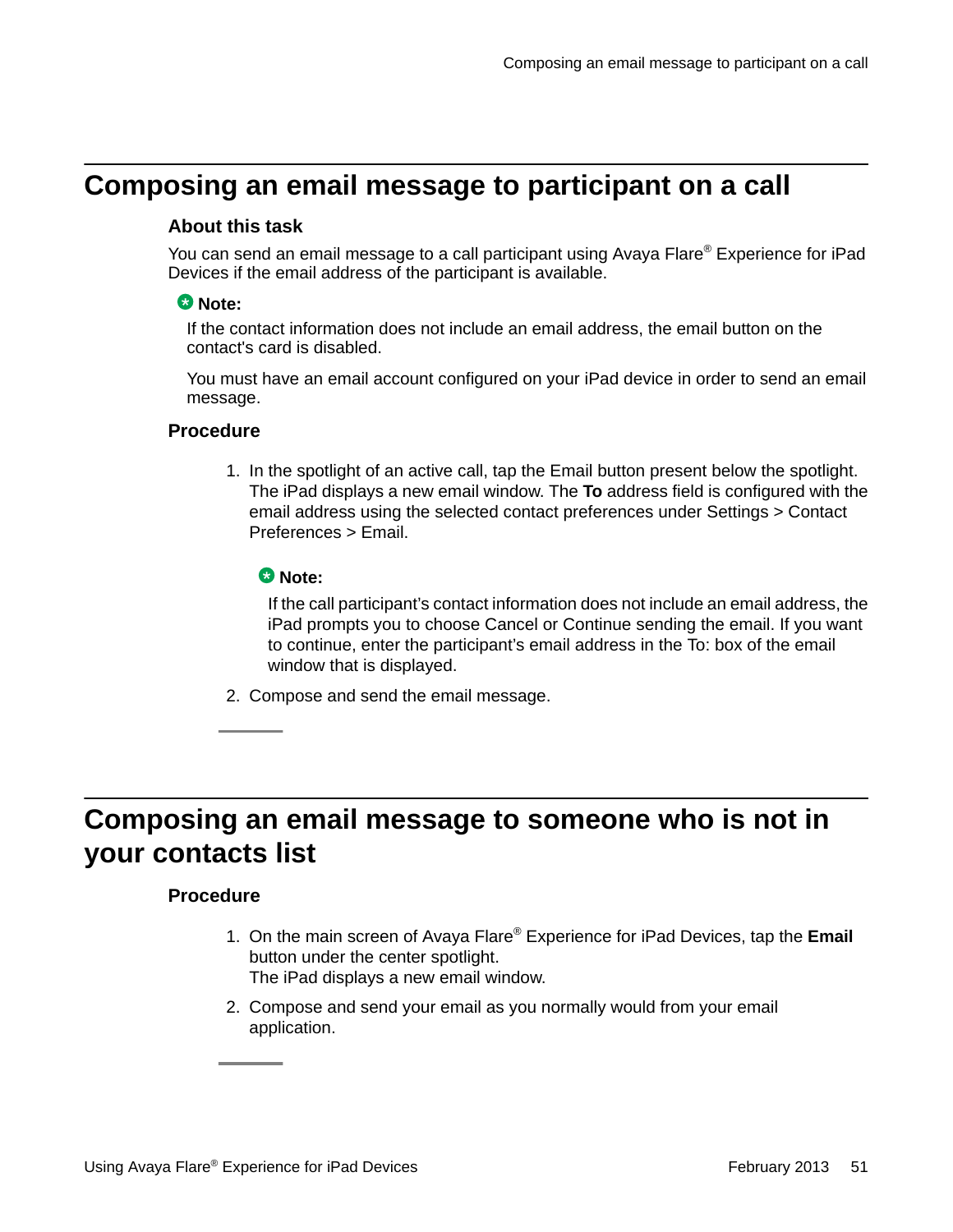Composing email messages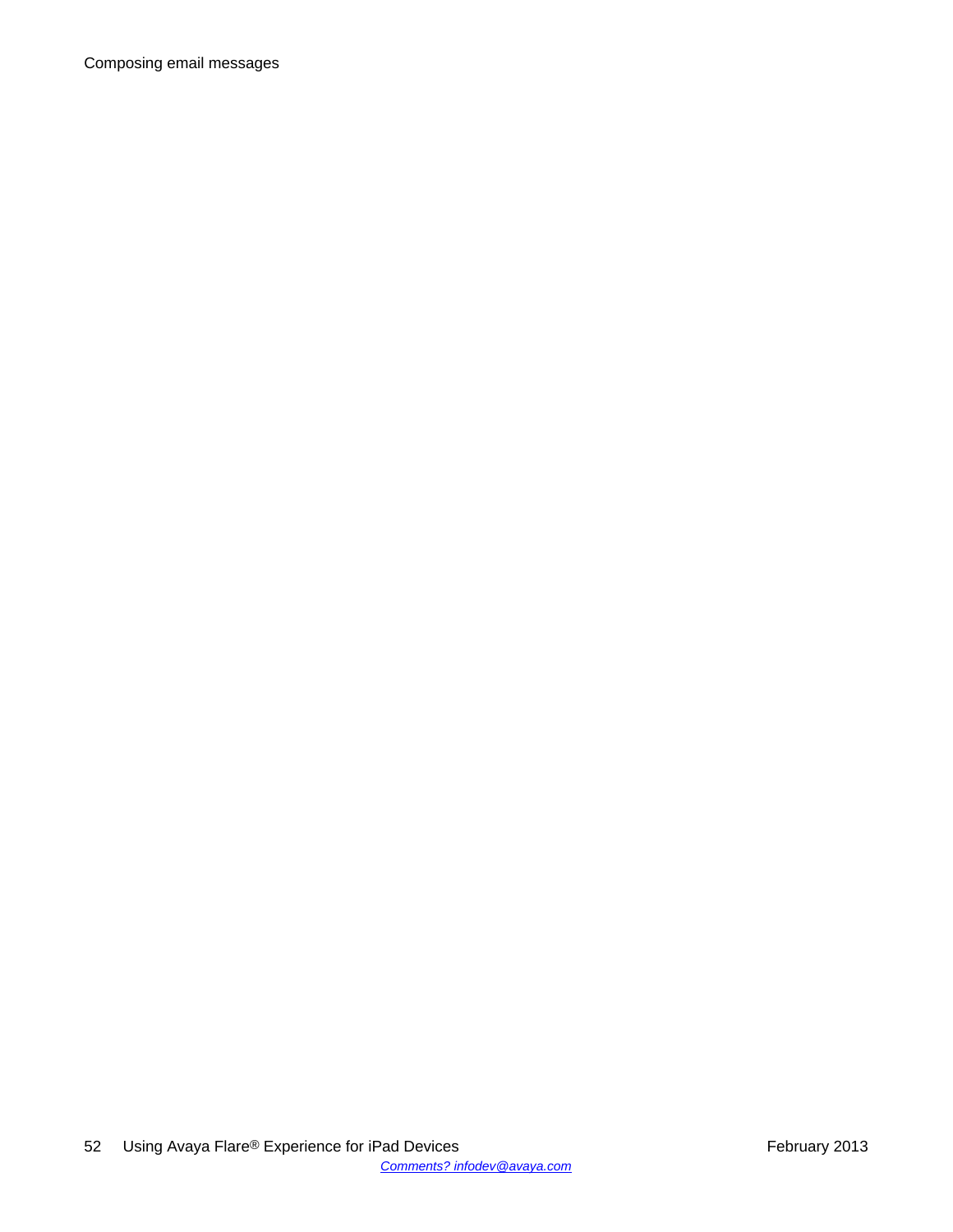# <span id="page-52-0"></span>**Chapter 11: Configuring settings**

## **Configuring the server settings**

### **About this task**

To use the Avaya Flare® Experience for iPad Devices client, you have to connect to the IP Office server. You can provide the credentials of IP Office to log into Avaya Flare® Experience for iPad Devices.

### **Procedure**

- 1. Tap the **Settings idea** icon in the Flare Experience client. The iPad displays the **Settings** dialog box.
- 2. In the left pane of **Settings**, tap **Server**.
- 3. In **Server IP Address**, enter the IP address of the IP Office system.
- 4. In **Domain**, enter the IP address of the IP Office system.
- 5. In **TLS** tap **Off**.
- 6. Tap **OK**.

## **Configuring dialing rules**

### **About this task**

To configure dialing rules to route your outgoing calls, perform the following:

### **Procedure**

- 1. Tap **Dialing Rules**.
- 2. In the **Dialing Rules** dialog box, enter the dialing rules information. For more information, contact your system administrator. The iPad applies the dialing rules automatically when you make a call.
- 3. When finished, tap **Settings** at the top of the **Dialing Rules** dialog box.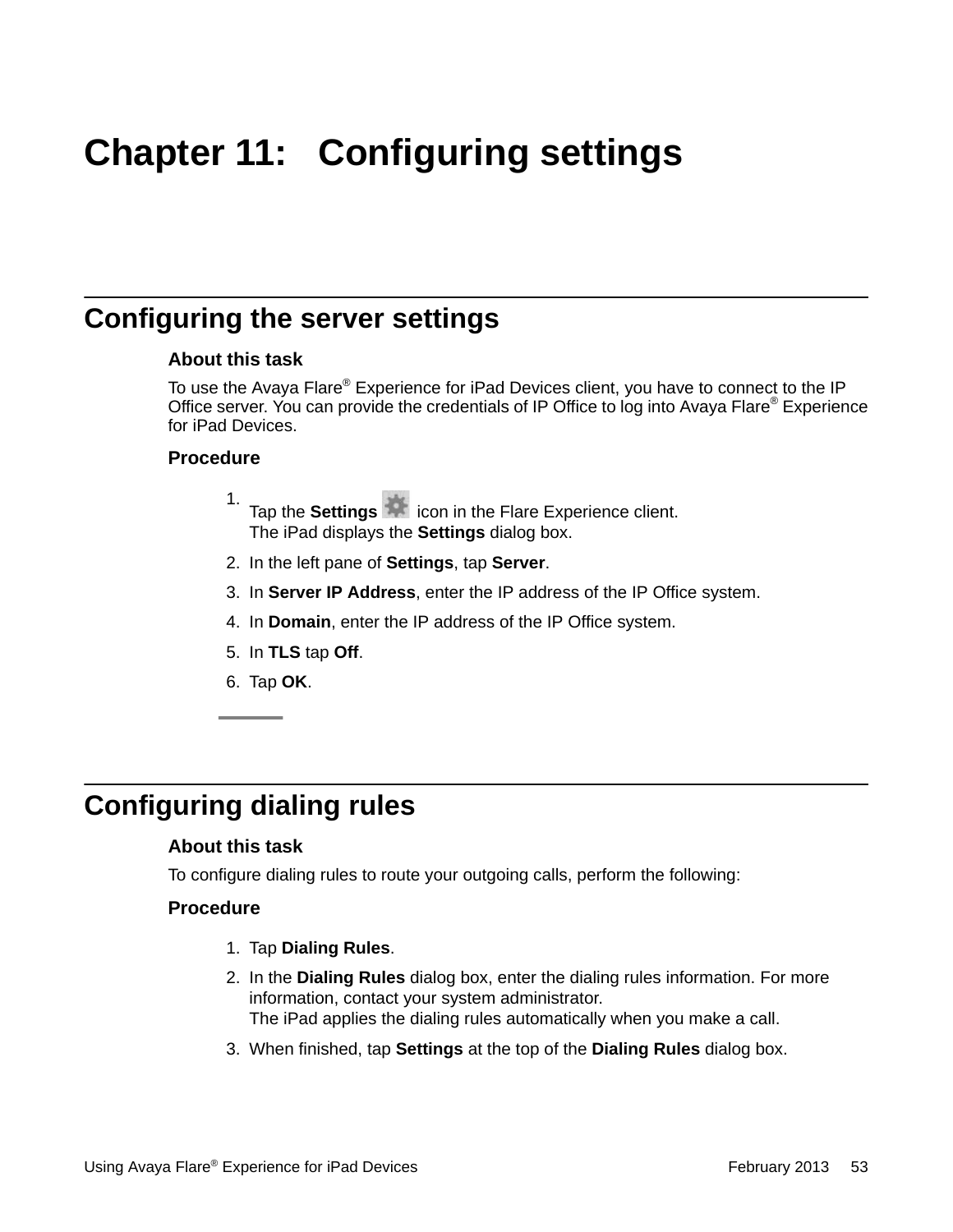## <span id="page-53-0"></span>4. Tap **Done**.

## **Warning:**

If you do not configure the dialing rules properly, your outgoing calls may be misdirected. Contact your system administrator for the dialing rules for your area.

## **Dialing rules descriptions**

| <b>Field name</b>                        | <b>Description</b>                                                                                                                                                                                                                                                                                                                  |
|------------------------------------------|-------------------------------------------------------------------------------------------------------------------------------------------------------------------------------------------------------------------------------------------------------------------------------------------------------------------------------------|
| <b>Apply Dialing Rules</b>               | Avaya Flare <sup>®</sup> Experience for iPad Devices<br>applies the specified dialing rules to outgoing<br>calls when set to ON.                                                                                                                                                                                                    |
| Number to dial to access an outside line | Digits to access an outside line.                                                                                                                                                                                                                                                                                                   |
| Your country code                        | Your country code.                                                                                                                                                                                                                                                                                                                  |
| Your area/city code                      | Area code or the city code where your phone<br>server is located. You can enter multiple<br>codes and separate them with commas. For<br>example, if you enter code as 406 or 208,<br>Avaya Flare <sup>®</sup> Experience for iPad Devices<br>treats every call made to a region matching<br>with either 406 or 208 as a local call. |
| PBX main prefix                          | This field does not apply when Flare<br>Experience connects to an IP Office<br>system.<br>Leave this field blank.                                                                                                                                                                                                                   |
| Number to dial for long distance calls   | Digits to make a long distance call.                                                                                                                                                                                                                                                                                                |
| Number to dial for international calls   | International country code for dialing an<br>international phone number.                                                                                                                                                                                                                                                            |
| Length of internal extensions            | Number of digits that comprise an internal<br>extension.                                                                                                                                                                                                                                                                            |
| Length of national phone numbers         | It is either:                                                                                                                                                                                                                                                                                                                       |
|                                          | • number of digits to dial (including area/city<br>code) for a call within your country.                                                                                                                                                                                                                                            |
|                                          | • supported phone number lengths<br>separated by a comma for countries with<br>multiple phone number lengths.                                                                                                                                                                                                                       |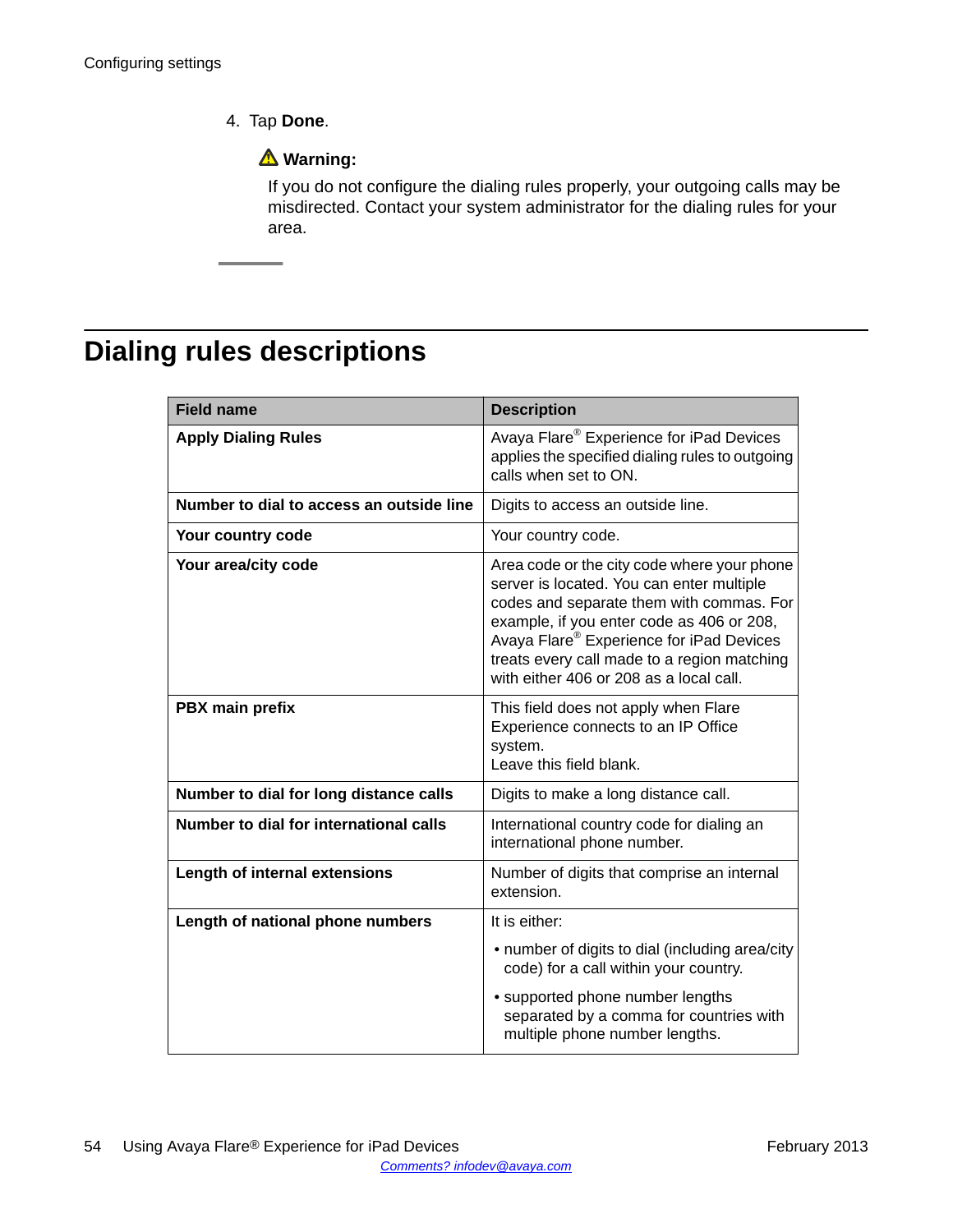| <b>Field name</b>                     | <b>Description</b>                                                                                                                                                                                                                                                                                                                                                                                                                                                                                                                                                           |
|---------------------------------------|------------------------------------------------------------------------------------------------------------------------------------------------------------------------------------------------------------------------------------------------------------------------------------------------------------------------------------------------------------------------------------------------------------------------------------------------------------------------------------------------------------------------------------------------------------------------------|
| Remove area/city code for local calls | When set to ON, if the number you want to<br>dial has the same area/city code specified in<br>your dialing rules, the area/city code is not<br>dialed. For example, if the number you want<br>to call is 613-555-1234, Avaya Flare®<br>Experience for iPad Devices dials 555-1234.<br>When set to OFF, if the number you want to<br>dial has the same area/city code specified in<br>your dialing rules, the area/city code is<br>dialed. For example, if the number you want<br>to call is 613-555-1234, Avaya Flare®<br>Experience for iPad Devices dials<br>613-555-1234. |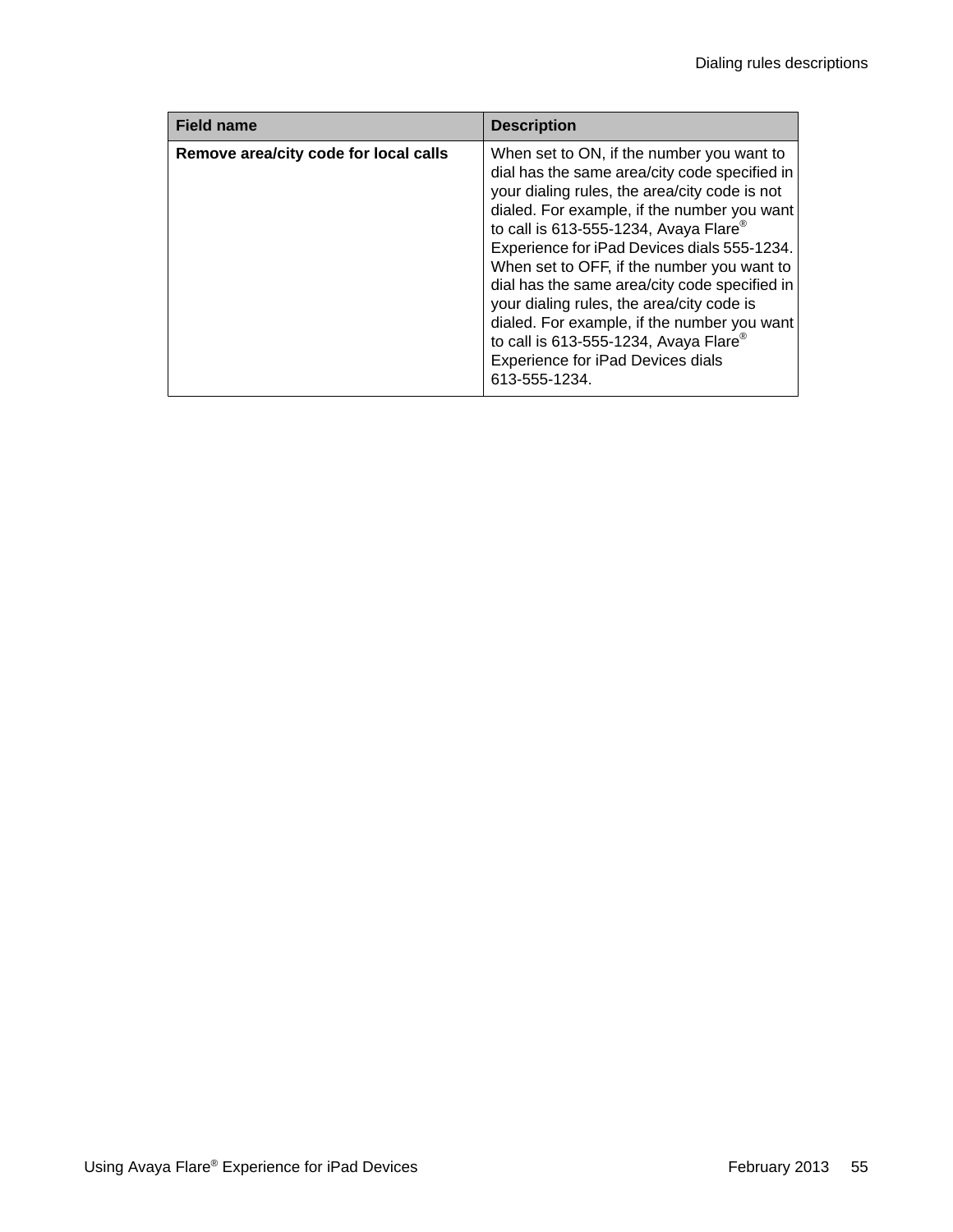Configuring settings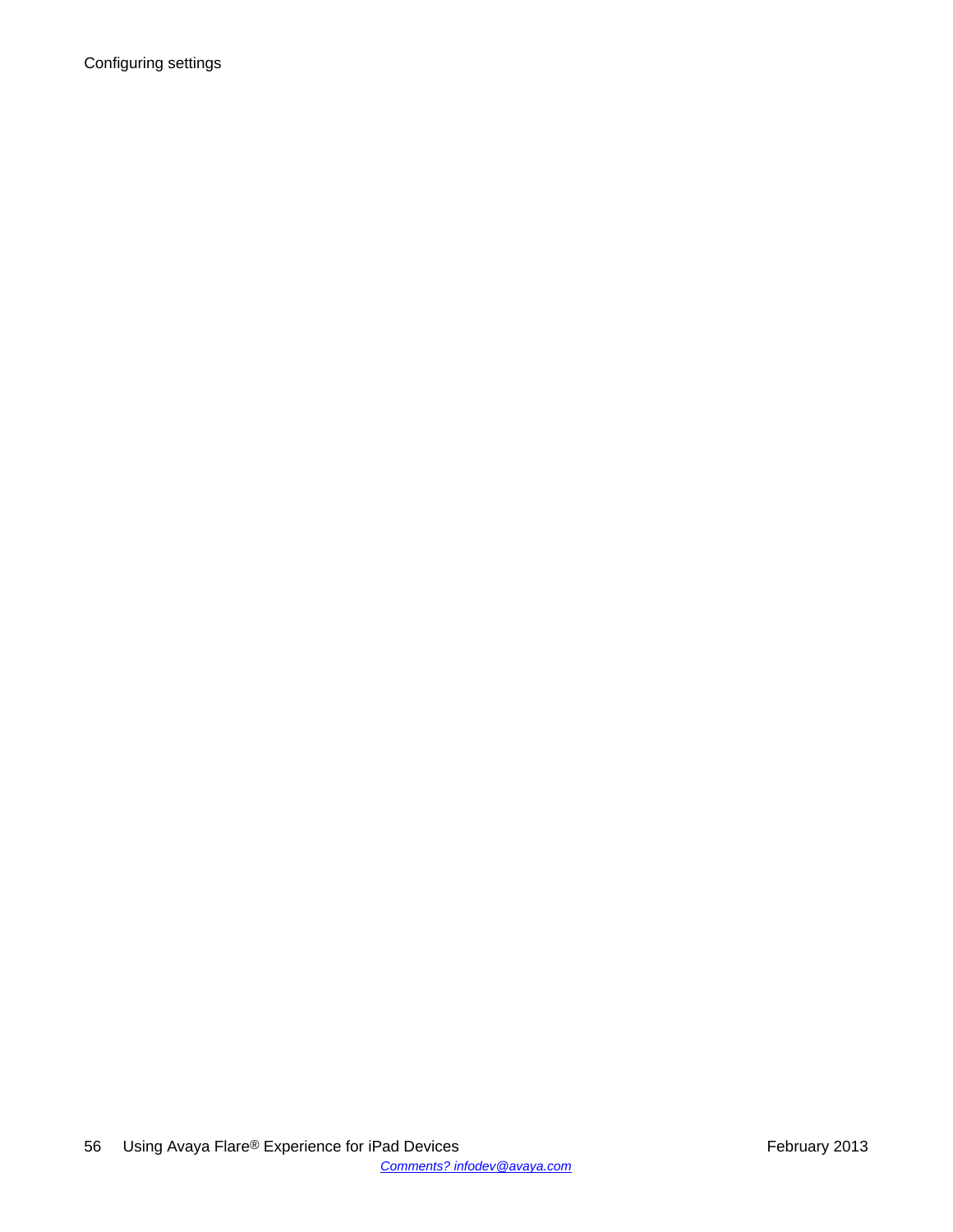## **Index**

## <span id="page-56-0"></span>**Numerics**

|--|--|

## **A**

| aggregated contacts with personal and local contacts 42 |  |
|---------------------------------------------------------|--|
|                                                         |  |
|                                                         |  |
| Avaya Flare® Experience for iPad connectivity 20        |  |

## **B**

## **C**

| composing an email message  49, 51          |  |
|---------------------------------------------|--|
|                                             |  |
| primary email address for your contacts  45 |  |
| primary phone number for your contacts  45  |  |
|                                             |  |
|                                             |  |
|                                             |  |
|                                             |  |
|                                             |  |
|                                             |  |
|                                             |  |

## **D**

## **E**

|--|--|

| an Instant Messaging session 35 |  |
|---------------------------------|--|
|                                 |  |
|                                 |  |
|                                 |  |
|                                 |  |
|                                 |  |

## **F**

|--|--|--|

## **H**

## **I**

| composing an email message  50 |  |
|--------------------------------|--|
|                                |  |
|                                |  |
|                                |  |
|                                |  |
|                                |  |
|                                |  |
|                                |  |
|                                |  |

## **K**

|--|

## **L**